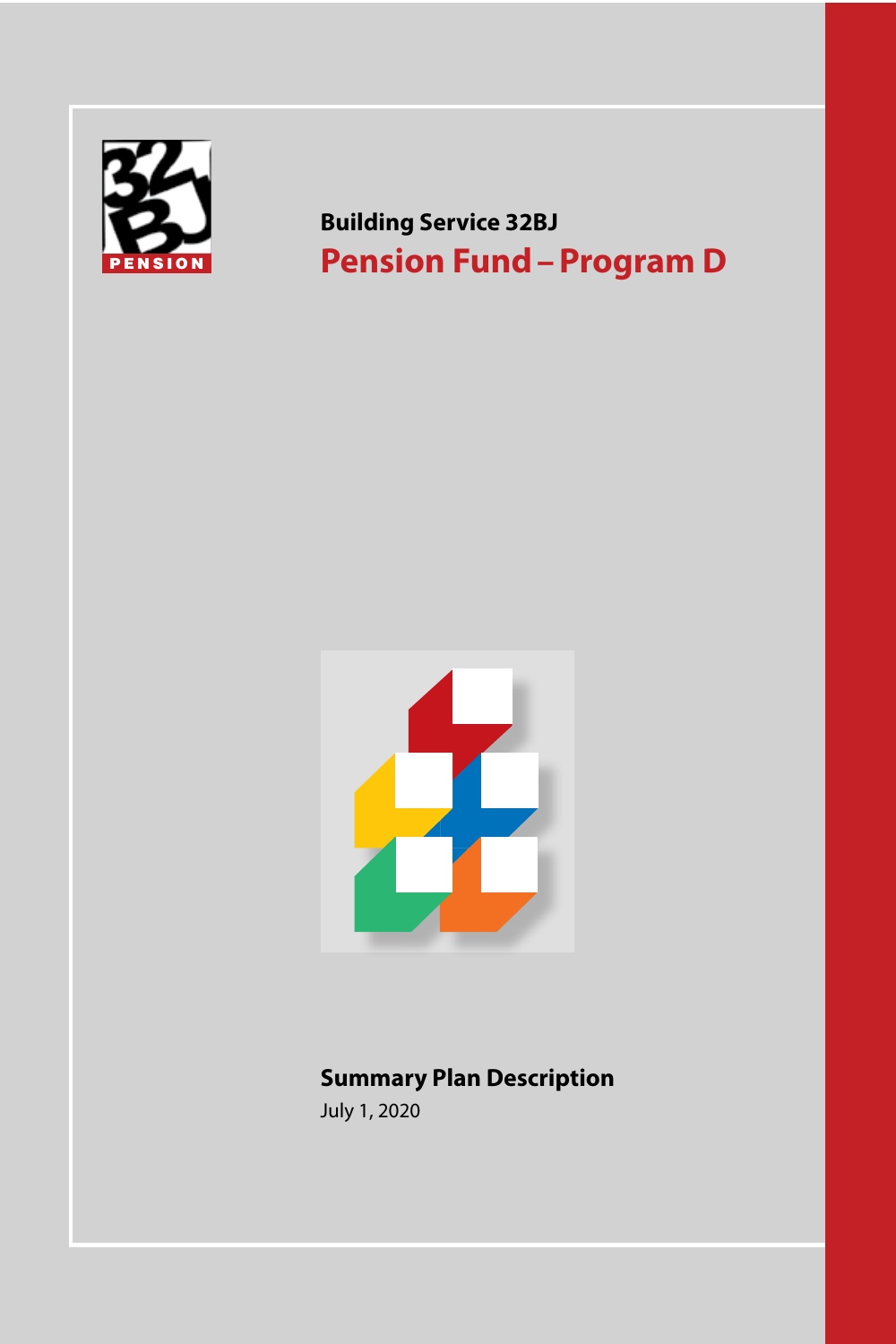# **Translation Notice**

This booklet contains a summary in English of your rights and benefits under the Building Service 32BJ Pension Fund – Program D. If you have difficulty understanding any part of this booklet, contact Member Services at 1-800-551-3225 for assistance or write to:

Member Services Building Service 32BJ Pension Fund – Program D 25 West 18th Street New York, NY 10011-4676 The office hours are from 8:30 a.m. to 5:00 p.m., Monday through Friday. You may also visit www.32bjfunds.org.

Este folleto contiene un resumen en inglés de sus derechos y beneficios con el Building Service 32BJ Pension Fund – Program D. Si tiene alguna dificultad para entender cualquier parte de este folleto, llame al Centro de servicios para afiliados al 1-800-551-3225, o escriba a la dirección siguiente:

Member Services Building Service 32BJ Pension Fund – Program D 25 West 18th Street New York, NY 10011-4676 El horario de atención es de 8:30 a.m. a 5:00 p.m. de lunes a viernes. También puede visitor www.32bjfunds.org.

Niniejsza broszura zawiera opis, w języku angielskim, Twoich praw i świadczeń w ramach Planu Building Service 32BJ Pension Fund – Program D. W przypadku jakichkolwiek trudności ze zrozumieniem dowolnej części broszury, prosimy skontaktować się z Centrum obsługi członków pod numerem telefonu 1-800-551-3225 lub pisemnie na adres: Member Services Building Service 32BJ Pension Fund – Program D 25 West 18th Street New York, NY 10011-4676 Biuro czynne jest w godzinach od 8:30 do 17:00 od poniedziałku do piątku. Można również odwiedzić naszą stronę pod adresem www.32bjfunds.org.

Kjo broshurë përmban një përmbledhje në anglisht, në lidhje me të drejtat dhe përfitimet tuaja të Planit nën Building Service 32BJ Pension Fund – Program D. Nëse keni vështirësi për të kuptuar ndonjë pjesë të kësaj broshure, kontaktoni Shërbimin e Anëtarit në numrin 1-800-551-3225 për ndihmë ose mund të shkruani tek: Member Services Building Service 32BJ Pension Fund – Program D 25 West 18th Street New York, NY 10011-4676 Orari zyrtar është nga ora 8:30 deri më 17:00, nga e hëna deri të premten. Gjithashtu, ju mund të vizitoni faqen e Internetit www.32bjfunds.org.

# **Building Service 32BJ Pension Fund**

25 West 18th Street, New York, NY 10011-4676 Telephone: 1-800-551-3225 or 1-212-388-3500

The Building Service 32BJ Pension Fund is administered by a joint **Member Services** Board of Trustees consisting of Union Trustees and Employer Trustees with equal voting power.  $N = \frac{1}{2}$ 

#### **Union Trustees**

Kyle E. Bragg President 32BJ SEIU 25 West 18th Street New York, NY 10011-1991

Manny Pastreich Secretary-Treasurer SEIU Local 32BI 25 West 18th Street New York, NY 10011-1991

Larry Engelstein c/o 32BJ SEIU 25 West 18th Street New York, NY 10011-1991

John Santos Vice President 32BJ SEIU 25 West 18th Street New York, NY 10011-1991

#### **Employer Trustees**

Howard I. Rothschild President Realty Advisory Board on Labor Relations, Inc. One Penn Plaza New York, NY 10119-2109

Charles C. Dorego Senior Vice President/General Counsel Glenwood Management 1200 Union Turnpike New Hyde Park, NY 11040-1708

John C. Santora Chief Executive Officer, North America Cushman & Wakefield, Inc. 1290 Avenue of the Americas New York, NY 10104-6178

> Fred Ward Vice President, Labor Relations ABM 321 West 44th Street New York, NY 10036-5454

#### **Executive Director, Building Service 32BJ Benefit Funds**

Peter Goldberger

#### **Director of Retirement Services, Building Service 32BJ Pension Fund**

Régine Breton

**Fund Auditor**

#### **Legal Counsel**

Withum Smith + Brown, PC

Bredhoff & Kaiser, P.L.L.C. Proskauer Rose LLP Raab, Sturm & Ganchrow, LLP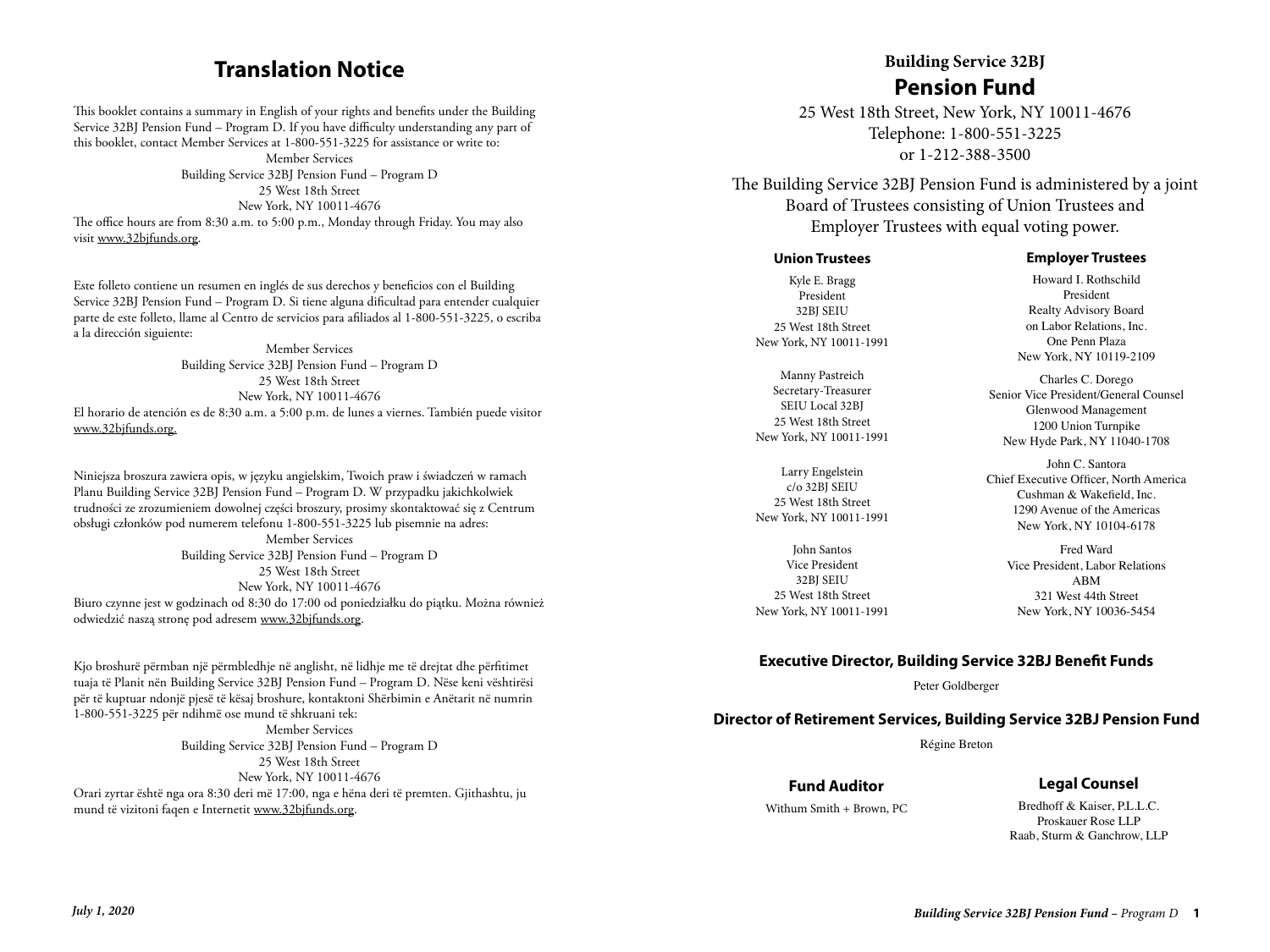# **Contents Page**

| Earning Service when You Cannot Work12           |
|--------------------------------------------------|
|                                                  |
|                                                  |
|                                                  |
|                                                  |
|                                                  |
|                                                  |
|                                                  |
|                                                  |
|                                                  |
|                                                  |
|                                                  |
|                                                  |
| Single Life Pension with 60 Months Guaranteed 25 |
| Single Life Pension with 120 Months Guaranteed26 |
|                                                  |
| Optional 75% Joint and Survivor Pension 29       |
| The Form of Payment That Applies to You30        |
| Preretirement Surviving Spouse Pension 31        |
| Re-employment After Retirement 32                |

| Your Disclosures to the Fund: Fraud34                             |  |
|-------------------------------------------------------------------|--|
|                                                                   |  |
|                                                                   |  |
|                                                                   |  |
|                                                                   |  |
|                                                                   |  |
|                                                                   |  |
|                                                                   |  |
| The Plan's Decision on Your Application 41                        |  |
| Special Rules for Disability Pension Claims42                     |  |
|                                                                   |  |
|                                                                   |  |
|                                                                   |  |
|                                                                   |  |
|                                                                   |  |
|                                                                   |  |
|                                                                   |  |
|                                                                   |  |
|                                                                   |  |
|                                                                   |  |
| Statement of Rights under the Employee Retirement Income Security |  |
|                                                                   |  |
|                                                                   |  |
| Funding of Benefits and Type of Administration 53                 |  |
|                                                                   |  |
|                                                                   |  |
|                                                                   |  |
|                                                                   |  |
| <b>Contact Information</b> - Member ServicesInside Back Cover     |  |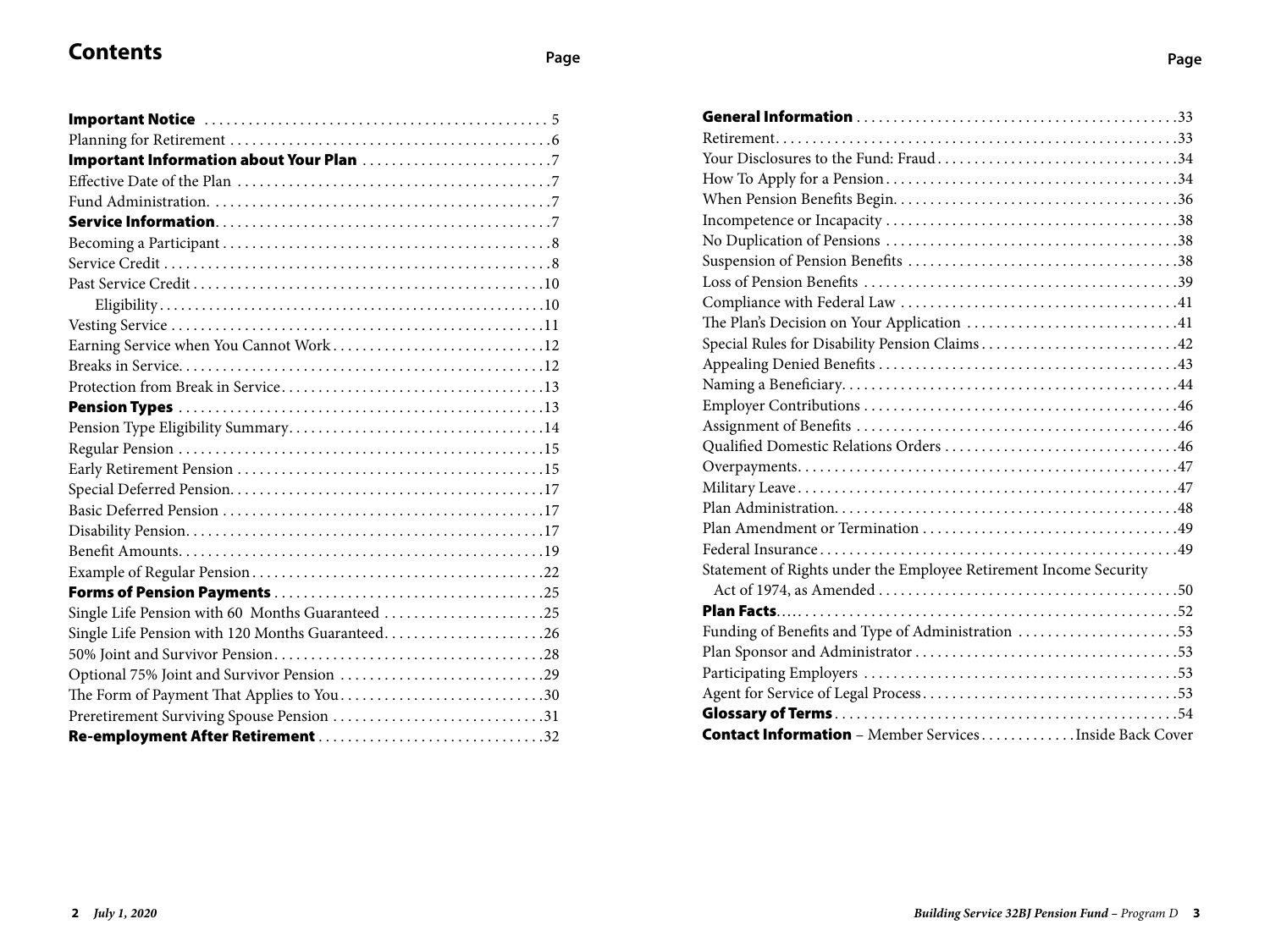# **Important Notice**

This booklet is the Summary Plan Description ("SPD") of **Program D** of the Building Service 32BJ Pension Fund (the "**Plan**"), which is one program of benefits of the Building Service 32BJ Pension Fund (the "**Fund**"). **Program D** is the **Plan** covering **Participants** of the former National Conference of Firemen and Oilers National Pension Fund (the "**NCFO Fund**"), which was merged into the **Fund** effective July 1, 2020. Although there are four programs of benefits under the **Fund**, the term "**Plan**," when used by itself in this booklet, refers to **Program D** .

This booklet is only a brief summary of the most important provisions of the **Plan**. Your rights to benefits will be governed by the official rules and regulations of the **Plan**, as interpreted by official action of the Board of Trustees (the "**Board**"). Nothing in this summary will modify or change the official rules and regulations of the **Plan**. If there is any conflict between the terms of the official rules and regulations of the **Plan** and this booklet, the official rules and regulations will control. The official rules and regulations of the **Plan** are available from the Compliance Office. The Compliance Office can be reached at the address and telephone number printed on page 53. The **Board** reserves the right, in their sole and absolute discretion, to amend the **Plan** at any time, subject to the terms of the applicable collective bargaining agreements.

- Save this booklet put it in a safe place. If you lose a copy, you can ask Member Services at 1-800-551-3225 for another or obtain it from www.32bjfunds.org .
- If you change your address or other personal information, including name, telephone, and marital status – notify Member Services immediately so your records are up to date and to avoid delays in the delivery of benefits and other important notices. You may make the update online at www.32bjfunds.org .
- Throughout this booklet, the words "you" and "your" refer to individuals who are **Participants**, as defined on page 57.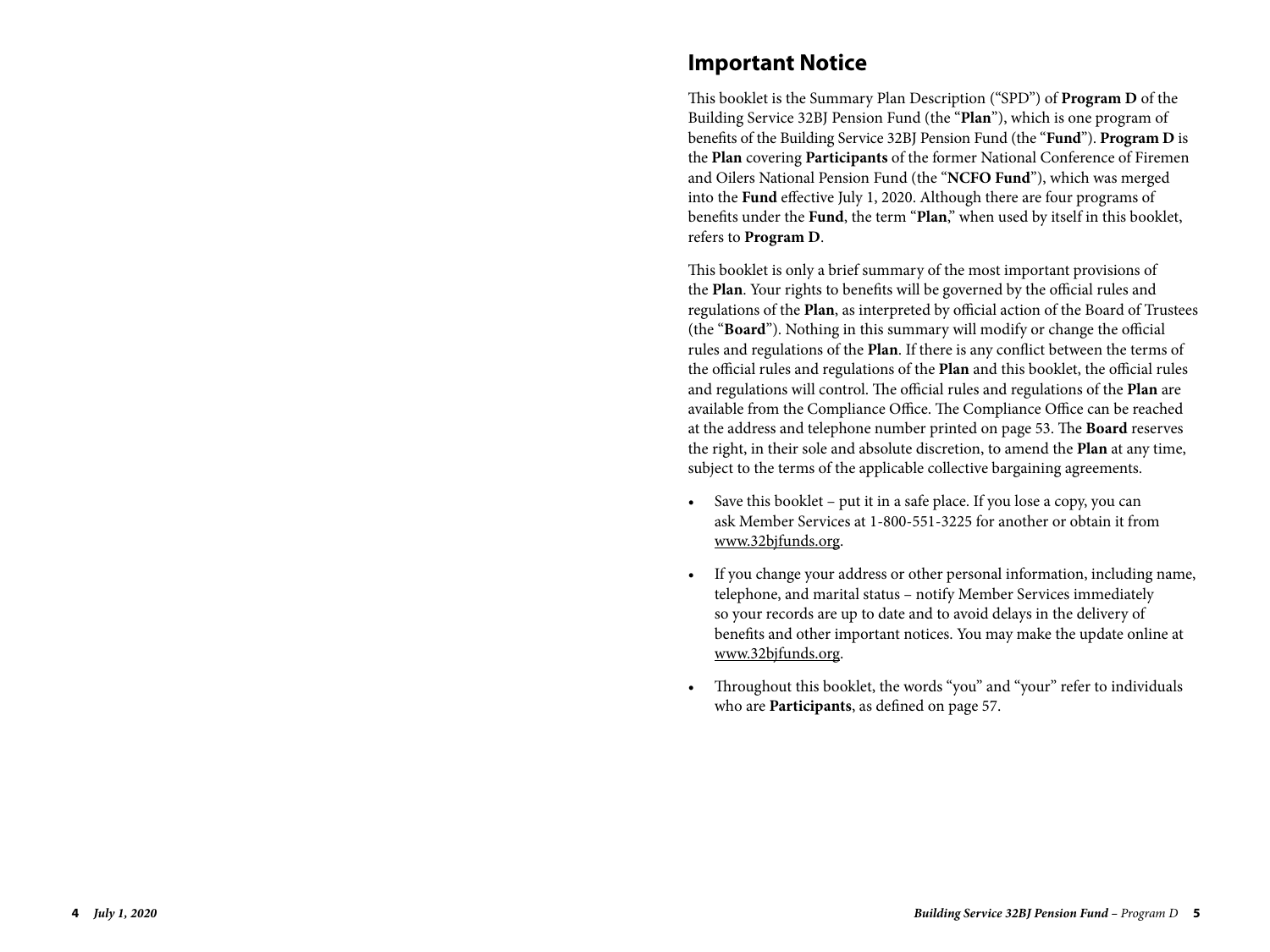- This booklet describes the provisions of the **Plan** as amended through July 1, 2020, and generally applies to pension benefits that have not yet begun to be paid. If you are already receiving benefits, this booklet does not apply to you, and you should refer to the Summary Plan Description and official **Plan** documents in effect at the time you stopped working in **Covered Employment** (as defined on page 55) to determine your rights under the **Plan**. The Compliance Office can provide copies of those documents to you. Please request these documents from the Compliance Office in writing at the address on page 53.
- All capitalized and bolded terms within the text, for example, **Covered Employment**, are defined in the Glossary of Terms beginning on page 54.
- This booklet is intended only as a summary of the **Plan's** highlights and is not the complete **Plan** document. Since this booklet summarizes rules that can be complex, it is possible that inconsistencies between the actual **Plan** provisions and this booklet may exist. The official rules and regulations will govern even if you believe you have received contrary information from your employer or a **Fund** or **Union** employee.

#### Planning for Retirement

Planning for retirement is a complex process. You should start thinking about retirement long before you are ready to **Retire**. In addition to using this SPD to learn more about your pension benefit, you can learn more at our website, www.32bjfunds.org. The website includes helpful information, which can help you plan for your retirement at different stages in your life.

When you are ready to **Retire**, call Member Services four months prior to your anticipated retirement date to schedule a meeting with your Retirement Counselor, who will walk you through the process.

# **Important Information about Your Plan**

### Effective Date of the Plan

The **Plan** was established on July 1, 2020, as the result of a merger between the National Conference of Fireman and Oilers National Pension Fund (the "**NCFO Fund**") and the Building Service 32BJ Pension Fund. Generally, it provides a pension for employees who work for employers who previously contributed to the **NCFO Fund** under agreements that require contributions to the **Fund** for benefits under the **Plan**.

The term "**Plan,**" when used by itself in this booklet, refers to **Program D**. The benefits provided for employees working under a collective bargaining agreement between a building employer and 32BJ SEIU in Manhattan, Queens, Brooklyn, or Staten Island are referred to in this booklet as "Program A." The benefits provided to employees covered by the former Local 307 Pension Trust Fund, primarily in Nassau and Suffolk counties, are referred to as "Program B." Other benefits provided to employees outside of the five boroughs of New York City and Nassau and Suffolk Counties, primarily in New Jersey, are referred to as "Program C." Program A, Program B, and Program C benefits are described in separate booklets.

## Fund Administration

The Building Service 32BJ Pension Fund is administered by a joint Board of Trustees composed of **Union** and Employer Trustees with each having equal voting power. The address of the Board of Trustees is:

**25 West 18th Street New York, New York 10011-4676**

See page 1 for the members of the Board of Trustees.

# **Service Information**

The amount of your pension is determined by the number of **Service Credits** you earn. You begin to accrue **Service Credits** when you become a **Plan Participant**, typically on the January 1 or July 1 following your first full 12 consecutive months of employment, as described on the following page.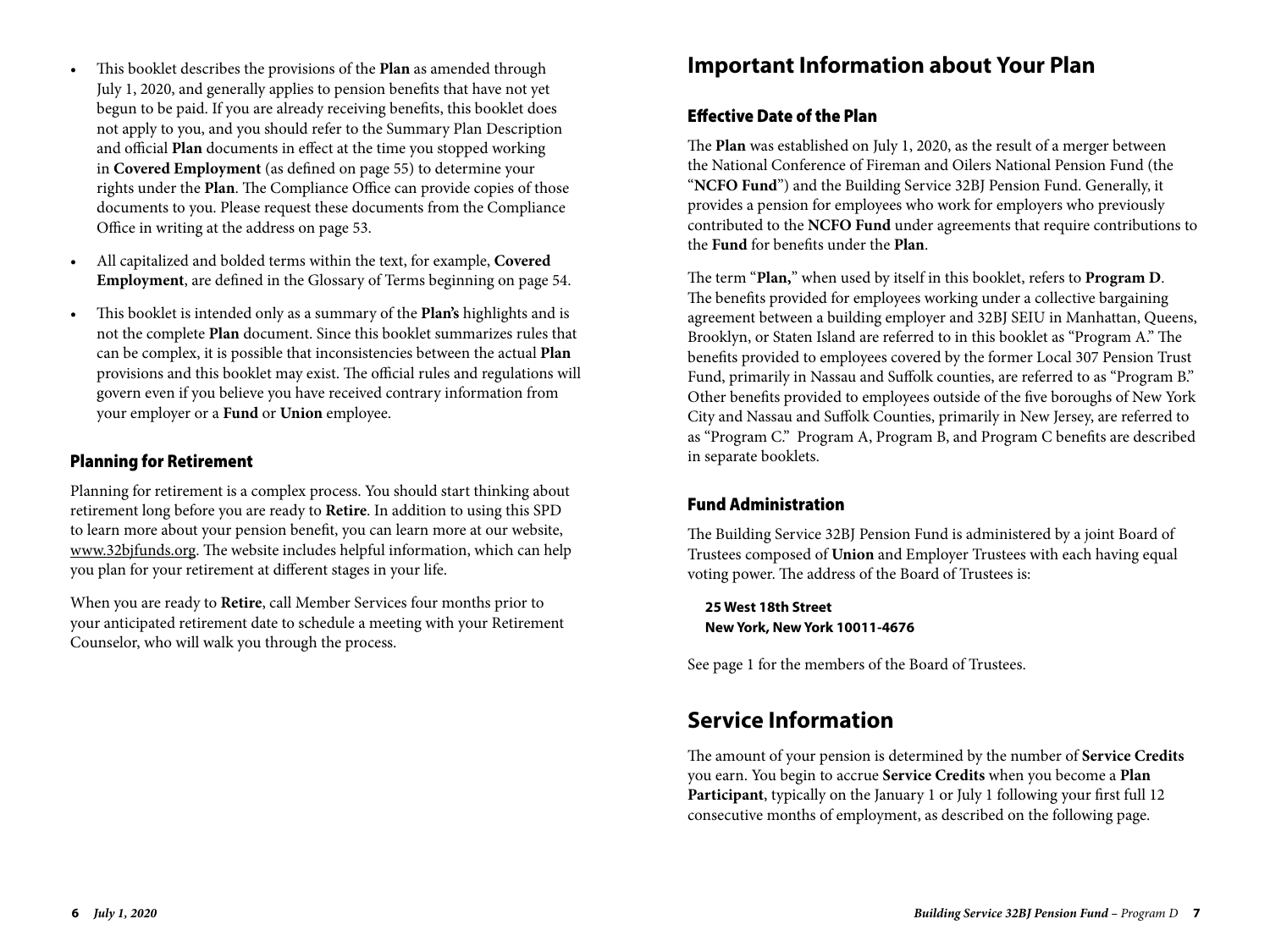### Becoming a Participant

Generally, you are eligible to participate in the **Plan** if you have completed 750 **Hours of Work** (exclusive of overtime hours) in **Covered Employment** in the first 12 consecutive months after you are hired in **Covered Employment**. If you satisfy that requirement, your entry date for participation is the earlier of January 1 or July 1 following your first anniversary of employment. If you do not satisfy that requirement during the first 12 consecutive months following your date of hire, you will become a **Participant** in the **Plan** as of the July 1 immediately following the first **Plan Year** – July 1 to June 30 – in which you complete at least 750 **Hours of Work** (exclusive of overtime) in **Covered Employment**. You begin to earn **Service Credit** as of the date when you become a **Participant**, but you begin to earn **Vesting Service** from your first day of **Covered Employment**. It is important to note that **Vesting Service** determines your *eligibility* for a benefit while your **Service Credit** determines the *amount* of your pension benefit.

For example, if you begin working on February 22, 2021, in **Covered Employment** and work every week, assuming you complete 750 **Hours** in **Covered Employment** (exclusive of overtime), then you will become a **Participant** and begin accruing **Service Credit** on July 1, 2022. You will begin earning **Vesting Service** on February 22, 2021.

If you cease to be a **Participant** due to a **Break in Service**, as described on pages 12–13 and page 55, and later return to **Covered Employment**, you will become a **Participant** immediately upon re-entering **Covered Employment** unless you have had a permanent **Break in Service** (five consecutive one-year **Breaks in Service**).

If you have had a permanent **Break in Service**, you will have to satisfy the rules above as if you are a new employee.

## Service Credit

Generally, **Service Credit** is earned when you are working in a classification of employment for which an employer is required to contribute to the **Fund** for benefits under **Program D** of the **Plan**. You may alternate employment back and forth between **Contributing Employers** without losing credit.

You earn **Service Credit** based on your **Hours of Service** (straight-time hours exclusive of overtime) in **Covered Employment** during a **Plan Year**. You will earn one **Service Credit** if you work 1,800 **Hours of Service** or more in a **Plan**  **Year.** If you work less than 1,800 **Hours of Service** (but more than 150), you will earn a prorated or partial **Service Credit**. For example, if you work 880 hours in a **Plan Year**, you will earn six months of **Service Credit** or half a full **Service Credit**.

The following table shows how much **Service Credit** you will earn for **Hours of Service** (straight-time hours) for a **Contributing Employer** during a **Plan Year**. While partial **Service Credits** are expressed as months, they are based on the **Hours** you work, not calendar months. For example, if you worked 1,040 **Hours of Service** in six calendar months, you would earn seven months of **Service Credit** or 7/12 of a full **Service Credit**.

| <b>Straight-Time Hours of Service in Covered</b><br><b>Employment Per Plan Year*</b> | <b>Months of Service Credit</b> |
|--------------------------------------------------------------------------------------|---------------------------------|
| Under 150                                                                            | None                            |
| At least 150 but fewer than 275                                                      |                                 |
| At least 275 but fewer than 400                                                      | $\overline{2}$                  |
| At least 400 but fewer than 525                                                      | 3                               |
| At least 525 but fewer than 645                                                      | 4                               |
| At least 645 but fewer than 810                                                      | 5                               |
| At least 810 but fewer than 975                                                      | 6                               |
| At least 975 but fewer than 1,140                                                    | $\overline{7}$                  |
| At least 1,140 but fewer than 1,305                                                  | 8                               |
| At least 1,305 but fewer than 1,470                                                  | 9                               |
| At least 1,470 but fewer than 1,635                                                  | 10                              |
| At least 1,635 but fewer than 1,800                                                  | 11                              |
| 1,800 and over                                                                       | 12                              |

<sup>\*</sup> Before July 1, 2020, a **Plan Year** was January 1 to December 31. Effective July 1, 2020, a **Plan Year** is July 1 to June 30. For the transition period between January 1, 2020 and June 30, 2020, a **Participant** will be eligible to accrue no more than six months of **Service Credit**  or half a full **Service Credit**.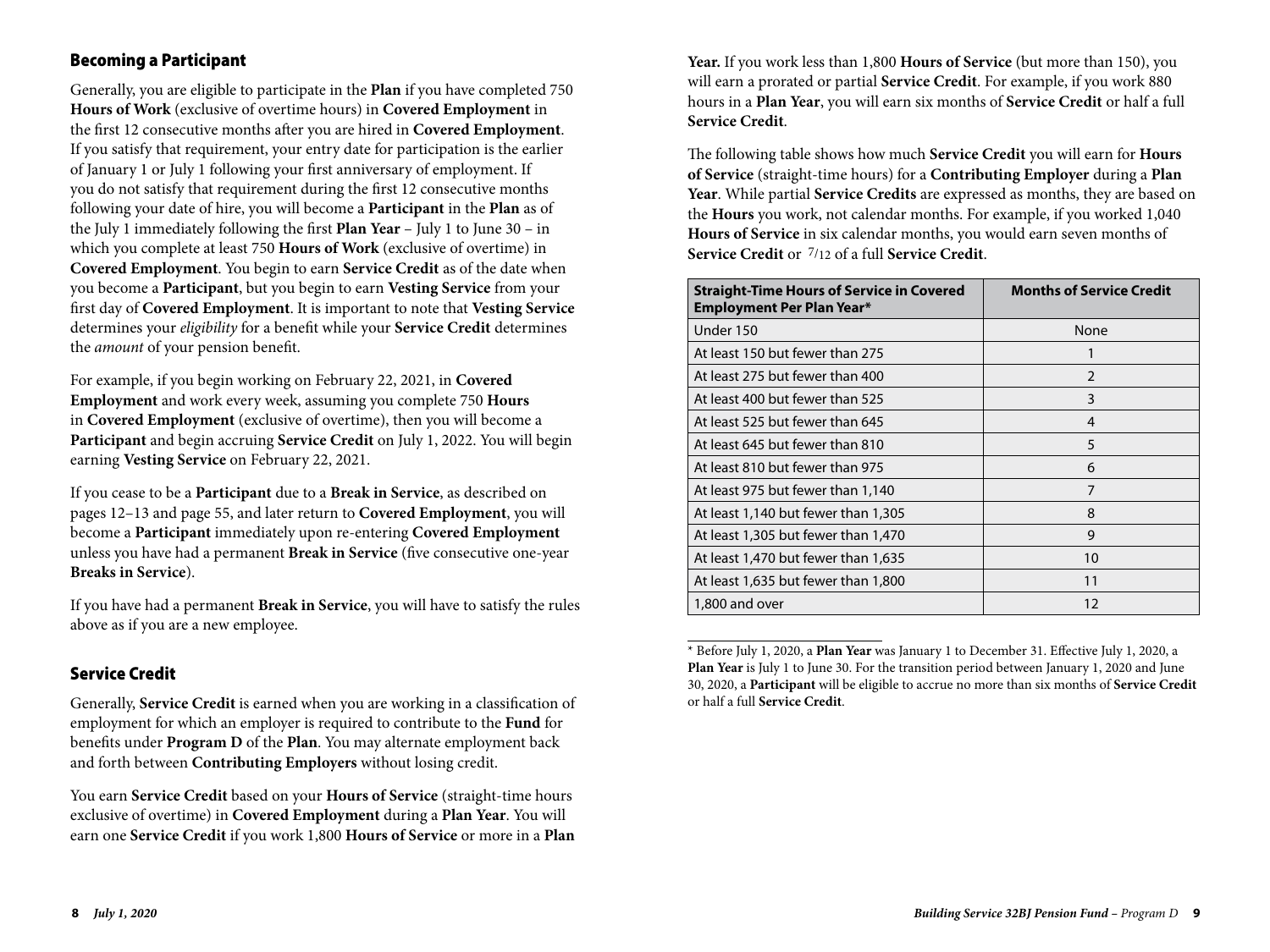In addition to **Service Credit** earned during the period of time during which your employer is obligated to contribute to the **Fund**, under certain circumstances you may also receive credit for periods before contributions begin (called **Past Service Credit**). **Past Service Credit** is described below.

You will earn only one pension for all credited service under the **Fund**, regardless of how many employers contribute to the **Fund** on your behalf. If you work concurrently for employers that are obligated to contribute to more than one program of benefits, you will accrue **Service Credit** only under the program of benefits that provides the highest level of benefits.

If you work for more than one employer and those employers are obligated to contribute to more than one program of benefits, for example **Program D** and another program of this **Fund**, if your work is not concurrent, you will accrue **Service Credit** under each program of benefits and your benefits will be calculated separately. See the section No Duplication of Pensions on page 38 for additional information.

**Alert:** Please note that while you will earn only one pension from this **Fund**, if you earn **Service Credit** under a different pension fund, such as the Service Employees International Union Local 32BJ District 36 Building Operators Pension Plan or the 32BJ School Workers Pension Fund, you may earn more than one pension.

#### Past Service Credit

Under certain circumstances, the **Plan** may give credit for periods of work you performed before your employer's **Contribution Date**, which is the date your employer begins to make contributions to the **Fund** pursuant to a collective bargaining agreement. Credit for work done before the employer started contributing to the **Fund** is called **Past Service Credit**. In other words, Past Service is work you did for a **Contributing Employer** *before* the **Union** and the Employer entered into their first collective bargaining agreement requiring contributions to the **Fund**.

#### **Eligibility**

The Trustees will only grant **Past Service Credit** to employees who have been actively employed by a **Contributing Employer** in the years immediately before the employer's first **Contribution Date**. The rules are complicated. If you think you may be entitled to **Past Service Credit**, contact Member Services for more information.

# Vesting Service

You will earn a right to a pension at **Normal Retirement Age** (as defined on page 56), usually age 65, once you earn five years of **Vesting Service** before you have a permanent **Break in Service**. If you satisfy these conditions, you will be **Vested** (see page 59), and your benefit generally cannot be taken away even if you no longer work in **Covered Employment**. If you do not earn five years of **Vesting Service**, you will not be entitled to any benefits under the **Plan** unless you reach your **Normal Retirement Age** while still working in **Covered Employment** or if you earn 5 full **Service Credits** and you have worked at least 500 **Hours of Service** in a **Plan Year** after age 62. (See Loss of Pension Benefits on pages 39–40 for more information on the circumstances under which you could lose benefits under the **Plan**.) **Vesting Service** is different from **Service Credit**. **Vesting Service** determines your *eligibility* for a pension; **Service Credit** determines *how much* the pension will be.

For each **Plan Year** during which you are in **Covered Employment** (at least 750 **Hours of Service**), you will receive one year of **Vesting Service**. (You will never receive more than one year of **Vesting Service** in a single **Plan Year** except as described in the Transition Rule below.) Before July 1, 2020, a **Plan Year** was January 1 to December 31. Effective July 1, 2020, a **Plan Year** is July 1 to June 30.

Transition Rule: If you are a **Participant** of **Program D** as of July 1, 2020, you will be credited with one year of **Vesting Service** for each of the following periods in which you work at least 750 hours:

- 1. The period from January 1, 2020 to December 31, 2020
- 2. The period from July 1, 2020 to June 30, 2021

You may also receive **Vesting Service** working for a **Contributing Employer** in a position that is not covered by the **Plan**, if your work in that position is right before or right after your **Covered Employment** for that same employer.

For example, if you are hired into a management or other nonunion position by your employer immediately following your service in a **Union** position, then you would receive **Vesting Service** for that employment.

In addition, **Vesting Service** includes **Covered Employment** under other programs of this **Fund**, subject to the limit that you cannot receive more than one year of **Vesting Service** for any **Plan Year**. **Past Service Credit** will also count as **Vesting Service**.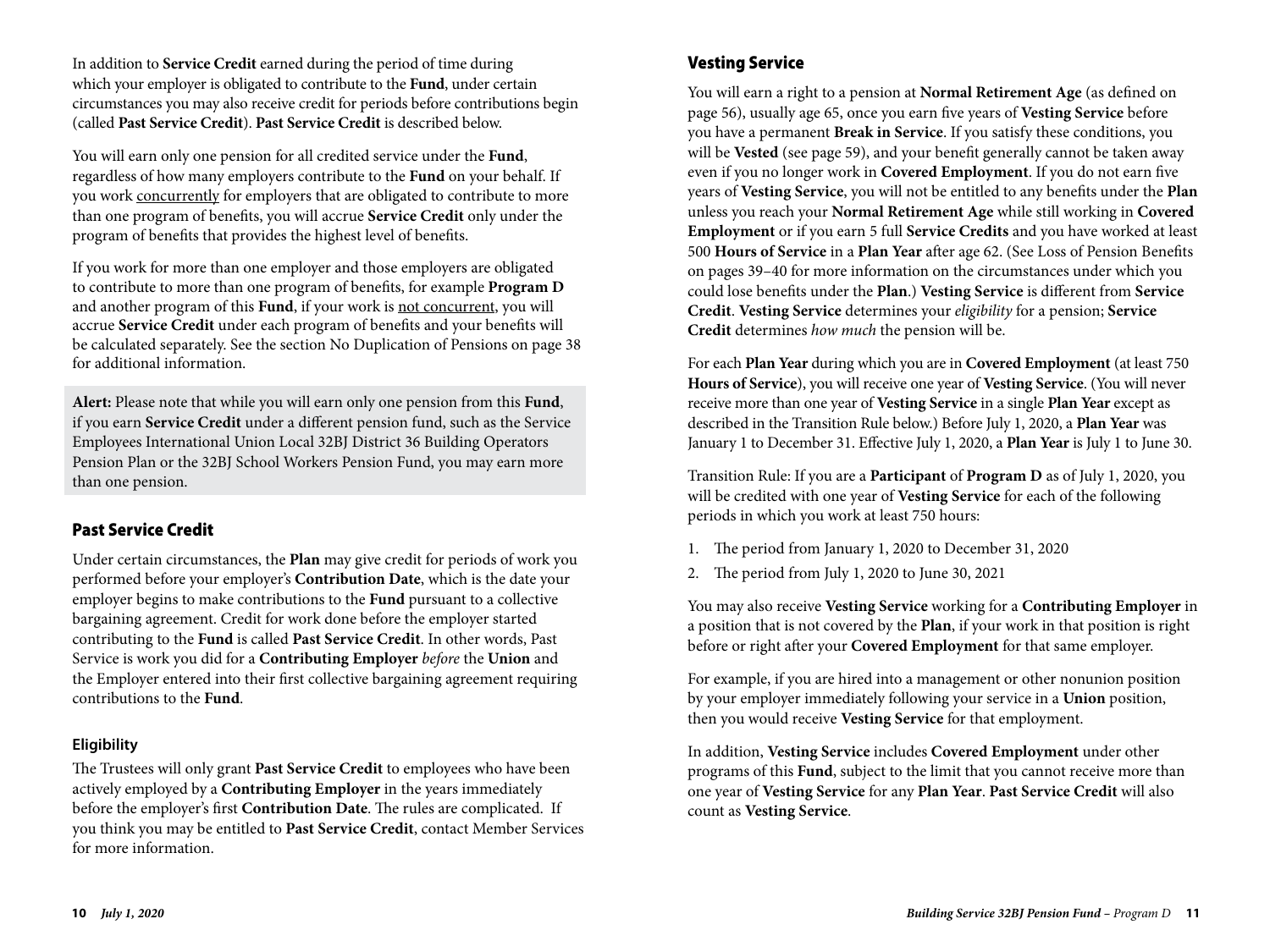Once you are **Vested**, even a lengthy absence from **Covered Employment** will not constitute a permanent **Break in Service**. You will qualify for a pension if you earn five years or more of **Vesting Service** without a permanent **Break in Service** or attain **Normal Retirement Age** while still working in **Covered Employment**. (See pages 12–13 and page 55 for detailed rules on **Breaks in Service**.)

#### Earning Service When You Cannot Work

The **Plan** will grant you **Service Credit** and **Vesting Service**, just as if you were working in **Covered Employment**, for certain periods when you cannot work. Those periods of time include:

- Periods for which you receive disability benefits required by state law or Workers' Compensation (up to six months or 501 hours),
- Certain periods of military service as required by law; contact the Compliance Office for details.

In all such cases, to qualify for **Service Credit** or **Vesting Service** for periods when you cannot work, you must have been working in **Covered Employment** at the beginning of the period for which you wish to be credited.

#### Breaks in Service

If you are not **Vested** and you do not work in **Covered Employment** for long continuous periods of time, you may have a **Break in Service**. If you have a one-year **Break in Service**, you will cease to be a **Participant** as of the last day of the **Plan Year** that constituted such break. If you have a permanent **Break in Service**, you will lose all previously earned **Service Credit** and **Vesting Service** and will be treated as a new employee for purposes of eligibility to become a **Participant**.

You will incur a one-year **Break in Service** if you do not have at least 150 **Hours of Service** in **Covered Employment** during a **Plan Year** (July 1– June 30). A **Break in Service** becomes permanent after you have incurred 5 consecutive one-year **Breaks in Service**.

A special rule is in place for the period January 1, 2020 through June 30, 2020: you will not have a **Break in Service** between January 1, 2020 and June 30, 2020, if you complete at least one hour of work in **Covered Employment**.

For purposes of these **Break in Service** rules, **Hours of Service** under **Program D** will be combined with **Hours of Service** credited under any other program of benefits under this **Fund**, such as Program A, Program B, or Program C. In addition, service for a **Contributing Employer** in a position that is not covered by the **Plan**, if your work in that position is right before or is right after your **Covered Employment** for that same employer, will count toward preventing a **Break in Service**.

### Protection from Break in Service

In certain circumstances, your absence from **Covered Employment** will be counted solely for the purpose of preventing you from incurring a **Break in Service**. You are protected from having a **Break in Service** in the following circumstances:

- You missed work in 1987 or later because of your pregnancy, the birth of a child, the placement of a child for adoption, or caring for a child immediately following birth or placement for adoption. In these circumstances, you will be treated as if you had earned up to 501 **Hours of Service**.
- You were on a leave of absence that your employer was legally required to give you under the Federal Family and Medical Leave Act (commonly known as "FMLA"), on or after August 3, 1993. In these circumstances, you will be treated as if you had earned the **Hours of Service** that you would have worked to the extent required under the FMLA. You will be credited only to the extent required by the FMLA.

# **Pension Types**

**Program D** offers five types of pensions based on combinations of **Service Credit, Vesting Service**, age, and/or health. This section will help you determine which pension type you qualify for and which meets your personal needs. The pension types are:

- **• Regular Pension**
- **• Early Retirement Pension**
- **• Special Deferred Pension**
- **• Basic Deferred Pension**, and
- **• Disability Pension**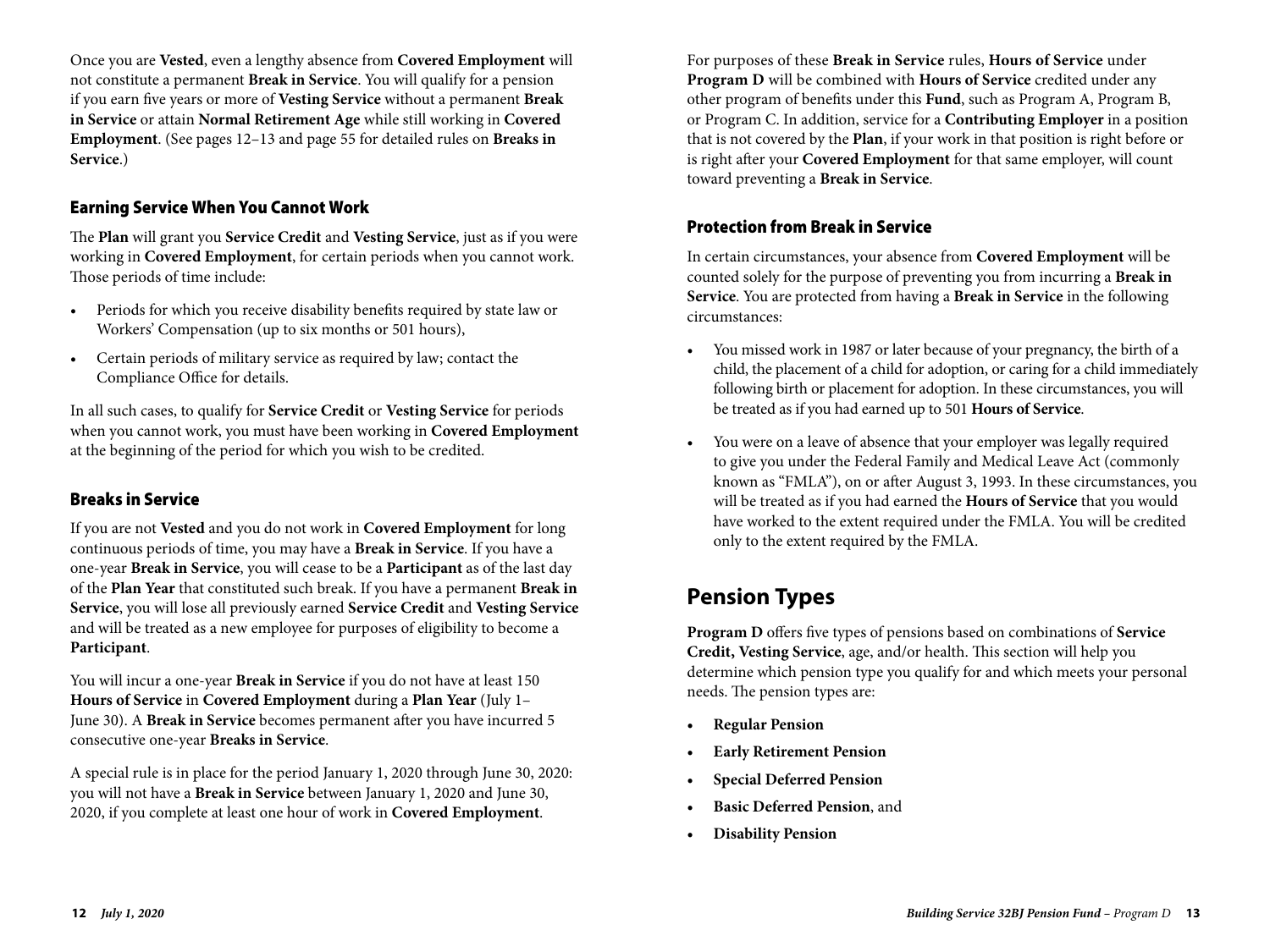# Pension Type Eligibility Summary

The following table summarizes the *key* eligibility requirements for the five types of pensions that **Program D** offers. *Additional eligibility requirements are described in the sections that follow the table*. Note that to be considered **Retired**, you must separate from service with any and all **Contributing Employers**.

| <b>Type of Pension</b>                    | <b>Minimum Age</b>                                                                                 | <b>Minimum</b><br><b>Service</b><br>Credit | <b>Additional Conditions</b>                                                                                                                                                                                                                                                          |
|-------------------------------------------|----------------------------------------------------------------------------------------------------|--------------------------------------------|---------------------------------------------------------------------------------------------------------------------------------------------------------------------------------------------------------------------------------------------------------------------------------------|
| <b>Regular Pension</b>                    | 65                                                                                                 | 10 Service<br><b>Credits</b>               | Work in Covered Employment for<br>at least 500 <b>Hours of Service</b> in a<br>Plan Year that began after age 53                                                                                                                                                                      |
| <b>Early Retirement</b><br><b>Pension</b> | 55                                                                                                 | 10 Service<br><b>Credits</b>               | Work in <b>Covered Employment</b> for<br>at least 500 Hours of Service in a<br>Plan Year that began after age 53                                                                                                                                                                      |
| <b>Special Deferred</b><br><b>Pension</b> | 65 or your age<br>on your 5th<br>anniversary<br>of Plan<br>participation,<br>whichever is<br>later | 15 Service<br><b>Credits</b>               | Left work in <b>Covered</b><br><b>Employment after age 50</b>                                                                                                                                                                                                                         |
| <b>Basic Deferred</b><br><b>Pension</b>   | 65 or your age<br>on your 5th<br>anniversary<br>of Plan<br>participation,<br>whichever is<br>later |                                            | 5 years of Vesting Service OR<br>10 years of participation in the<br>Plan OR 5 Service Credits and<br>has worked at least 500 <b>Hours of</b><br>Service in a Plan Year after age 62                                                                                                  |
| <b>Disability</b><br><b>Pension</b>       | Disabled after<br>attaining age<br>45 and before<br>age 65                                         | 15 Service<br><b>Credits</b>               | Permanent and total disability (as<br>evidenced by a Social Security<br>Disability Notice of Award)* after<br>age 45 but before age 65 and<br>worked in Covered Employment<br>for at least 500 Hours of Service in<br>the 12 months preceding the time<br>you became totally disabled |

<sup>\*</sup> The Social Security Administration classifies your disability as total and permanent if it sets your review for continuing eligibility for payments no less frequently than once every seven years, but no more frequently than once every five years.

#### Regular Pension

You are entitled to **Retire** with a **Regular Pension** if you are 65, have 10 **Service Credits**, at least one of which was earned after your **Contribution Date** and during the **Contribution Period**, and you worked in **Covered Employment** for at least 500 **Hours of Service** in a **Plan Year** that began after you attained age 53.

#### **Amount of Regular Pension**

The monthly amount of your Regular Pension benefit is equal to the sum of:

- 1. The accrued monthly benefit you earned as of December 31, 2007,
- 2. The monthly benefit earned for the **Plan Year** beginning January 1, 2008,
- 3. The monthly benefit earned for each **Plan Year** beginning after December 31, 2008 through June 30, 2020, and
- 4. The monthly benefit earned for each **Plan Year** beginning July 1, 2020.

The monthly benefit will depend on how many **Service Credits** you earned and the **Benefit Amount** associated with the contribution rate in effect when you earned them, subject to the terms of the **Funding Improvement Plan**. See the tables on pages 20–22 for **Benefit Amounts**. If you have earned more than 30 **Service Credits**, your **Regular Pension** benefit will be based on the 30 years of **Service Credit** that produces the greatest **Benefit Amount**.

#### Early Retirement Pension

You are entitled to **Retire** with an **Early Retirement Pension** once you have reached age 55 if you have 10 or more **Service Credits**, at least one of which was earned after your **Contribution Date** and during the **Contribution Period**, and you worked in **Covered Employment** at least 500 **Hours of Service** in a **Plan Year** that began after you attained age 53.

#### **Amount of Early Retirement Pension**

The amount of your **Early Retirement Pension** is the amount of the **Regular Pension** that you would be entitled to receive at age 65, reduced by  $\frac{1}{2}$  of 1% for each month by which you are younger than age 65 on your **Annuity Starting Date**.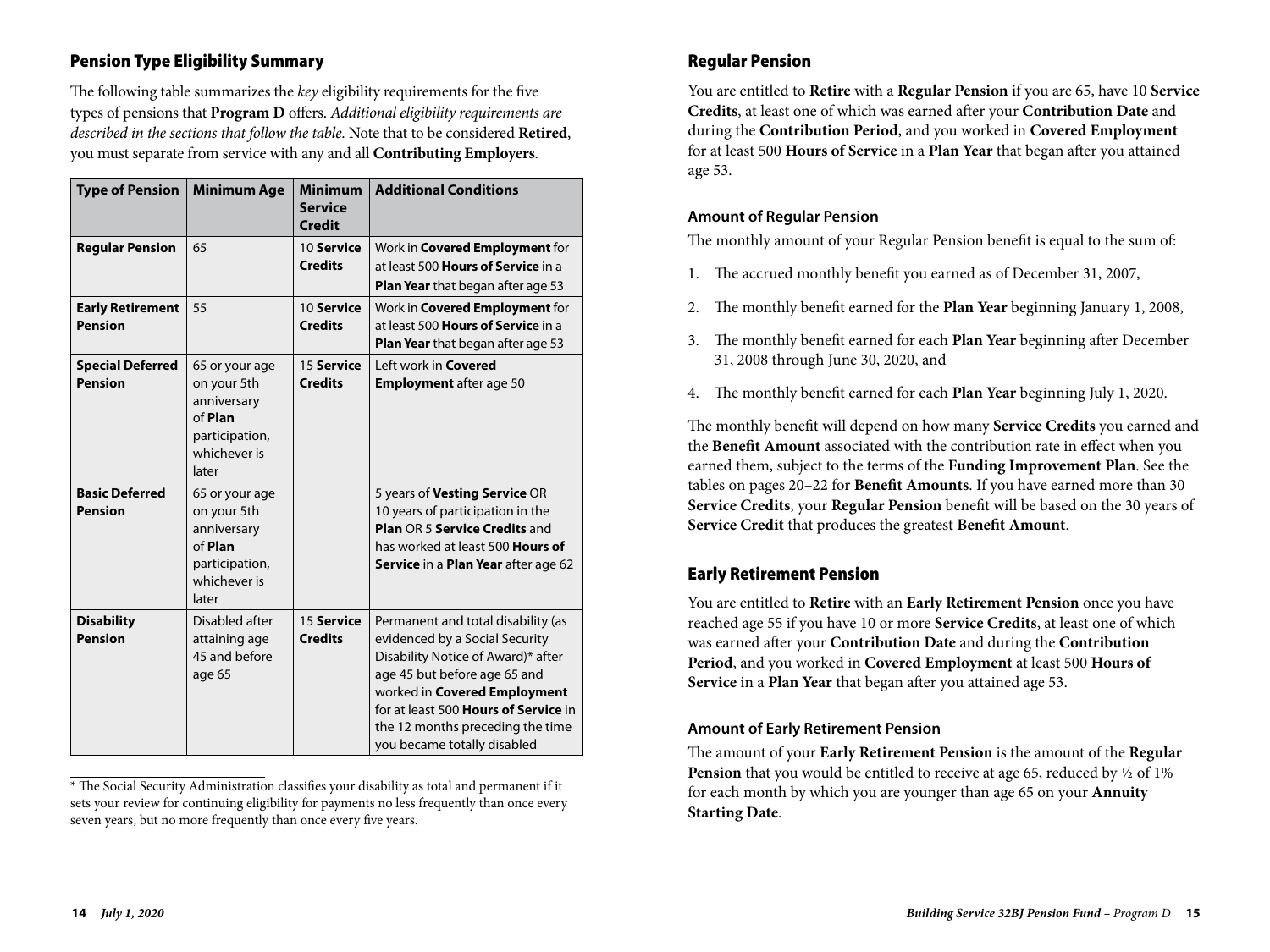The reduction is due to the fact that an **Early Retirement Pensioner** is expected to receive a pension benefit for a longer period of time than a **Pensioner** who **Retires** at age 65.

The table below shows the percentage of the **Regular Pension** benefit that an **Early Retirement Pensioner** would receive at a specific age. These are the percentages of what would otherwise be payable if you started your pension at age 65.

|                       | <b>Age at Retirement</b> |      |                |      |      |      |      |      |      |      |      |      |
|-----------------------|--------------------------|------|----------------|------|------|------|------|------|------|------|------|------|
| $\ln$<br><b>Years</b> | <b>In Months</b>         |      |                |      |      |      |      |      |      |      |      |      |
|                       | $\mathbf 0$              | 1    | $\overline{2}$ | 3    | 4    | 5    | 6    | 7    | 8    | 9    | 10   | 11   |
| 55                    | .400                     | .405 | .410           | .415 | .420 | .425 | .430 | .435 | .440 | .445 | .450 | .455 |
| 56                    | .460                     | .465 | .470           | .475 | .480 | .485 | .490 | .495 | .500 | .505 | .510 | .515 |
| 57                    | .520                     | .525 | .530           | .535 | .540 | .545 | .550 | .555 | .560 | .565 | .570 | .575 |
| 58                    | .580                     | .585 | .590           | .595 | .600 | .605 | .610 | .615 | .620 | .625 | .630 | .635 |
| 59                    | .640                     | .645 | .650           | .655 | .660 | .665 | .670 | .675 | .680 | .685 | .690 | .695 |
| 60                    | .700                     | .705 | .710           | .715 | .720 | .725 | .730 | .735 | .740 | .745 | .750 | .755 |
| 61                    | .760                     | .765 | .770           | .775 | .780 | .785 | .790 | .795 | .800 | .805 | .810 | .815 |
| 62                    | .820                     | .825 | .830           | .835 | .840 | .845 | .850 | .855 | .860 | .865 | .870 | .875 |
| 63                    | .880                     | .885 | .890           | .895 | .900 | .905 | .910 | .915 | .920 | .925 | .930 | .935 |
| 64                    | .940                     | .945 | .950           | .955 | .960 | .965 | .970 | .975 | .980 | .985 | .990 | .995 |

#### **Early Retirement Example**

If you are eligible for a **Regular Pension** of \$1,000.00 per month at age 65, and you **Retire** ten years early – at age 55 – you will receive 40% of what you would have received at age 65. Your **Early Retirement Pension** would be \$400.00 per month (\$1,000.00 x .400). This means a reduction of 60% (120 months x  $\frac{1}{2}$  of 1%). The reduction is necessary since you will receive this pension over a longer period of time compared to how long you would receive it if you postponed retirement until your **Normal Retirement Age** of 65.

## Special Deferred Pension

You are eligible for a **Special Deferred Pension** if you left **Covered Employment** after attaining age 50 and after earning 15 or more **Service Credits**, at least 5 of which were earned after your **Contribution Date**.

#### **Amount of Special Deferred Pension**

The amount of your **Special Deferred Pension** is calculated in the same manner as the **Regular Pension** (see below) using the **Benefit Amount** in effect at the time you left **Covered Employment**.

#### Basic Deferred Pension

You are eligible for a **Basic Deferred Pension** if you have:

- At least five Years of **Vesting Service**, or
- At least 10 years of participation in the **Plan**, or
- At least 5 **Service Credits** and have worked in **Covered Employment** for at least 500 **Hours of Service** in a **Plan Year** after you have attained age 62.

You are eligible to start receiving your **Basic Deferred Pension** at **Normal Retirement Age** (age 65 or your age on your 5th anniversary of **Plan** participation, whichever is later).

#### **Amount of Basic Deferred Pension**

The amount of your **Basic Deferred Pension** is calculated in the same manner as the **Regular Pension** (see page 15 and pages 22–24) reduced by 10%.

The **Basic Deferred Pension** amount is based on a maximum of 331/3 **Service Credits**. If you have earned more than 331/3 **Service Credits**, then your benefit shall be based on the 331/3 **Service Credits** that produces the greatest pension benefit.

#### Disability Pension

You are eligible for a **Disability Pension** if you:

- 1. Are totally and permanently disabled (as evidenced by a Social Security Administration Disability Notice of Award),
- 2. Have at least 15 **Service Credits** at least one of which was earned after your **Contribution Date**,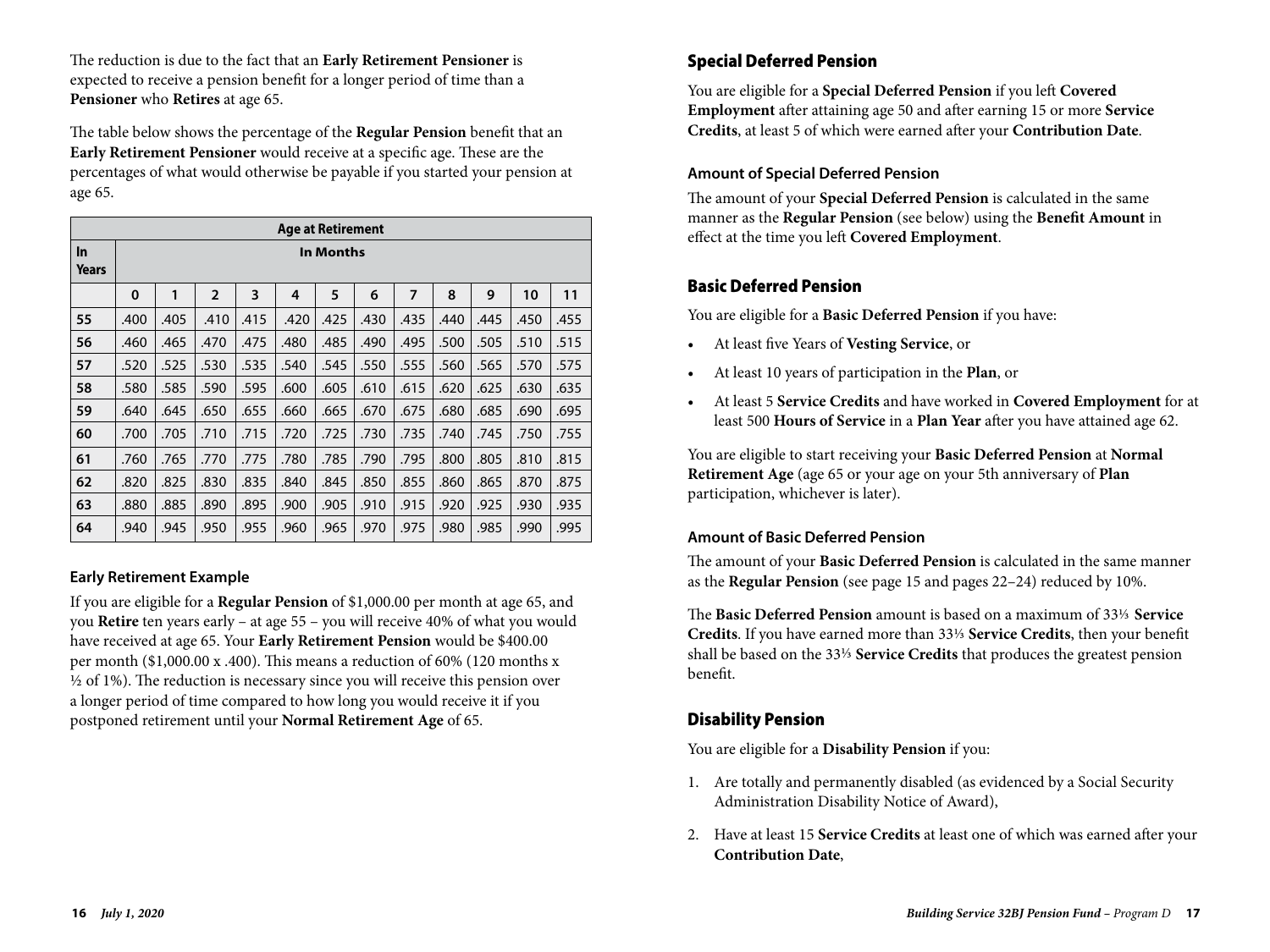- 3. Became totally and permanently disabled after attaining age 45 but before attaining age 65, and
- 4. Worked in **Covered Employment** for at least 500 **Hours of Service** in the 12 months before you became totally disabled.

There is a six-month waiting period between the date when you first stop working due to total and permanent disability and the date when your **Disability Pension** can begin. If the **Fund** receives your application more than nine months after you stop working in **Covered Employment**, your **Disability Pension** will not commence before the first day of the month after your application is received by the **Board**.

You are considered totally and permanently disabled if you submit to the **Board** a Social Security Administration Disability Notice of Award<sup>1</sup> showing that you are totally and permanently disabled and that your disability was found to have commenced while you were working in **Covered Employment**. The Social Security Administration classifies your disability as total and permanent if it sets your review for continuing eligibility for payments no less frequently than once every seven years, but no more frequently than once every five years.

#### **Amount of Disability Pension**

The amount of your **Disability Pension** is based on the amount of the **Early Retirement Pension** you would have been entitled to if you had **Retired** on the date the disability began. The **Disability Pension** would be 10% greater than the amount of the **Early Retirement Pension** except that in no event will the **Disability Pension** exceed the **Regular Pension** amount that would be payable if you had attained age 65 on the date you became disabled.

If your **Disability Pension** is effective between age 45 and 55, the amount of your **Disability Pension** will be computed the same as though you were age 55 on your pension-effective date.

Once your **Disability Pension** has started, it will be paid for the rest of your life, unless your disability ends. If you are no longer totally and permanently disabled, you can:

- (a) Return to work in **Covered Employment** and continue to earn **Service Credit**, or
- (b) If you are 55 years old (or older), you can apply for an **Early Retirement Pension**. If you apply for an **Early Retirement Pension**, it will become effective as of the date the **Disability Pension** ends. Your **Early Retirement Pension** amount will be calculated based on your age when you first **Retired** on a **Disability Pension** or age 55 (if you were between 45 and 55 when you first **Retired**).

**Alert:** You should contact Member Services if you become disabled and believe the disability could be total and permanent. If you qualify and file an application within nine months of your last day worked, your **Disability Pension** would begin on the first day of the seventh month following your last day worked due to permanent and total disability. If the **Fund** receives your **Disability Pension** application more than nine months after your last day worked, your benefits will begin on the first of the month following receipt of your application.

#### Benefit Amounts

The following tables provide monthly **Benefit Amounts** for different periods of time based on the employer contribution rate. For the accrued benefit through December 31, 2007, the **Benefit Amount** is based on the contribution rate in effect on December 31, 2007. For subsequent years, the **Benefit Amount** for a **Plan Year** is based on the employer contribution rate in effect on the first day of the **Plan Year** subject to the terms of the **Funding Improvement Plan**.

Your benefit is based on the number of **Service Credits** that you have earned multiplied by the appropriate monthly **Benefit Amount** based on your employer's contribution rate, subject to the terms of the **Funding Improvement Plan**.

Under the **NCFO Fund's Funding Improvement Plan**, adopted November 24, 2008, the **Benefit Amount** was frozen upon the expiration of the collective bargaining agreement in effect when the **Funding Improvement Plan** was adopted. Rates shown are for the Preferred Schedule. Contact the **Fund** Office for employers who adopted the Default Schedule.

<sup>&</sup>lt;sup>1</sup> If you cannot satisfy one or more of the requirements to receive a disability benefit award from the Social Security Administration for reasons unrelated to your medical or mental condition, you may qualify for a **Disability Pension** if the **Board** (or the **Board's**  designee(s)) determines that you became totally and permanently unable, as a result of bodily injury or disease, to engage in any further employment or gainful pursuit while working in **Covered Employment**, on the basis of medical evidence that you submit that is satisfactory to the **Board** (or the **Board's** designee(s)).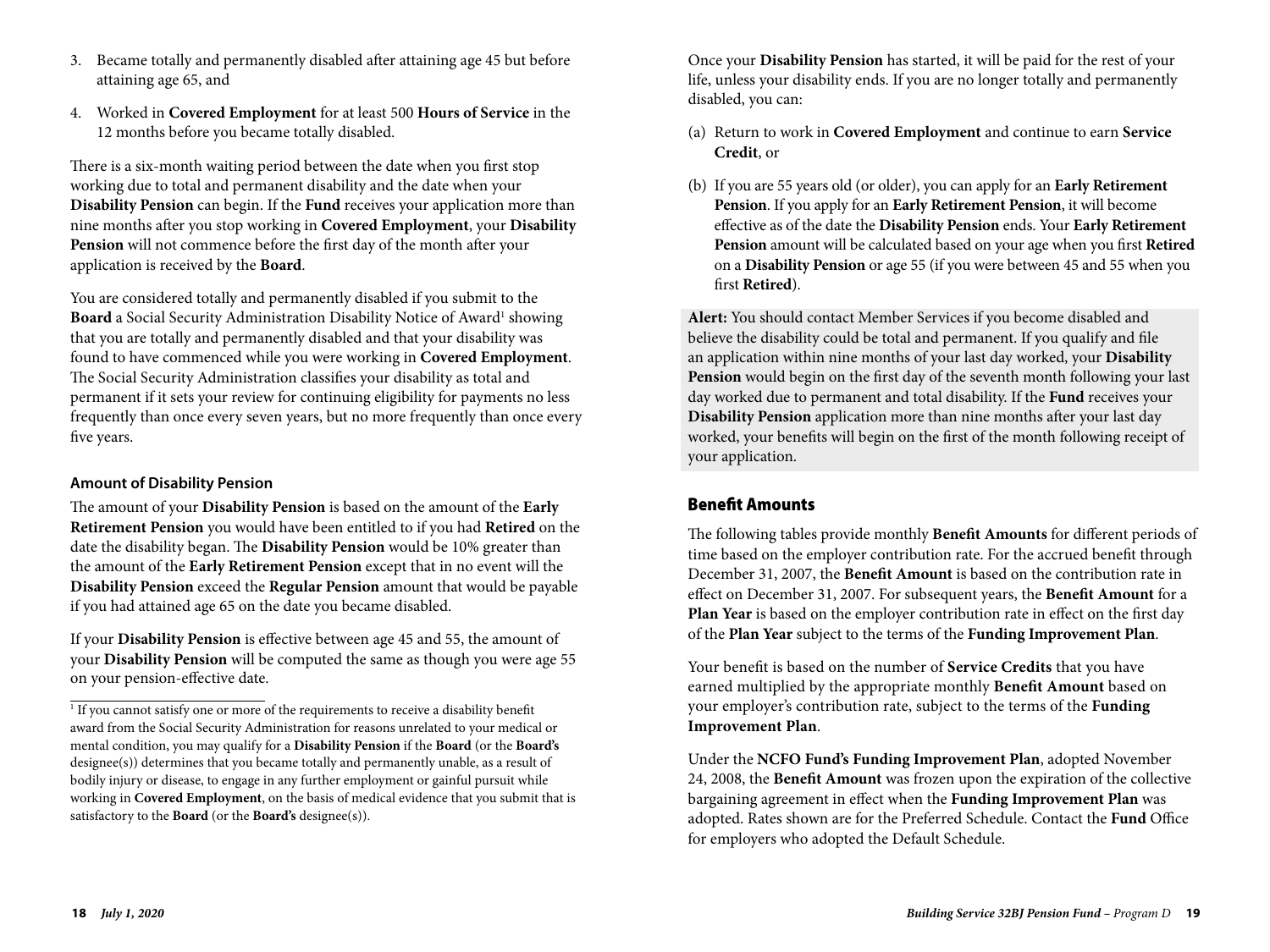Not all contribution rates are included. The **Fund** Office maintains a complete list of rates.

#### **Table 1: Monthly Benefit Amount for Accrued Benefit through December 31, 2007 and for Plan Year 2008**

| <b>Hourly Contribution</b> | <b>Weekly Contribution</b> | <b>Monthly Benefit Amount</b> |
|----------------------------|----------------------------|-------------------------------|
| \$0.1575                   | \$6.30                     | \$6.28                        |
| \$0.25                     | \$10.00                    | \$10.12                       |
| \$0.50                     | \$20.00                    | \$20.24                       |
| \$0.60                     | \$24.00                    | \$24.15                       |
| \$0.66                     | \$26.40                    | \$26.36                       |
| \$0.70                     | \$28.00                    | \$27.83                       |
| \$0.90                     | \$36.00                    | \$35.19                       |
| \$1.00                     | \$40.00                    | \$38.87                       |
| \$1.05                     | \$42.00                    | \$40.53                       |
| \$1.08                     | \$43.20                    | \$41.52                       |
| \$1.31                     | \$52.40                    | \$49.14                       |
| \$1.45                     | \$58.00                    | \$53.78                       |
| \$1.50                     | \$60.00                    | \$55.43                       |
| \$1.55                     | \$62.00                    | \$57.02                       |
| \$1.60                     | \$64.00                    | \$58.62                       |
| \$1.80                     | \$72.00                    | \$64.98                       |
| \$2.00                     | \$80.00                    | \$71.35                       |
| \$2.25                     | \$90.00                    | \$76.85                       |
| \$2.50                     | \$100.00                   | \$82.35                       |
| \$3.00                     | \$120.00                   | \$93.35                       |

**Table 2: Monthly Benefit Amount for Plan Years January 1, 2009 through June 30, 2020 Based on the NCFO Fund's Funding Improvement Plan**

| <b>Hourly Contribution</b> | <b>Weekly Contribution</b> | <b>Monthly Benefit Amount</b> |
|----------------------------|----------------------------|-------------------------------|
| \$0.1575                   | \$6.30                     | \$4.39                        |
| \$0.25                     | \$10.00                    | \$7.08                        |
| \$0.50                     | \$20.00                    | \$14.17                       |
| \$0.60                     | \$24.00                    | \$16.91                       |
| \$0.66                     | \$26.40                    | \$18.45                       |
| \$0.70                     | \$28.00                    | \$19.48                       |
| \$0.90                     | \$36.00                    | \$24.63                       |
| \$1.00                     | \$40.00                    | \$27.21                       |
| \$1.05                     | \$42.00                    | \$28.37                       |
| \$1.08                     | \$43.20                    | \$29.06                       |
| \$1.31                     | \$52.40                    | \$34.40                       |
| \$1.45                     | \$58.00                    | \$37.64                       |
| \$1.50                     | \$60.00                    | \$38.80                       |
| \$1.55                     | \$62.00                    | \$39.92                       |
| \$1.60                     | \$64.00                    | \$41.03                       |
| \$1.80                     | \$72.00                    | \$45.49                       |
| \$2.00                     | \$80.00                    | \$49.95                       |
| \$2.25                     | \$90.00                    | \$53.80                       |
| \$2.50                     | \$100.00                   | \$57.65                       |
| \$3.00                     | \$120.00                   | \$65.35                       |

Note that upon expiration of the collective bargaining agreement in effect when the **Funding Improvement Plan** was adopted, the **Employer** was required to adopt either the Preferred or Default Schedule. Under the Preferred Schedule, the **Contributing Employer** was required to increase contributions 5% a year while the **Benefit Amount** was frozen at the level in effect in the final collective bargaining agreement. Under the Default Schedule, the **Benefit Amount** was reduced by an additional 93% and the **Contributing Employer** contribution was not required to be increased.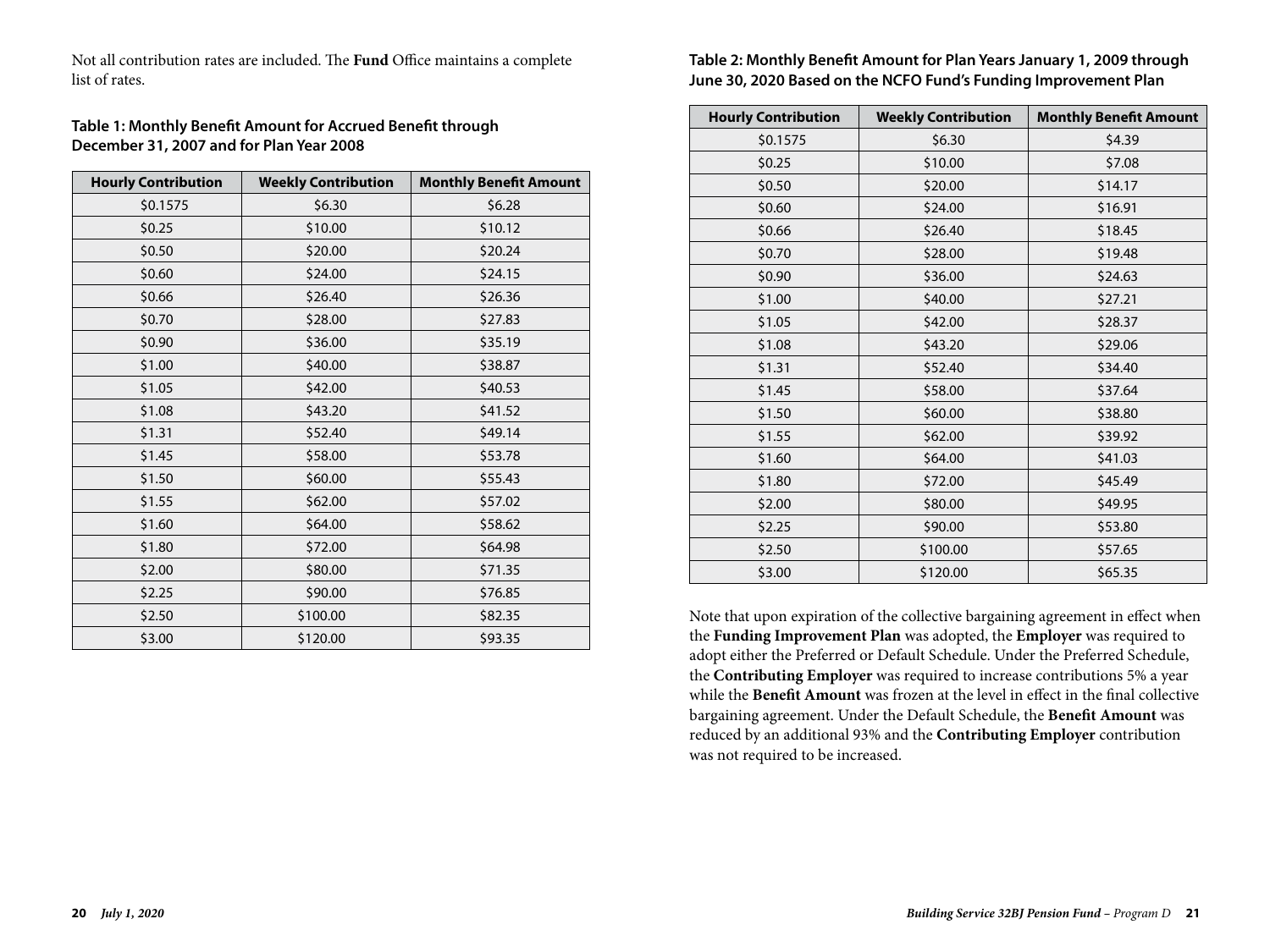| <b>Employer Name</b>                                                   | <b>Monthly Benefit Amount</b> |
|------------------------------------------------------------------------|-------------------------------|
| A. Zerega's Sons                                                       | \$43.26                       |
| Borough of Yeadon                                                      | \$41.92                       |
| <b>Boston Catholic Cemetery Association</b><br>(hired before 3/1/18)   | \$65.35                       |
| <b>Boston Catholic Cemetery Association</b><br>(hired 3/1/18 or later) | \$38.57                       |
| Detroit Yacht Club                                                     | \$51.87                       |
| Hilton Boston Logan Airport Hotel                                      | \$39.47                       |
| Kayline Processing                                                     | \$4.68                        |
| Madison Square Garden                                                  | \$3.95                        |
| Omni Parker House Hotel                                                | \$49.95                       |
| Parke Towne Place Apartments                                           | \$15.59                       |
| Perfect Building Maintenance (One<br>Penn Suburban Station)            | \$30.69                       |
| <b>Pratt Institute</b>                                                 | \$35.09                       |
| Rittenhouse Claridge Apartments                                        | \$28.37                       |
| Sheraton Clayton Plaza                                                 | \$2.16                        |
| <b>Sterling Apartment Homes</b>                                        | \$18.19                       |
| <b>Warwick Hotel</b>                                                   | \$18.45                       |
| <b>Wolf Creek Federal Solutions</b><br>(Fort Meade)                    | \$57.65                       |

#### **Table 3: Monthly Benefit Amount for Plan Years Beginning July 1, 2020**

#### Example of Regular Pension:

Alex worked for a Preferred Schedule employer. As of December 31, 2007, he had accrued 15 **Service Credits**. Effective December 31, 2007, his employer contributed \$2 per hour to the **Fund**. Table 1 on page 20 shows the **Benefit Amount** to be \$71.35. His accrued benefit was: 15 x \$71.35 = \$1,070.25

In 2008, he earned another **Service Credit**. Based on an employer contribution of \$2 per hour on January 1, 2008, he earned another \$71.35.

In 2009, he earned another **Service Credit**. In that year, the **NCFO Fund** adopted the **Funding Improvement Plan** reducing the accrual by 30%. However, on January 1, 2009, his employer's contribution was \$2.25 per hour. The **Benefit Amount** for 2009, as seen in Table 2, was \$53.80.

He continued to work full time until December 31, 2019, earning 10 **Service Credits**. His employer's contribution on January 1, 2010, was \$2.50, increasing his accrual to \$57.65. In that year, his collective bargaining agreement expired and his employer adopted the Preferred Schedule. Under the Preferred Schedule, his **Benefit Amount** was frozen at the level in effect when his collective bargaining agreement expired, even though the employer contribution increased 5% each year. Therefore, he earned \$576.50 during this period.

On July 1, 2020, the **NCFO Fund** merged with the 32BJ Pension Fund. Between January 1, 2020 and June 30, 2020, he earned ½ a full **Service Credit**, earning \$28.82 for the transition period.

The **Plan Year** for **Program D** of the 32BJ Pension Fund is July 1 to June 30. Alex **Retired** on July 1, 2021, at age 65, earning another **Service Credit** for an additional benefit of \$57.65. He qualified for a **Regular Pension**.

His **Regular Pension** benefit is:

| Accrued benefit as of December 31, 2007 | \$1,070.25   |
|-----------------------------------------|--------------|
| 2008 benefit                            | \$<br>71.35  |
| 2009 benefit                            | \$<br>53.80  |
| 2010 to 2019 benefit                    | 576.50<br>\$ |
| 2020 transition period benefit          | \$<br>28.82  |
| 2021 <b>Plan Year</b> benefit           | \$<br>57.65  |
| Total                                   | \$1,858.37   |

Alex's monthly pension benefit effective July 1, 2021, will be \$1,859.00, rounded up to the next whole dollar. Since he has 28½ **Service Credits**, he is under the 30-year maximum accrual.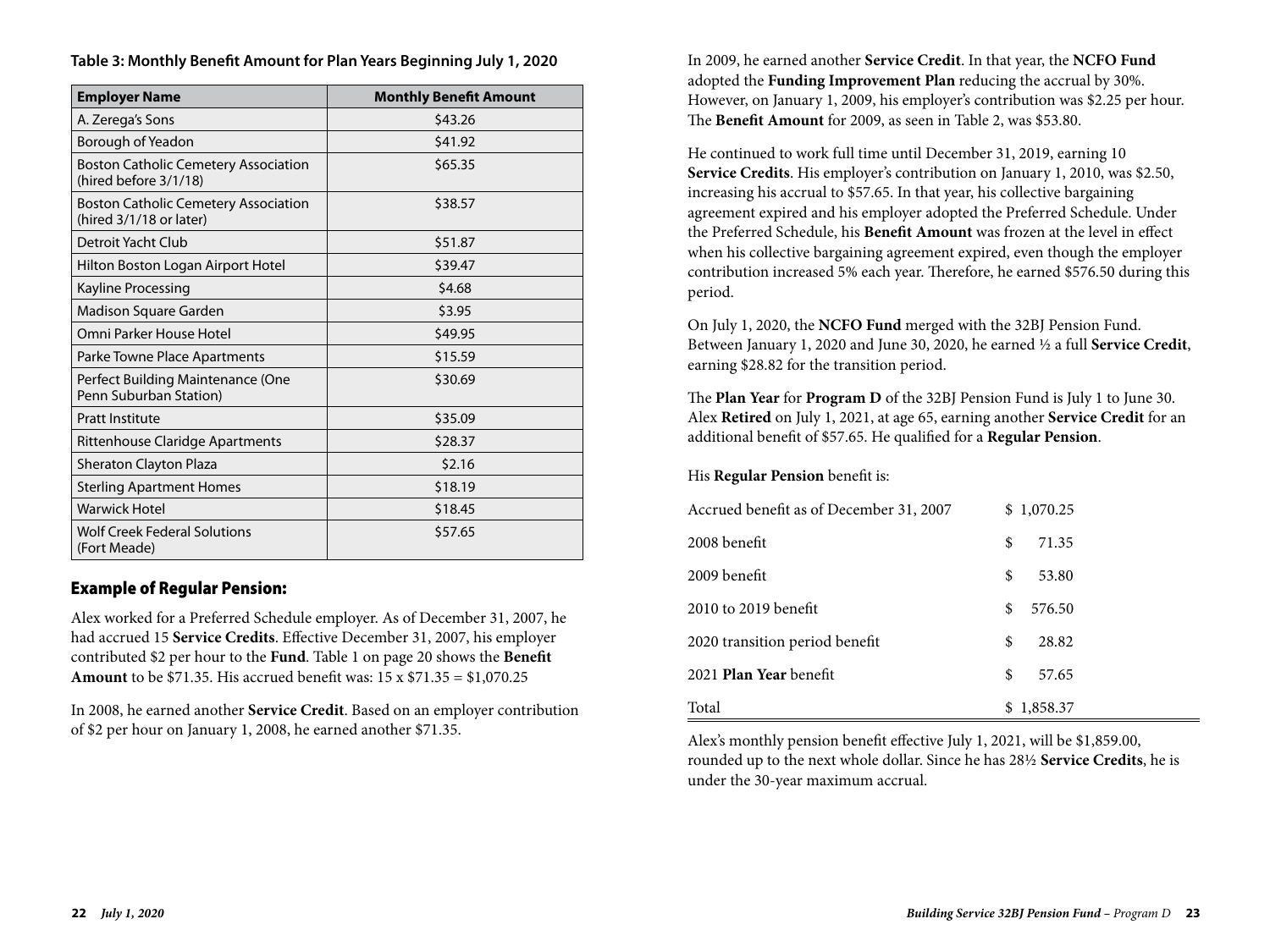Example with More than 30 Years of Service Credit

Mary worked for a Preferred Schedule employer. As of December 31, 2007, she had accrued 25 **Service Credits**. Effective December 31, 2007, her employer contributed \$1.31 an hour. Her accrued benefit was: 25 x \$49.14 = \$1,228.50.

In 2008, she earned another credit. Since her employer contribution remained the same, she earned \$49.14.

In 2009, she earned another **Service Credit**. In that year, the **NCFO Fund**  adopted the **Funding Improvement Plan** reducing the accrual by 30% to \$34.40.

She continued to work full time until December 31, 2019, earning 10 **Service Credits**. When the collective bargaining agreement with her employer expired, the employer adopted the Preferred Schedule. Her employer's contribution increased 5% a year, but her benefit remained the same. During this 10-year period, she accrued \$344.00.

On July 1, 2020, the **NCFO Fund** merged with the 32BJ Pension Fund. Between January 1, 2020 and June 30, 2020, she earned ½ of a full **Service Credit**, earning \$17.20 for the transition period.

The **Plan Year** for **Program D** of the 32BJ Pension Fund is July 1 to June 30. Mary **Retired** on July 1, 2021, at age 65, earning another **Service Credit** for an additional benefit of \$34.40.

Mary earned a total of 38½ **Service Credits**. However, since the maximum **Service Credits** she can earn is 30, her benefit is based on the 30 years of **Service Credit** that produce the highest **Benefit Amount**:

| 26 years at \$49.14 | \$1,277.64 |
|---------------------|------------|
| 4 years at \$34.40  | \$137.60   |
| Total               | \$1,415.24 |

Mary's monthly pension benefit effective July 1, 2021, will be \$1,416.00 (\$1,415.24 rounded up to the next whole dollar).

# **Forms of Pension Payments**

Once you decide to **Retire**, your pension will be paid to you in one of the following ways, which are described in more detail on pages 25–31, based on your marital status and election at the time of your retirement:

- **• Single Life Pension with 60 Months Guaranteed**
	- Required form for unmarried **Participants**
	- Optional form for married **Participants** with appropriate spousal consent
- **Single Life Pension with 120 Months Guaranteed**
	- Optional form for unmarried **Participants**
	- Optional form for married **Participants** with appropriate spousal consent
- **• 50% Joint and Survivor Pension**
	- Required form for married **Participants** unless you elect the **Optional 75% Joint and Survivor Pension**
- **• Optional 75% Joint and Survivor Pension**
	- Optional form for married **Participants**, no spousal consent is required

Note that to be considered **Retired**, you must have separated from service with any and all **Contributing Employers** (see page 58 for a full definition). Once your pension begins, you cannot change the form of pension you are receiving.

**Alert:** Whenever the term "married" or "**Spouse**" is used in this booklet, that term refers to the person to whom you are legally married. The Board of Trustees requires you to provide documentation establishing your relationship when you apply for your pension. If your documentation is inaccurate or misleading, the **Board** will recover any excess payments that have been made in reliance on that misinformation, and may reduce benefits payable to you or to any person on your behalf in order to recover those excess payments.

## Single Life Pension with 60 Months Guaranteed

The **Single Life Pension with 60 Months Guaranteed** provides you with a monthly pension payment for your life. If you die before receiving at least 60 pension payments, the remaining guaranteed monthly payments will be paid to your **Beneficiary**. (See page 44–45 for information on naming a **Beneficiary,**  and see page 54 for the definition of **Beneficiary**.)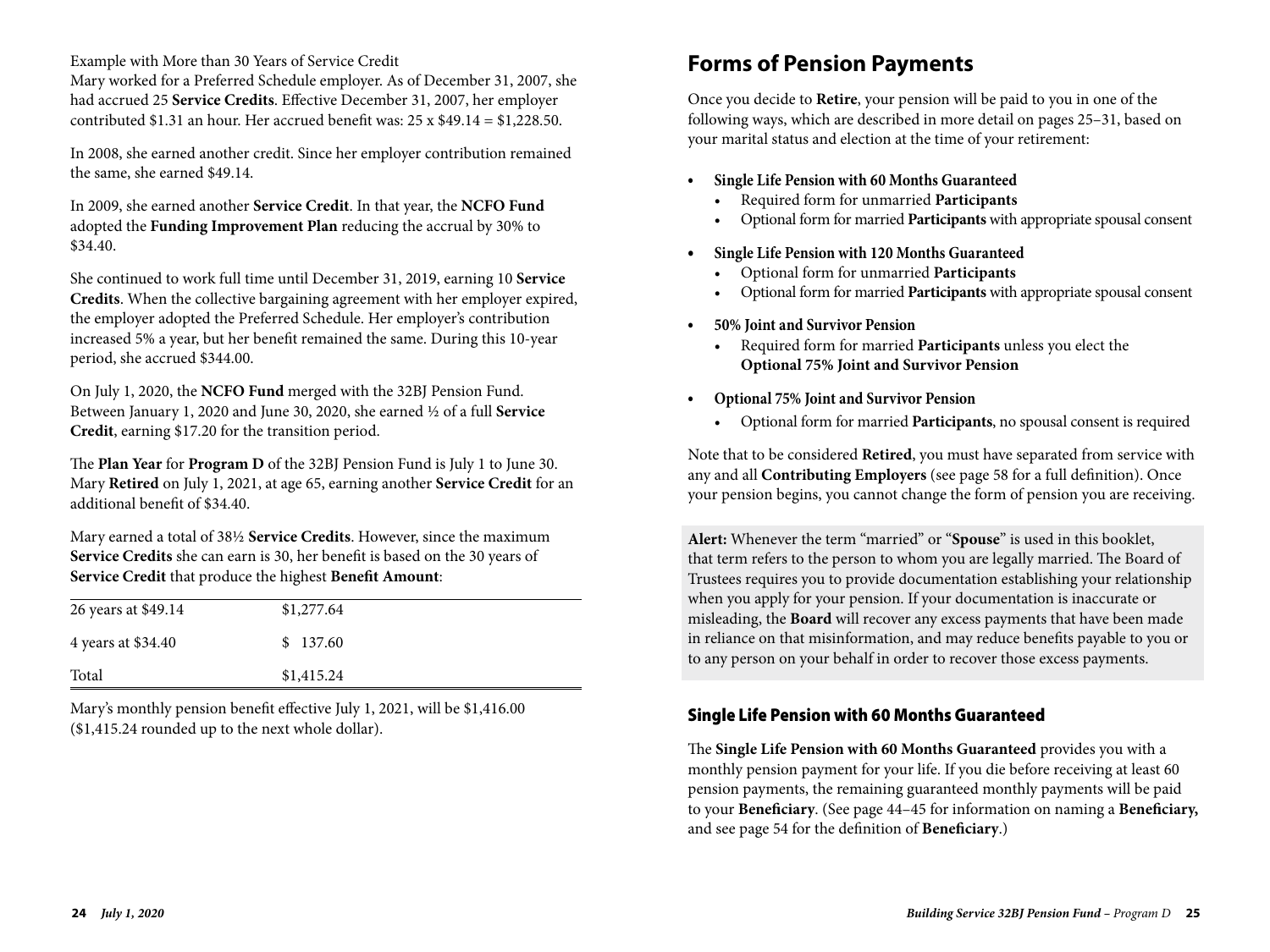For example, if you die after receiving 16 monthly payments, the remaining 44 payments will be made to your **Beneficiary**. If you live long enough to receive the 60 guaranteed monthly payments, you will continue to receive monthly payments for your lifetime, but no benefits will be payable to your **Beneficiary** after you die. If you die after making an application and having reached your **Annuity Starting Date**, but before receiving your first payment, your **Beneficiary** will be entitled to 60 payments.

### Single Life Pension with 120 Months Guaranteed

**The Single Life Pension with 120 Months Guaranteed** provides you with a reduced monthly pension payment for your life. If you die before receiving at least 120 pension payments, the remaining guaranteed monthly payments will be paid to your **Beneficiary**. (See page 44–45 for information on naming a **Beneficiary**, and see page 54 for the definition of **Beneficiary**.)

For example, if you die after receiving 16 monthly payments, the remaining 104 payments will be made to your **Beneficiary**. If you live long enough to receive the 120 guaranteed monthly payments, you will continue to receive monthly payments for your lifetime, but no benefits will be payable to your **Beneficiary** after you die. If you die after making an application and having reached your **Annuity Starting Date**, but before receiving your first payment, your **Beneficiary** will be entitled to 120 payments.

Because this pension is guaranteed for a longer period than the **Single Life Pension with 60 Months Guaranteed**, your monthly pension is adjusted by multiplying it by a percentage that corresponds to your age on your **Annuity Starting Date**.

For all pensions, except **Disability Pension**, the percentages for this are set forth below in the table on the left. For example, if you **Retire** at age 55, your pension will be equal to .978 of your **Single Life Pension with 60 Months Guaranteed**.

If your monthly pension is a **Disability Pension**, your pension amount is adjusted by multiplying it by the percentage in the table on the right that corresponds to your age on your **Annuity Starting Date**:

| <b>Age of Pensioner at</b><br><b>Annuity Starting Date</b> | <b>Factor</b> |
|------------------------------------------------------------|---------------|
| 55                                                         | .9780         |
| 56                                                         | .9757         |
| 57                                                         | .9730         |
| 58                                                         | .9700         |
| 59                                                         | .9666         |
| 60                                                         | .9628         |
| 61                                                         | .9583         |
| 62                                                         | .9535         |
| 63                                                         | .9480         |
| 64                                                         | .9419         |
| 65                                                         | .9351         |
| 66                                                         | .9279         |
| 67                                                         | .9203         |
| 68                                                         | .9121         |
| 69                                                         | .9035         |
| 70                                                         | .8942         |

| <b>Age of Pensioner at</b><br><b>Disability Pension</b><br><b>Annuity Starting Date</b> | <b>Factor</b> |
|-----------------------------------------------------------------------------------------|---------------|
| 45                                                                                      | 0.9121        |
| 46                                                                                      | 0.9113        |
| 47                                                                                      | 0.9103        |
| 48                                                                                      | 0.9092        |
| 49                                                                                      | 0.9079        |
| 50                                                                                      | 0.9065        |
| 51                                                                                      | 0.9048        |
| 52                                                                                      | 0.9029        |
| 53                                                                                      | 0.9008        |
| 54                                                                                      | 0.8985        |
| 55                                                                                      | 0.8959        |
| 56                                                                                      | 0.8931        |
| 57                                                                                      | 0.8900        |
| 58                                                                                      | 0.8868        |
| 59                                                                                      | 0.8833        |
| 60                                                                                      | 0.8795        |
| 61                                                                                      | 0.8753        |
| 62                                                                                      | 0.8707        |
| 63                                                                                      | 0.8657        |
| 64                                                                                      | 0.8603        |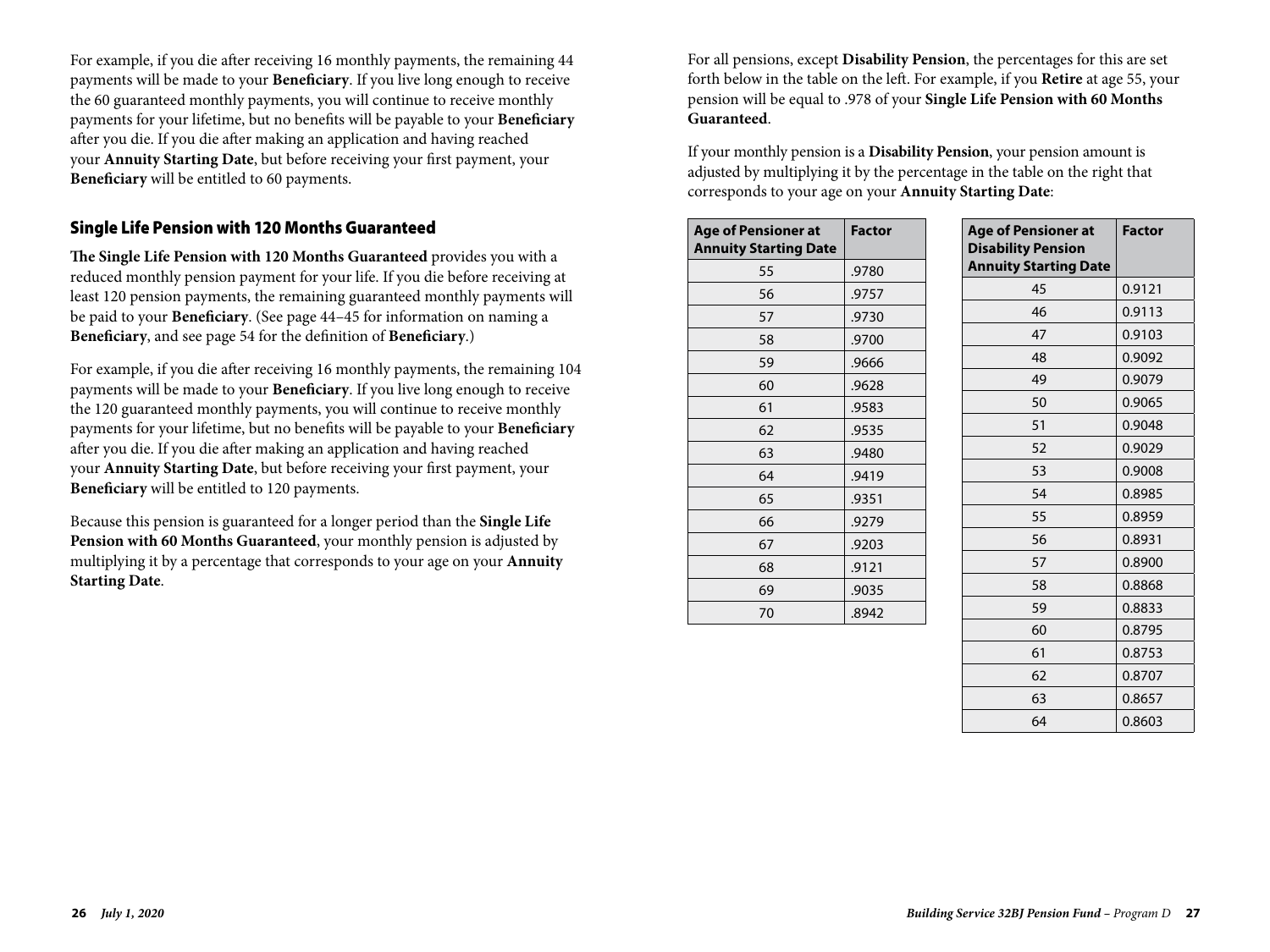### 50% Joint and Survivor Pension

The **50% Joint and Survivor Pension** provides you with a monthly payment as long as you live. And after your death, it provides your **Spouse** (to whom you were married on your **Annuity Starting Date**) with half of the amount you were receiving. This amount will continue to be paid monthly to your **Spouse** as long as he or she lives. After your **Spouse** dies, no further benefits will be paid.

Because this pension is paid over two lifetimes instead of one, your monthly pension is a percentage of the full monthly amount otherwise payable as a **Single Life Pension with 60 Months Guaranteed**.

The percentage is 90.0% plus 0.4% for each full year your **Spouse** is older than you and minus 0.4% for each full year your **Spouse** is younger than you. For example, if your **Spouse** is two years younger than you, your benefit would be 89.2% of the **Single Life Pension with 60 Months Guaranteed**. In no event will the percentage be greater than 99% of the amount payable as a single life pension (after adjustment, if any, for early retirement). However, if your pension is a **Disability Pension**, the percentage is 77.5% plus 0.4% for each full year that your **Spouse** is older than you and minus 0.4% for each full year that your **Spouse** is younger than you.

#### **Example of a 50% Joint and Survivor Pension (not a Disability Pension)**

You **Retire** on a **Regular Pension** at age 65. At the time of your retirement, your **Spouse** is also age 65. The amount of your **Regular Pension** in the form of a **Single Life Pension with 60 Months Guaranteed** is \$200.00. Under the **50% Joint and Survivor Pension**, your monthly amount would be \$180.00 (90% x \$200.00 = \$180.00). If you die before your **Spouse**, your **Spouse** would continue to collect 50% of the monthly benefit you were receiving, or \$90.00  $($180.00 \times .50 = $90.00)$ . This amount would continue each month for as long as your **Spouse** lives. After your **Spouse** dies, all pension payments will stop.

If your **Spouse** had been younger or older than you, an additional adjustment would have been required to take into account the difference in your ages.

Note: The **Spouse** you were married to on the date you started receiving your pension benefit is the only **Spouse** eligible to receive a **Survivor Pension**. Your **Spouse** must survive you in order to receive the survivor portion of the **50% Joint and Survivor Pension**. If your **Spouse** dies before you, you will continue to receive the same monthly benefit for the rest of your life, and all **Plan**  benefits will end upon your death. Even if you remarry, your new **Spouse** will not receive a benefit if you die first.

### Optional 75% Joint and Survivor Pension

The **Optional 75% Joint and Survivor Pension** is similar to the **50% Joint and Survivor Pension** in that it provides you with a reduced benefit in order to provide continuing monthly payments to your **Spouse** after your death. If you die before the **Spouse** to whom you were married on your **Annuity Starting Date**, 75% of the amount you were receiving monthly will continue to be paid to that **Spouse** as long as your **Spouse** lives. After your **Spouse** dies, no further benefits will be paid.

Like the **50% Joint and Survivor Pension**, because this pension is paid over two lifetimes instead of one, it is a percentage of the full monthly amount otherwise payable as a **Single Life Pension with 60 Months Guaranteed**.

The percentage is 85.0% plus 0.6% for each full year your **Spouse** is older than you and minus 0.6% for each full year your **Spouse** is younger than you. In no event will the percentage be greater than 99% of the amount payable as a single life pension (after adjustment, if any, for early retirement). For example, if your **Spouse** is two years younger than you, your benefit would be 83.8% of the **Single Life Pension with 60 Months Guaranteed**. However, if your pension is a **Disability Pension**, the percentage is 70% plus 0.5% for each full year that your **Spouse** is older than you and minus 0.5% for each full year that your **Spouse** is younger than you.

#### **Example of an Optional 75% Joint and Survivor Pension (not a Disability Pension)**

You **Retire** on a **Regular Pension** at age 65. At the time of your retirement your **Spouse** is also age 65. The amount of your **Regular Pension** in the form of a **Single Life Pension with 60 Months Guaranteed** is \$200.00.

Under the **Optional 75% Joint and Survivor Pension**, your monthly amount would be \$170.00 (85% x \$200.00 = \$170.00). If you die before your **Spouse**, your **Spouse** would continue to collect 75% of the monthly benefit you were receiving, or  $$128.00$  ( $$170.00$  x  $0.75 = $127.50$  rounded up to the next whole dollar). This amount would continue each month for as long as your **Spouse** lives. After your **Spouse** dies, all pension payments will stop.

If your **Spouse** had been younger or older than you, an additional adjustment would have been required to take into account the difference in your ages.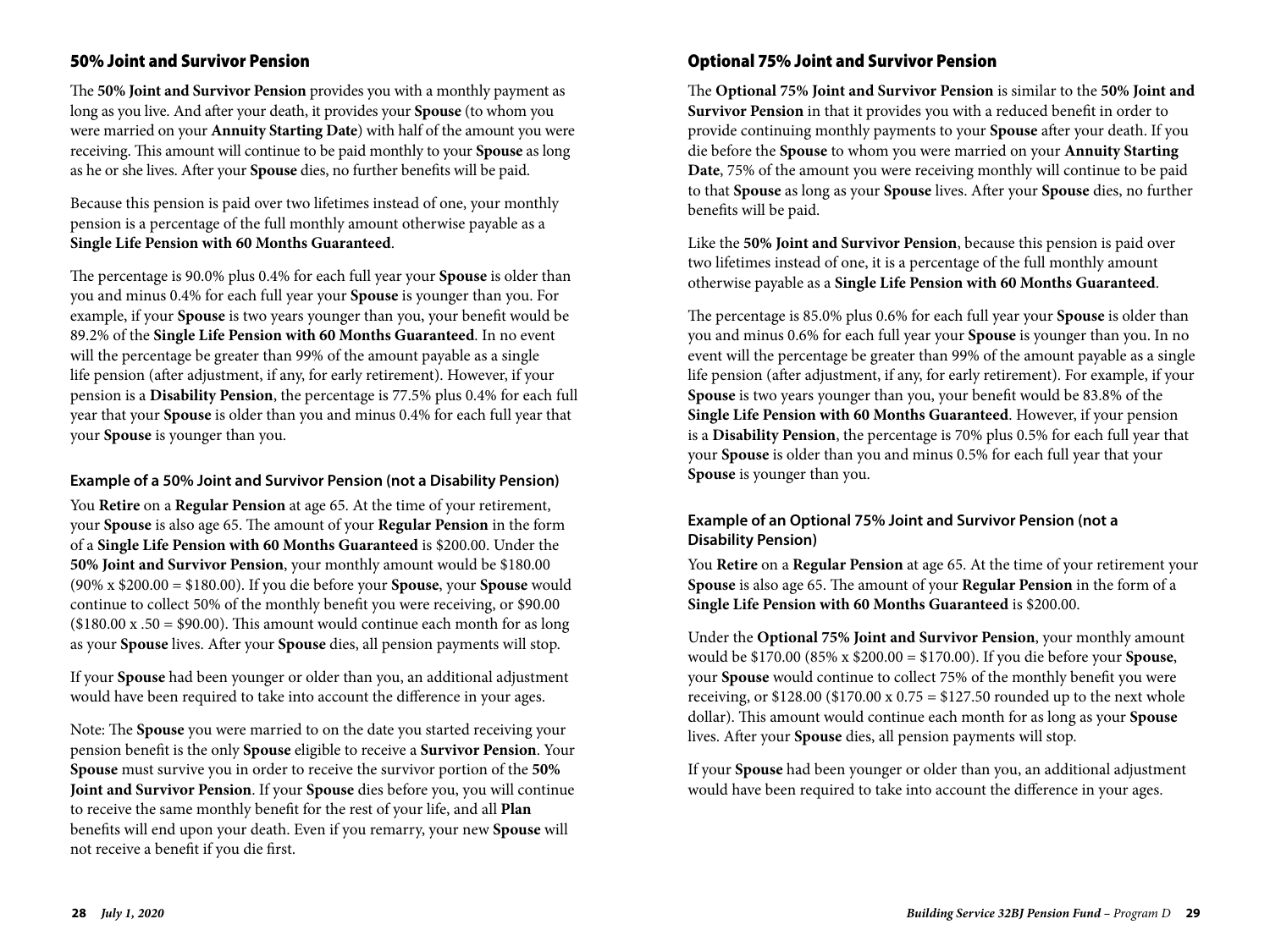Note: The **Spouse** you were married to on the date you started receiving your pension benefit is the only **Spouse** eligible to receive a Survivor Pension. Your **Spouse** must survive you in order to receive the survivor portion of the **Optional 75% Joint and Survivor Pension**. If your **Spouse** dies before you, you will continue to receive the same monthly benefit for the rest of your life, and all **Plan** benefits will end upon your death. Even if you remarry, your new **Spouse** will not receive a benefit if you die first.

#### The Form of Payment That Applies to You

*If you are not married on your Annuity Starting Date*, or are married and your **Spouse** cannot be located, your pension will be paid in the form of the **Single Life Pension with 60 Months Guaranteed**, unless you elect to receive a **Single Life Pension with 120 Months Guaranteed**.

*If you are married on your Annuity Starting Date*, your pension will be paid in the form of the **50% Joint and Survivor Pension**, unless you elect to receive the **Optional 75% Joint and Survivor Pension** or the **Single Life Pension with 60 Months Guaranteed** or the **Single Life Pension with 120 Months Guaranteed**. If you elect the **Single Life Pension with 60 Months Guaranteed**  or the **Single Life Pension with 120 Months Guaranteed**, your **Spouse** must agree in writing. If you elect the **Optional 75% Joint and Survivor Pension**, no spousal consent is required.

If you, your **Beneficiary**, or alternate payee apply for benefits and the **Actuarial Equivalent Lump-Sum** value of the benefit payable to you, your **Beneficiary**, or an alternate payee is \$5,000 or less, the benefit will be paid in the form of a single lump sum rather than a small monthly pension check (e.g., under \$30 per month).

When you apply to receive your benefit, you must elect how much, if any, of your monthly payments to withhold for federal tax purposes. However, if you receive an eligible rollover distribution, the **Fund** will give you the option of rolling over that benefit into an individual retirement account or another qualified plan that accepts rollovers. In general, an eligible rollover distribution is one that is not part of a series of substantially equal periodic payments

made for life or for a period of ten years or more (e.g., a Single Life Pension or a Joint and Survivor Pension). You will be notified upon **Retirement** if these rules apply to you. If they do, you will receive a special notice and election form explaining the **Fund's** rollover rules and giving you the option to elect to rollover all or some of your benefit. If you choose not to rollover any part of an eligible rollover distribution, the **Fund** is required to withhold 20% of the amount paid to you for federal tax purposes.

#### Preretirement Surviving Spouse Pension

Your **Spouse** is automatically covered by a Preretirement Surviving Spouse Pension if:

- You are **Vested** (see pages 11–12 and page 59 for information on vesting), and
- You die before you start your pension (your **Annuity Starting Date**).

Generally, the Preretirement Surviving Spouse Pension will provide your **Spouse** with a monthly pension for life, equal to one-half of the monthly pension you would have received if you had **Retired** and elected the **50% Joint and Survivor Pension**. That is, if you die after satisfying the eligibility requirements (age and **Service Credit**) for a pension, but before starting your pension, your surviving **Spouse** will immediately be eligible to receive a benefit equal to what he or she would have received under the **50% Joint and Survivor Pension** if you had begun that pension the day before you died. If you die before satisfying the age requirements for a pension, your **Spouse** will be eligible to begin receiving the Preretirement Surviving Spouse Pension on the date that you would have first become eligible for a pension.

Your **Spouse** may choose to wait and begin receiving the Preretirement Surviving Spouse Pension at a later time, but no later than the first of the month after you would have reached **Normal Retirement Age**. The monthly amount may be higher because of the postponement.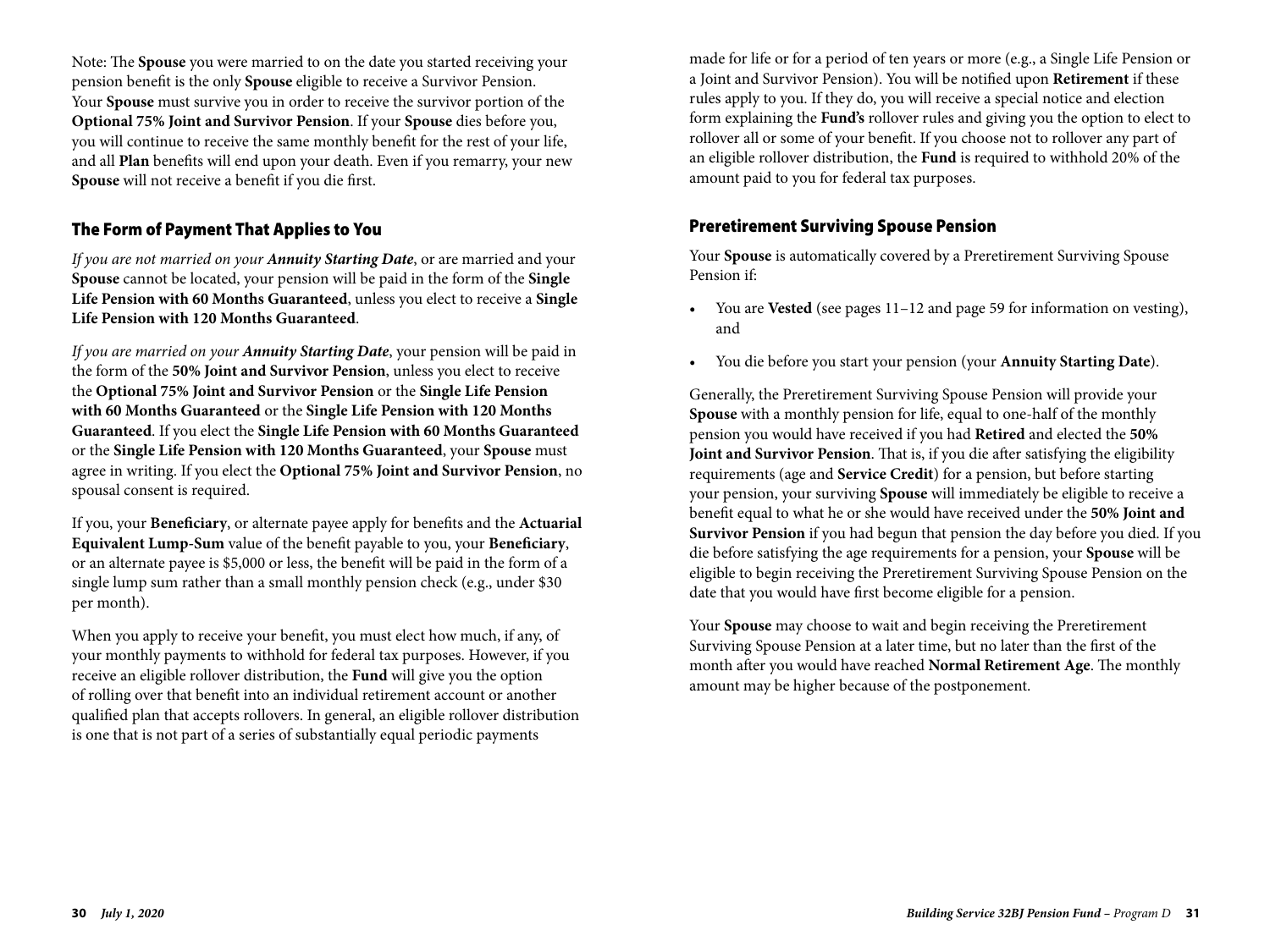# **Re-employment After Retirement**

To be considered **Retired**, you must have separated from service with any and all **Contributing Employers**. Once you have **Retired**, you may return to work. However, if you return to **Covered Employment** or another form of work that is considered **Disqualifying Employment**, your pension may be suspended during that period of work. (Please see the definition of **Disqualifying Employment** on pages 55–56 for more details.)

You are required to notify Member Services within 30 days after you start **Disqualifying Employment**, no matter how many hours you are working. We will use this information to determine whether or not pension payments should be suspended.

- *Before Normal Retirement Age (usually age 65)*: Pension payments will be suspended for any month you work in **Disqualifying Employment**. **Disqualifying Employment** before **Normal Retirement Age** includes, but is not limited to, work for a **Contributing Employer**. See pages 55–56 for a full definition of **Disqualifying Employment**. If Member Services is not notified timely, this could cause your benefits to be suspended for up to an additional three months even after you stop working.
- *After Normal Retirement Age, but before the calendar year following the year in which you reach age 70½*: Pension payments will be suspended for each month in which you work 40 or more hours in **Disqualifying Employment**. **Disqualifying Employment** after **Normal Retirement Age** means any category of work for a **Contributing Employer** or for an employer that was previously a **Contributing Employer**.
- *After the April 1st of the calendar year following the year in which you reach age 70½*: Pension payments will not be suspended. You may return to work and collect your pension without restrictions.

**Alert:** If you are considering returning to work after your pension payments have started, it is a good idea to contact Member Services in advance to determine whether the employment you have in mind may be disqualifying.

If you **Retire** before your **Normal Retirement Age**, and return to work in **Disqualifying Employment**, your pension will be suspended. Any additional **Service Credit** you earn through re-employment prior to your **Normal Retirement Age** will have a separate **Annuity Starting Date** after you stop working in **Disqualifying Employment**. The separate **Annuity Starting Date** for these additional benefits will be at least 30 days after the **Fund** advises you of the available payment options, unless the benefit is to be paid as a Joint and Survivor Pension at or after your **Normal Retirement Age** or you and your **Spouse** consent in writing to commence payments before the end of the 30-day period.

Any additional **Service Credit** you earn after **Normal Retirement Age** will be determined at the end of each calendar year and will be payable effective on the January 1 following the end of the calendar year in which you earned the additional **Service Credit,** provided payment of benefits is not suspended (that is, for the period after your **Normal Retirement Age** and before you reach your **Required Beginning Date**, if you work less than 40 hours a month in **Disqualifying Employment**). Additional benefits will be paid in the payment form in effect as of the **Annuity Starting Date** most recently preceding the date the additional benefit became payable.

Contact Member Services if you have any questions about this provision.

# **General Information**

#### Retirement

Retirement under the **Plan** is voluntary. All benefits are in addition to any benefits you receive from Social Security. In order to be eligible to receive benefits from the **Plan**, you must apply for a pension benefit and **Retire**. To be considered **Retired**, you must have separated from service with any and all **Contributing Employers** (see page 58). You may return to **Covered Employment** up to 40 hours a month if you have reached **Normal Retirement Age**. You may return to **Covered Employment** for any amount of hours after the April 1st of the calendar year in which you reach age  $70\frac{1}{2}$ .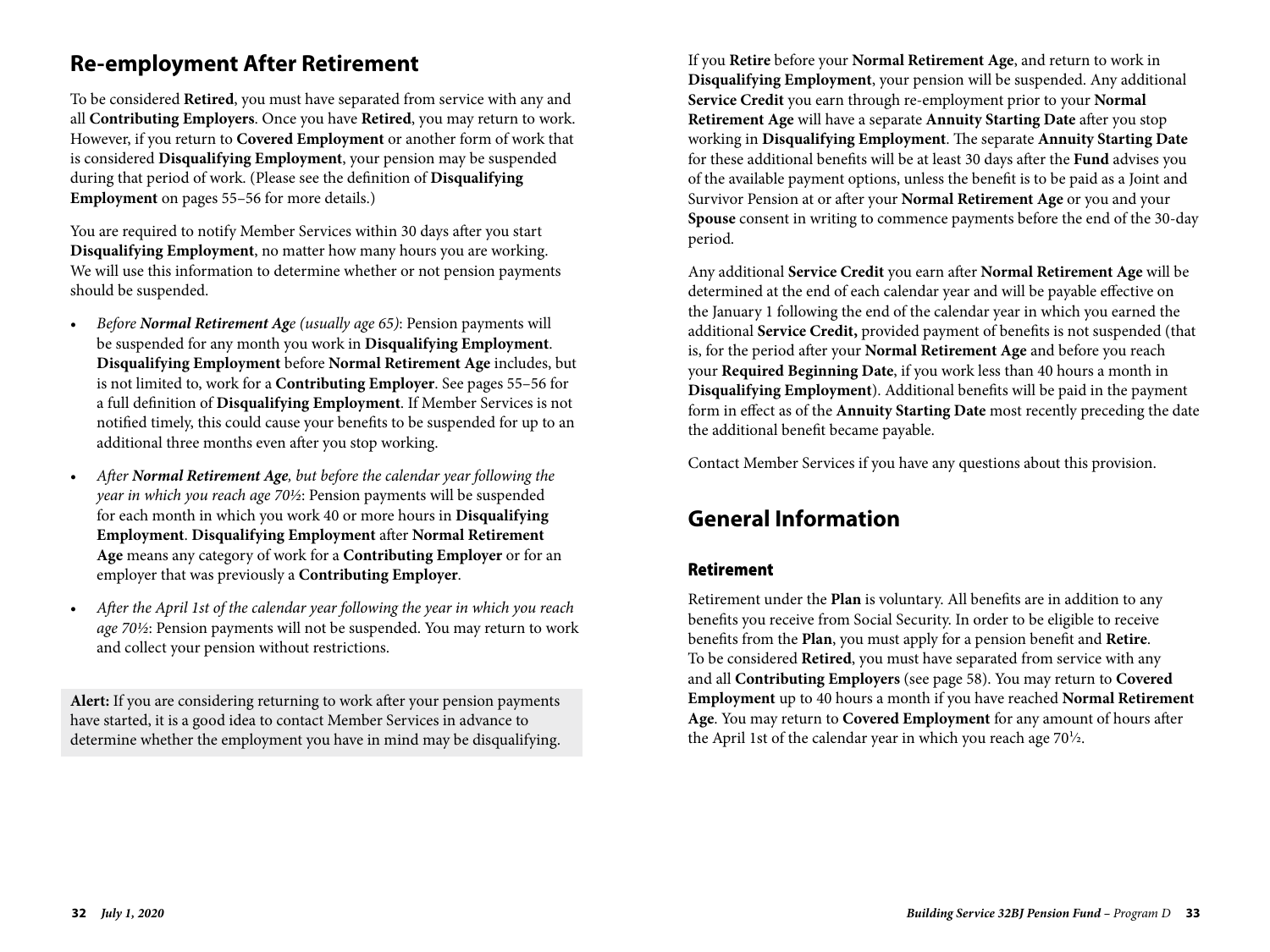#### Your Disclosures to the Fund: Fraud

Everyone who makes an application for benefits from the **Plan** must furnish to the **Fund** all necessary information in writing as may be reasonably requested for the purpose of determining your (or your **Beneficiary's**) right to a **Plan** benefit. Failure to comply with such requests promptly and in good faith will be sufficient grounds for delaying, denying, or discontinuing payment of benefits. The **Board** will be the sole judge of the standard of proof required in any case.

The information you give to the **Fund**, including statements concerning your age and marital status, affects the determination of your benefits. If any of the information you provide is false, or if you commit an act or practice constituting fraud, or make an intentional misrepresentation of material fact, you may be required to indemnify and repay the **Fund** for benefit payments made in reliance on your false statements, fraud, or misrepresentation. In addition, the **Board** may deny benefits to a person claiming to be your **Spouse** if you have stated that you were not married or that you were married to someone else, as the **Board** is entitled for all purposes to rely on your representation as to whether you are married and, if so, to whom.

In addition, if a benefit has been paid by the **Fund** as a result of false statements, fraud, or misrepresentation, the **Fund** may seek reimbursement, may elect to pursue the matter by pressing criminal charges, and may take any other action deemed reasonable.

#### How To Apply for a Pension

Applications for all types of pensions may be obtained from Retirement Services at 25 West 18th Street, New York, New York 10011-4676. Applications for a **Disability Pension** contain two parts: a Disability Eligibility Verification Form and the **Plan's** Pension Application.

When you are ready to **Retire**, call Member Services at **1-800-551-3225** at least four months before your last day of work to request an appointment with a Retirement Counselor. Your Retirement Counselor will send you a pension estimate and an application for pension benefits, and will review all the paperwork with you during your counseling appointment, which may be in person or over the phone. You will be encouraged to bring your **Spouse** to the appointment.

You may apply for a pension while you are still working, so long as you **Retire** (withdraw from all **Disqualifying Employment**) before your pension benefits begin.

You will need to provide proof of your age, along with:

- If you are married, proof of your **Spouse's** age and proof of marriage, or
- If your **Spouse** is deceased, your **Spouse's** death certificate, or
- If you are divorced or legally separated, a copy of each divorce decree or separation decree or agreement and any applicable **Qualified Domestic Relations Order ("QDRO")**.

If these documents are on file with the **Fund** Office, you will not need to resubmit them. Your Retirement Counselor will tell you which documents to bring.

**Alert:** If you are married, federal law requires the **Fund** to pay your benefit as a **50% Joint and Survivor Pension**, unless your **Spouse** consents to waive his or her right to this form of payment or you elect the **Optional 75% Joint and Survivor Pension**. The consent requirement may be eliminated if the **Plan** determines (based on evidence you provide) that you cannot locate your **Spouse** after diligent efforts. It may also be eliminated if there are extenuating circumstances recognized by the Internal Revenue Service (the "IRS"), such as you have been legally separated from your **Spouse** or abandoned by your **Spouse**, and you have a court order to that effect.

After you receive the written explanation of your forms of payment and the blank application form, your Retirement Counselor will be glad to assist you in completing your pension application. You should submit your application as soon as possible after you complete it. Retirement Services recommends you submit your application at least four months prior to the date you want your pension to start.

There is at least a 30-day waiting period after you have been provided a written explanation of your benefits until your pension can begin, unless you (with the consent of your **Spouse** if you are married) waive this waiting period. In this case, your pension will begin on the first of the month following the date your application has been received (but no less than seven days after the written explanation has been provided). For example, if you are mailed an application on March 7th and your completed application is received on March 15th, your **Annuity Starting Date** will be May 1, unless you and your **Spouse** have waived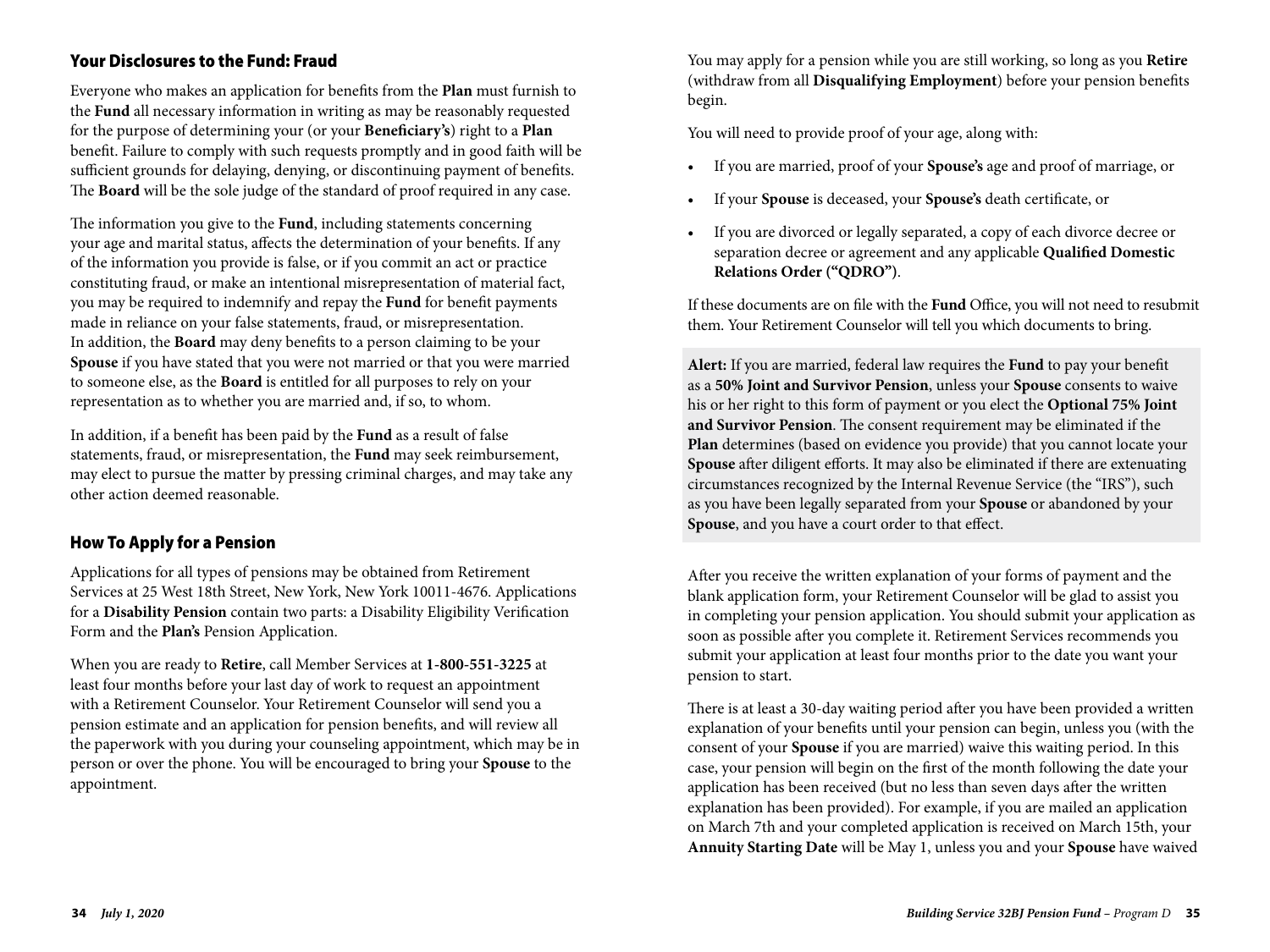the 30-day waiting period, in which case your **Annuity Starting Date** will be April 1. Please note that, depending on when we receive your application, you may not receive your first payment until after your **Annuity Starting Date**. In this case, however, your first payment will include all payments due to you for the period from your **Annuity Starting Date** through the date on which your pension begins.

#### When Pension Benefits Begin

Your pension benefit is generally payable beginning on the first of the month following the date that you have met the eligibility rules for a pension benefit and the **Fund** Office has received a completed application that includes your supporting documentation such as birth certificates, marriage certificate, divorce decree, etc. The date that pension benefits are first payable is known as your **Annuity Starting Date**.

If, after terminating **Covered Employment**, you wait to begin your pension until after your **Normal Retirement Age**, you will receive a monthly pension that is increased to reflect the period after your **Normal Retirement Age** during which you were not receiving benefits. The increase will be 1% for each month your benefit was postponed after your **Normal Retirement Age** through age 70, and 1.5% for each month your benefit was postponed thereafter. No increase will apply to months for which your benefit was suspended.

In any event, you must start receiving your pension by the April 1 following the later of the calendar year in which you reach age 70½ or you **Retire**. This is known as your **Required Beginning Date.** In other words, if you have **Retired**, you must start your pension benefits by the April 1 following the calendar year in which you reach age 70½. But if you are still working in **Covered Employment** on the April 1 following the calendar year in which you reach age 70½, you must separate from service with all **Contributing Employers** to start your pension benefits. Failure to apply to start your pension by this date may result in you having to pay a penalty to the IRS equal to 50% of the amount of your payments that were not timely started.

If you apply for a pension and furnish all the necessary information to the **Fund**, your pension will be paid in the form that you, and your **Spouse**, if applicable, select. (The available forms of benefit and the rules for selecting them are on pages 25–31.) Otherwise, the **Fund** will begin paying your benefit on your **Required Beginning Date** in the form of a **50% Joint and Survivor Pension** calculated on the assumption that you are married and that you are three years older than your **Spouse.** After the pension starts, only two changes are permissible. First, the **Fund** will change the payment option from a **50% Joint and Survivor Pension** to the **Single Life Pension with 60 Months Guaranteed** if you prove you did not have a **Spouse** on your pension-effective date. Second, the **Fund** will adjust the amount of the **50% Joint and Survivor Pension** benefit going forward based on the actual age difference between you and your **Spouse**, if you provide proof of age for you and your **Spouse**. Any changes made based on the actual age difference between you and your **Spouse** will be made going forward, not retroactively.

The **Fund** will use reasonable efforts to contact and locate you in order to assist you with claiming your pension. If you do not contact the **Fund** within six months after the **Fund** has attempted to contact you, you will be deemed "lost." If you are deemed "lost" and remain "lost" for two years, your unclaimed benefits will be forfeited. However, you have the right to claim payment of forfeited benefits. Previously forfeited benefits to which you are entitled will be paid to you without interest; however, the benefit payment will be reduced to the extent of any overpayment the **Plan** has made to another individual as a result of you having been deemed "lost." See Loss of Pension Benefits on pages 39–40 for more information on the circumstances under which you could lose benefits under the **Plan**. It is important that you keep the **Fund** informed of any changes in address or other personal information.

**Disability Pension** benefits are payable beginning on the first of the seventh month following your last day worked due to total and permanent disability, if you apply for those benefits within nine months after your last day worked. If the **Fund** receives your **Disability Pension** application more than nine months after your last day worked, your benefits will begin on the first of the month following receipt of your application.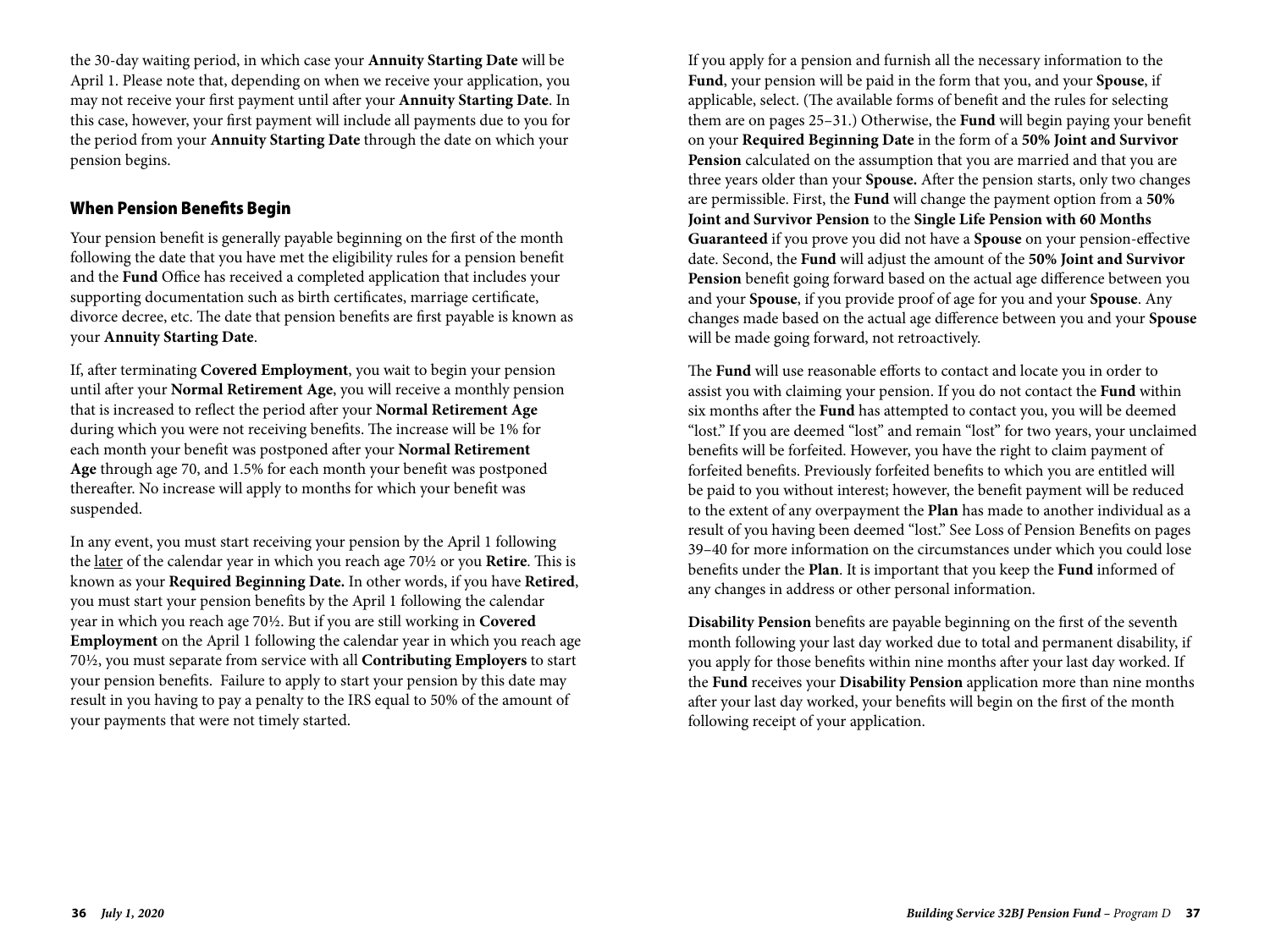#### Incompetence or Incapacity

If the **Board** determines that you are unable to care for your affairs because of mental or physical incapacity, the **Board** may apply any pension due to your maintenance and support or to any other person whom the **Board** considers an appropriate **Beneficiary**, unless your legal representative has made a claim for payment.

#### No Duplication of Pensions

Even if more than one employer makes contributions on your behalf at the same time, you will receive only one pension under **Program D**, which is the pension program described in this booklet. If you earn **Service Credit** under **Program D** as well as under Program A, Program B, or Program C at the same time, your benefits will accrue for that time period under the Program that provides the highest rate for each period of simultaneous credit.

If you earn **Service Credit** under **Program D** and another Program of this **Fund** for work in different time periods, your benefits will be calculated separately for each Program. In addition, you will be provided with separate options on how you would like to receive your pension and will be sent separate checks for each one.

#### Suspension of Pension Benefits

Payments begin when you **Retire** under the rules of the **Plan** and will generally continue for the rest of your life. However, if you work in **Disqualifying Employment** (as defined on pages 55–56) after retirement and have not reached your **Required Beginning Date**, your pension may be suspended. (Please see pages 32–33 of this booklet for details.) You must notify Member Services within 30 days after beginning work in **Disqualifying Employment**. Failure to give this notice could cause your benefits to be suspended for up to an additional three months after you stop working.

**Alert:** If you are considering returning to work after your pension payments have started, it is a good idea to contact Member Services in advance to determine whether the employment you have in mind may be **Disqualifying Employment**.

#### Loss of Pension Benefits

Under certain conditions, your benefit may be denied, reduced, or suspended. These conditions are as follows:

- 1. If your **Covered Employment** terminates by resignation, discharge, or death before you have completed five (5) years of **Vesting Service** (or before you earn 5 **Service Credits** and work 500 hours before age 62) and you do not reach your **Normal Retirement Age** while still working in **Covered Employment**, your retirement benefit will be forfeited, as more fully described in the **Vesting Service** section of this SPD. (See **Vesting Service** on pages 11–12 and page 59.)
- 2. If you die before you **Retire**, when the only benefit payable under the **Plan** is the Preretirement Surviving Spouse Pension. If you die before you **Retire** and were not married on your date of death, no benefits will be payable on your behalf under the **Plan**.
- 3. You will be entitled to benefits that you have earned during periods when an employer was obligated to make contributions to the **Fund** on your behalf. If your employer ceases to be obligated to make contributions to the **Fund** on behalf of their employees in your classification, and you continue working for that employer in that classification, your work will no longer be **Covered Employment** and you will receive no **Service Credit**. In addition, benefits based upon **Past Service Credit** may be reduced or cancelled under certain circumstances if your last employer is no longer obligated to make contributions to the **Fund**.
- 4. If the **Plan's** financial condition were to deteriorate sufficiently, certain benefits under the **Plan** may have to be reduced, consistent with federal law.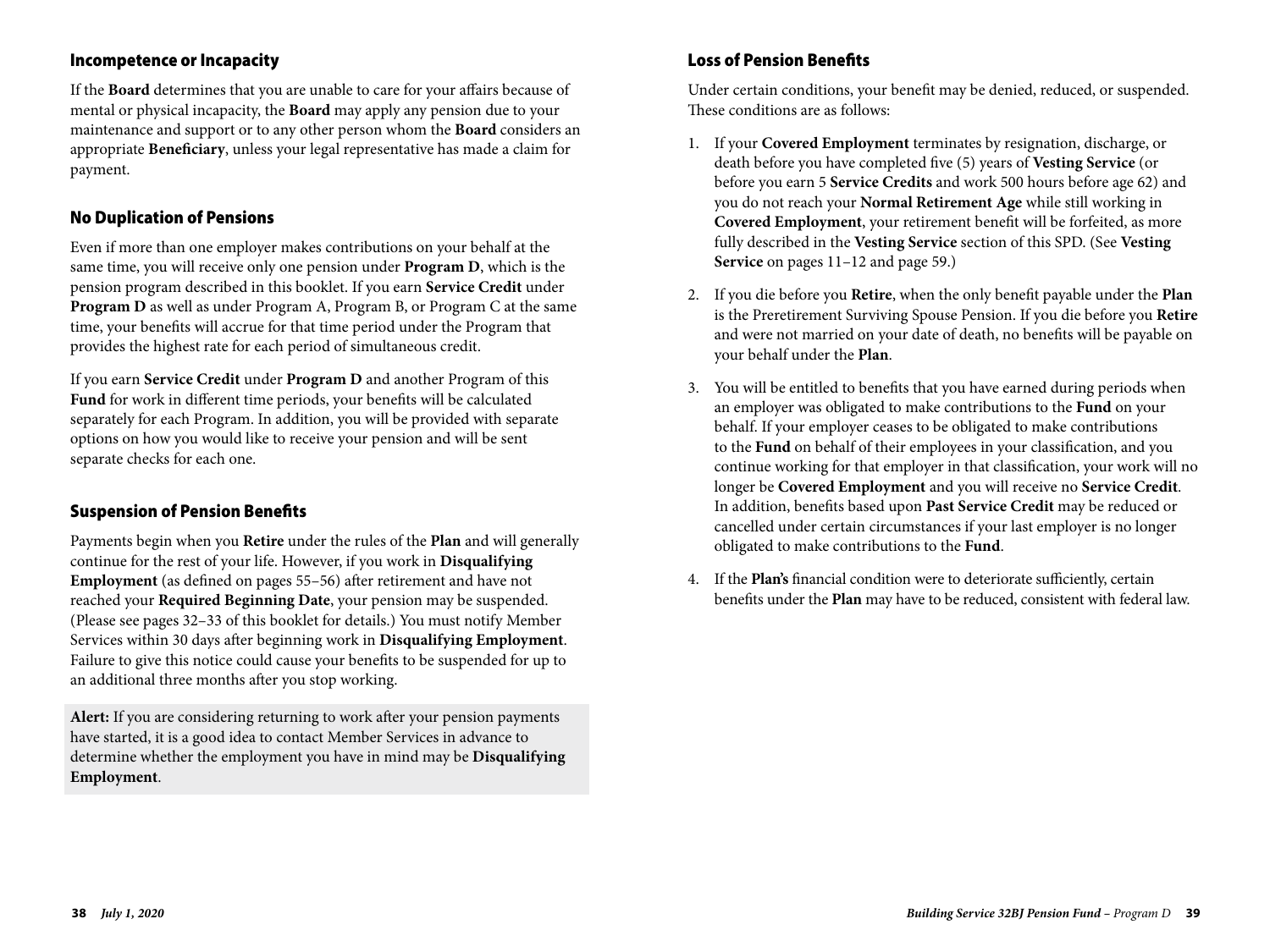- 5. If the **Plan** terminates, certain benefits under the **Plan** may be reduced or eliminated, consistent with federal law. (See **Plan** Amendment or Termination on page 49 for more information.)
- 6. Federal law permits payment of all, or a portion of, your benefit to another person, provided such payment is pursuant to a **Qualified Domestic Relations Order ("QDRO")** relating to child support, alimony, or marital property rights payments. (See Qualified Domestic Relations Orders on pages 46 for more information.)
- 7. If you do not provide the Trustees with your most recent address, and you cannot be located, the Trustees may be unable to distribute your benefit to you. If the Trustees are unable to locate you in order to commence your benefit at your **Required Beginning Date**, you may be deemed "lost." If you are deemed "lost" after a period of two years, your unclaimed benefits will be forfeited.
- 8. If you fail to make a proper application for your retirement benefit or fail to provide necessary information, the Trustees may be unable to distribute your benefit to you.
- 9. See Suspension of Pension Benefits on page 38–39 to determine if your re-employment or your continued employment after your **Normal Retirement Age** may cause your retirement benefit payments to be suspended.
- 10. If you receive benefits to which you are not entitled, you must repay the **Plan** for any such overpayments. If you do not repay the **Plan**, the **Board** may offset the amount you owe to the **Plan** from any future benefit payments or, if necessary, the **Board** will take all available legal action against you to restore the overpayments to the **Plan**. (See Overpayments on page 47 for more information.)

# Compliance with Federal Law

The **Plan** is governed by the regulations and rulings of the Internal Revenue Service, the Department of Labor, and current tax law. The **Plan** will always be construed to comply with these regulations, rulings, and laws. Generally, federal law takes precedence over state law.

### The Plan's Decision on Your Application

If your application (claim) for benefits is denied, in whole or in part, the **Plan** will provide you with a written notice informing you of:

- The specific reasons for the **Plan's** determination and references to the specific **Plan** provisions on which the determination has been based,
- A description of any additional material or information needed to complete your claim (including an explanation of why the information is needed),
- A description of the **Plan's** appeal procedure and applicable time limits, as well as a statement of your right to bring suit under Federal law following an adverse determination on appeal, and
- A statement that you have the right to submit written comments, documents, records, and other information relating to the claim, and that, upon your request, the **Plan** will make available to you (or provide you with copies of) all documents, records, and other information relevant to your claim.

If you have applied for a **Regular Pension**, **Early Retirement Pension**, or a **Special** or **Basic Deferred Pension**, that notice will be sent to you within a reasonable period of time, but not later than 90 days after the **Plan** receives your application. If special circumstances require an extension of time (up to 90 additional days) for processing your application, you will be notified of those special circumstances and the date by which you can expect a decision on your application.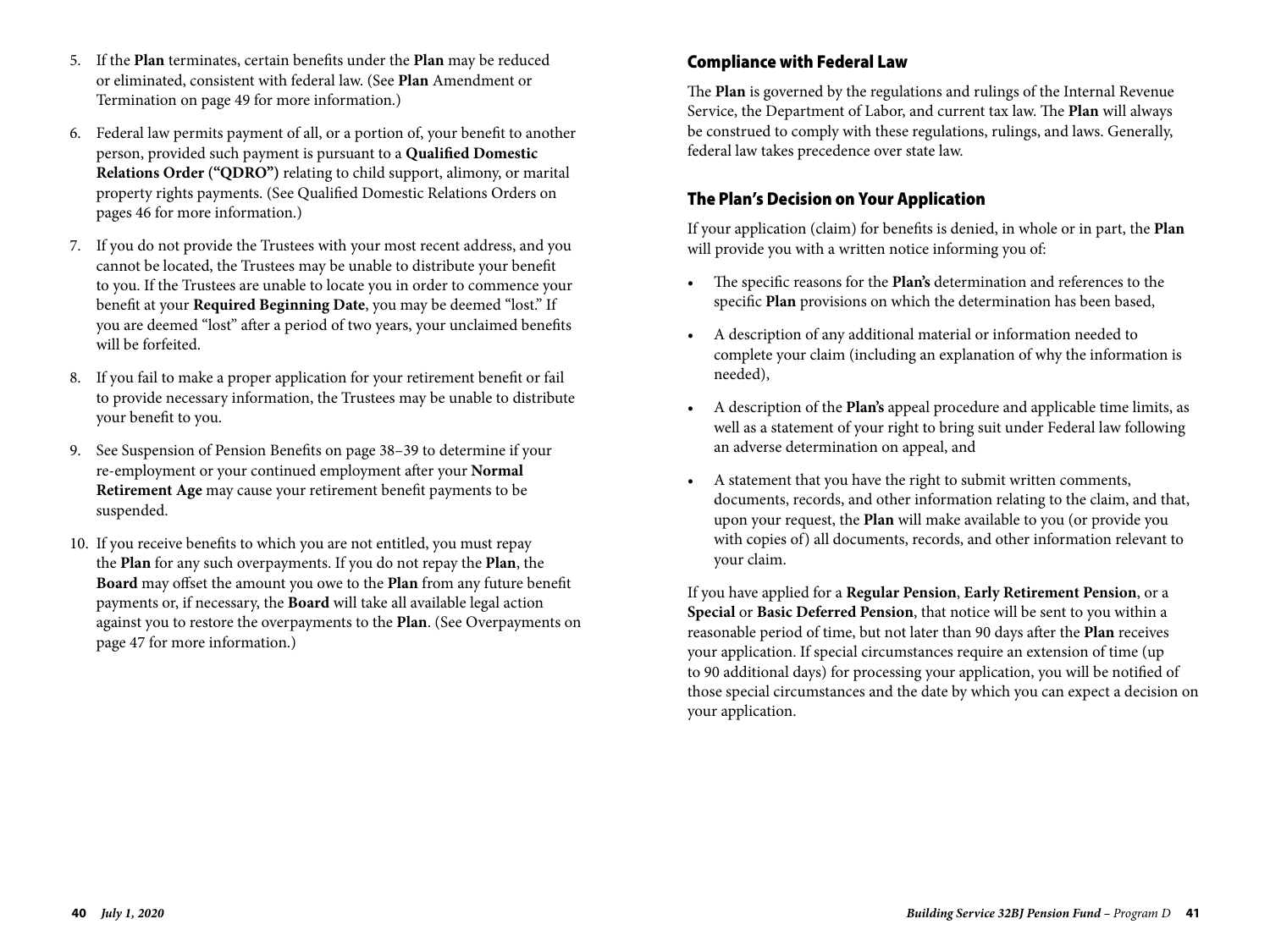### Special Rules for Disability Pension Claims

The Building Service 32BJ Benefit Funds has a two-step process for applying for disability benefits from the **Fund**.

In the first step, you are asked to submit a Disability Eligibility Verification Form and proof of your disability (generally, a Social Security Administration Disability Notice of Award). To get a copy of the Disability Eligibility Verification Form, contact Member Services. You should submit this form as soon as possible after your disability begins for the reasons explained on page 18. Your Disability Eligibility Verification Form will be reviewed by the Benefit Funds' Department of Eligibility to determine whether you meet the eligibility requirements for a **Disability Pension** as described on pages 17–18 under the section **Disability Pension**. The **Board**, or its designee(s), has the sole and absolute discretion to make all determinations of disability. If you are found to not meet the requirements for a **Disability Pension**, the **Fund** will provide you with a written denial notice that includes all of the information listed on page 41 under the section The Plan's Decision on Your Application.

A decision on your eligibility will be provided within 45 days of receipt of your application. If an extension of time is necessary for processing (due to circumstances beyond the control of the **Plan**, such as your failure to provide a Social Security Disability Notice of Award), the 45-day period may be extended for an additional 30 days and, if additional time is still needed after that period ends, there may be one more extension of 30 days. If an extension is needed, you will be notified within the initial 45-day period of the circumstances requiring the extension and the date by which a decision is expected. The notice will inform you of the standards for entitlement to the **Disability Pension** benefit, the issues delaying a decision on your claim, and the additional information needed to resolve those issues.<sup>2</sup>

In the second step, if you are determined to be eligible for a **Disability Pension**, you will be asked to submit a pension application. The forms you need will be enclosed with the notice that you have been found eligible. After your completed

application has been reviewed and processed by the **Fund**, you will be notified of the amount and start date of your **Disability Pension**. In no case will your Disability Pension payments begin sooner than the first day of the seventh month after you last worked in **Covered Employment**.

### Appealing Denied Benefits

If your application (claim) for pension benefits is denied, in whole or in part, you (or your authorized representative) may appeal in writing to the Board of Trustees' Appeals Committee. Your appeal must be made within 180 days from the date of the determination notice.

Appeals to the Board of Trustees must be mailed to:

 **Board of Trustees' Appeals Committee Building Service 32BJ Pension Fund 25 West 18th Street New York, NY 10011-4676**

Your appeal should state clearly the reason(s) for your disagreement with the decision regarding your pension and include any additional documents, records, or other evidence that you believe should be considered in connection with your appeal.

#### *You must file an appeal before you can file any kind of legal action to review the denial of benefits.*

The Board of Trustees' Appeals Committee ("Appeals Committee") will consider your appeal and give you their decision after reviewing all necessary and pertinent evidence. You (or your authorized representative) may submit written comments, documents, records, and other information relating to the claim in support of your appeal. In considering your appeal, the Appeals Committee will review all information that you submit, even if it was not submitted or considered in the initial benefit determination. In addition, upon your written request, the **Plan** will provide you (or your authorized representative) with access to, or copies of, all documents, records, and other information relevant to your claim.

All appeals to be reviewed by the Appeals Committee will take place during its next regularly scheduled meeting, provided that your appeal is received by the **Plan** at least 30 days before the meeting date. If your appeal is received

**<sup>2</sup>** If you are not eligible for Social Security disability benefits for reasons unrelated to your medical or mental condition (see footnote 1 on page 18), and your application for a **Disability Pension** is based on medical information, the **Plan's** notice of its decision on your application will include all of the information described in The Plan's Decision on Your Application, plus additional discussion of all medical evidence, standards, guidelines, and protocols that the **Plan** has received or used in the consideration of your application. That notice will also be provided in a cultural and linguistically appropriate manner, as required by government regulations.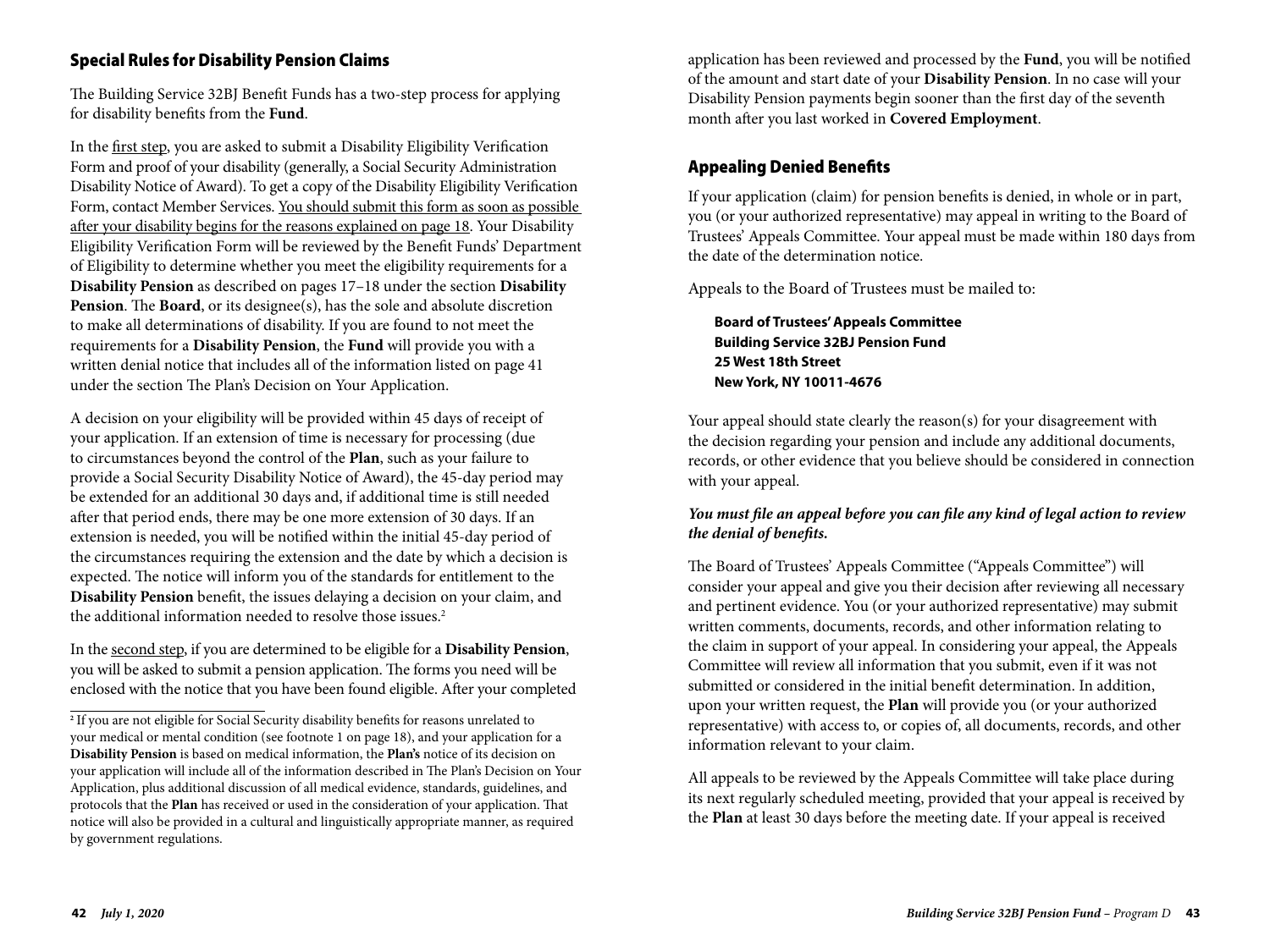by the **Plan** less than 30 days before the next regularly scheduled meeting of the Appeals Committee, your appeal will be reviewed at the second regularly scheduled meeting following the **Plan's** receipt of your appeal. If special circumstances require an extension of time for processing your appeal, then the Appeals Committee will make a decision on your appeal during the third regularly scheduled meeting following receipt of your appeal. If this extension is needed, you will be notified in writing (before the extension begins) of the circumstances requiring the extension and the date as of which the appeal determination will be made. You will be notified in writing of the Appeals Committee's decision on your appeal within five days after the decision is made. If your appeal is denied, the written notice will include all of the information described on page 41 under the section The Plan's Decision on Your Application.<sup>3</sup>

All decisions on appeal will be final and binding on all parties, subject only to your right to bring a civil action under Section 502(a) of the Employee Retirement Income Security Act of 1974 ("ERISA") after you have exhausted the **Plan's** appeal procedures. No individual may file a lawsuit until these procedures have been exhausted. **In addition, no lawsuit may be started more than three years after the date on which the applicable appeal was denied.** If there is no decision on appeal, no lawsuit may be started more than three years after the time when the Appeals Committee should have decided the appeal.

#### Naming a Beneficiary

At retirement, if you are single, you may designate any person as **Beneficiary** to receive the **Single Life Pension with 60 Months Guaranteed** or the **Single Life Pension with 120 Months Guaranteed**. You may also designate a successor **Beneficiary**, in case your primary **Beneficiary** dies before you. You must use the appropriate Designation of Beneficiary Form that is provided with your pension application.

If you are married and you reject the **50% Joint and Survivor Pension** and the **Optional 75% Joint and Survivor Pension** (with spousal consent), you will need your **Spouse's** consent to name a **Beneficiary** other than your **Spouse**. Future changes in **Beneficiary** require consent from the **Spouse** to whom you were married at the time you waived your right to the **50% Joint and Survivor Pension**. If you are not married, you may change the named **Beneficiary** as often as you wish and without the consent of any previously named **Beneficiary**.

If you have not named a **Beneficiary**, or if your **Beneficiary** dies before you, and you have not named a successor **Beneficiary**, any benefits due under the **Single Life Pension with 60 Months Guaranteed** will be paid to the legal representative of your estate or, if there is none, to one or more of the persons who are entitled to such benefits under Section 4-1.1 of the Estates, Powers and Trusts Law of New York, or to such other person or persons as the **Board** may designate, in its discretion.

The only **Beneficiary** allowed under the **50% Joint and Survivor Pension** or **Optional 75% Joint and Survivor Pension** is your **Spouse**, or a former **Spouse** designated as a surviving **Spouse** under an order that meets the requirements for a **Qualified Domestic Relations Order ("QDRO")** as defined on page 57. Divorce or remarriage after retirement will not change your **Beneficiary**.

If the **Board** determines that a **Participant's** death was caused or contributed to by any act of violence initiated by a **Beneficiary**, or if the **Beneficiary** is convicted of any crime that caused or contributed to the **Participant's** death, any death benefit payable to that **Beneficiary** will instead be paid in a single lump sum to the persons otherwise entitled to receive death benefits under the **Plan**.

**<sup>3</sup>** If your application for a **Disability Pension** is based on medical evidence other than a Social Security Administration Disability Notice of Award, as described in footnote 1 on page 18, the **Plan** will also send you a description of any new evidence or new rationale so that you will have a reasonable opportunity to respond to it before the Appeals Committee makes a decision on your appeal. The **Plan's** notice to you of the Appeals Committee decision will be provided in a cultural and linguistically appropriate manner, as required by government regulations.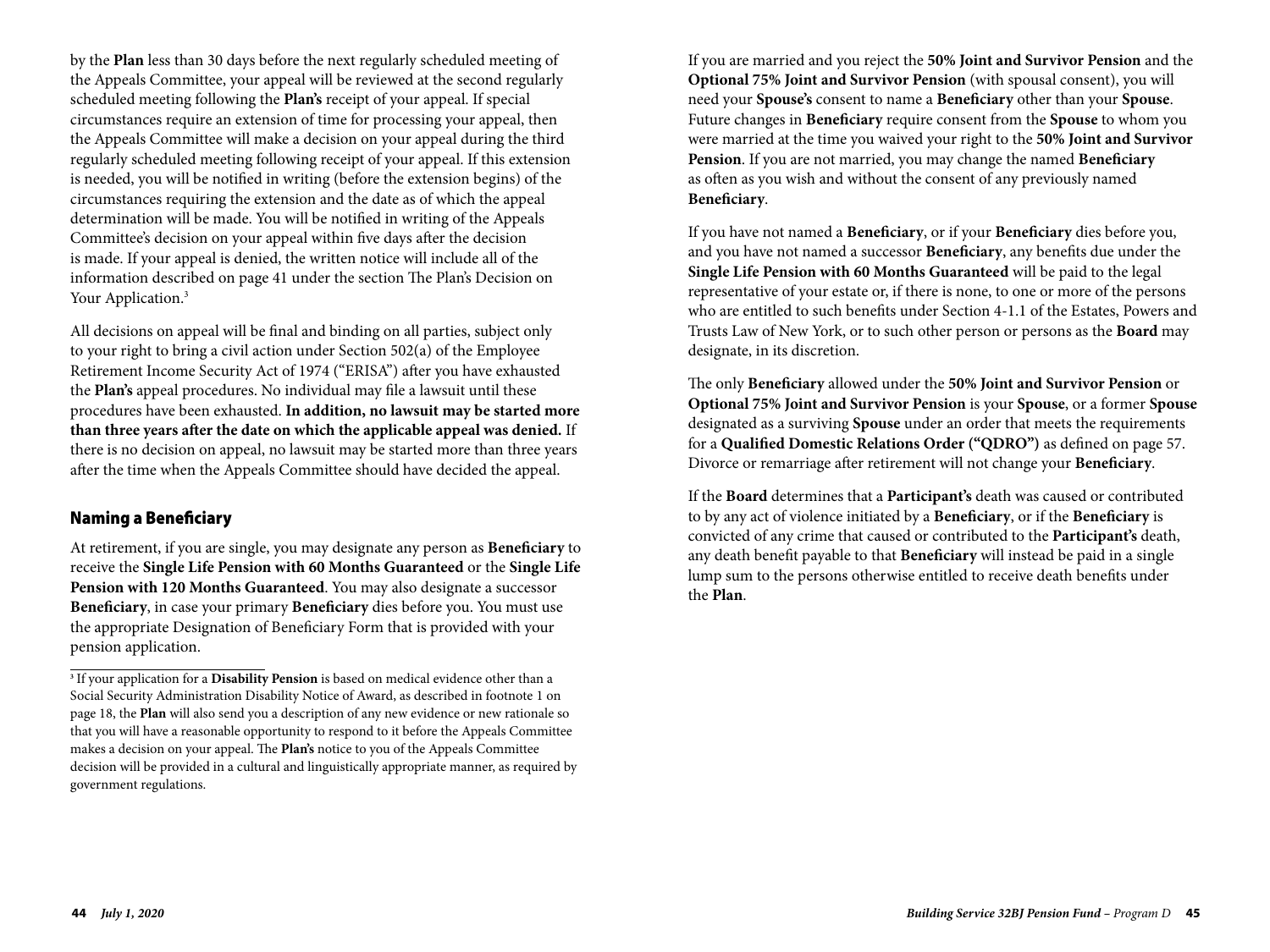### Employer Contributions

The **Plan** receives contributions in accordance with collective bargaining agreements between the various independent employers and the **Union**. These collective bargaining agreements provide that employers contribute to the **Fund** on behalf of each covered employee on the basis of a fixed rate either per hour or per week. Employers who are parties to such collective bargaining agreements may also participate in the **Fund** on behalf of noncollectively bargained employees by signing a participation agreement.

Certain other employers (such as 32BJ SEIU itself) that have a participation agreement with the **Fund** may also participate in the **Fund**. The Compliance Office will provide you, upon written request, with information as to whether a particular employer is contributing to the **Fund** on behalf of **Participants** working under a collective bargaining agreement and, if so, to which program of benefits the employer is contributing.

#### Assignment of Benefits

Benefits cannot be sold, assigned, transferred, mortgaged, or pledged to anyone; nor can they be used as security for a loan. Generally, they are not subject to attachment or execution under any judgment or decree of a court or otherwise. The **Plan** will, however, comply with a federal tax lien or a **Qualified Domestic Relations Order ("QDRO")**, as defined by law (see the following paragraph for more information).

#### Qualified Domestic Relations Orders

The **Plan** is required by law to follow the terms of a **QDRO**, which is a court order or judgment that directs a **Plan** to pay benefits to your **Spouse**, former **Spouse**, child, or other dependent in connection with child support, alimony, or marital property rights. Until the **Plan** has complied with the terms of the **QDRO**, the **Plan** may restrict the benefits that are payable to you. These restrictions could also apply while the **Plan** is determining whether a written order satisfies the **QDRO** requirements in the Internal Revenue Code.

You will be notified if the **Plan** ever receives a proposed **QDRO** with respect to your pension benefit. For more information on **QDRO**s, or to get a free copy of the procedures the **Plan** follows in determining whether an order is qualified, contact Member Services.

#### **Overpayments**

If, for any reason, the **Plan** should pay you or your **Beneficiary** (including your surviving **Spouse**) more than you or your **Beneficiary** are entitled to receive under the **Plan**, the **Plan** is authorized to recover the amount of the benefit overpayments, plus interest and costs, from you or your **Beneficiary**. That authority includes:

- The right to reduce benefits payable in the future to the person who received the overpayment,
- The right to reduce benefits payable to any **Beneficiary** (including a surviving **Spouse**) of a **Participant** who received an overpayment, and
- The right to initiate legal action to recover the overpayment from any person or estate that received it.

If the Board of Trustees determines that the overpayment was the result of fraud or deceit on the part of a **Participant** or a **Beneficiary**, for example, if a **Beneficiary** fails to timely notify the **Fund** of the death of a **Participant**, then the **Fund** shall offset 100% of any benefit payable to such **Beneficiary** until such overpayment is recouped with interest and costs.

#### Military Leave

Generally, if you leave **Covered Employment** to serve in the U.S. Armed Forces, the Uniformed Services Employment and Reemployment Rights Act of 1994 ("USERRA") entitles you to prompt reinstatement in your job following completion of military service, with the same seniority, pay, and benefits you would have had if you had not entered military service, provided that you meet all the conditions for reinstatement.

If you are entitled to these rights under USERRA, upon return to **Covered Employment** you may receive credit for the service you would have earned while you were away. (See Earning Service When You Cannot Work on page 12.)

In addition, if you die while performing certain military service, your **Beneficiary** may receive benefits (including **Vesting Service** but not **Service Credit**) for your period of military service as if you had resumed **Covered Employment** with the **Contributing Employer** for whom you worked immediately before such military service and continued such **Covered Employment** until your date of death.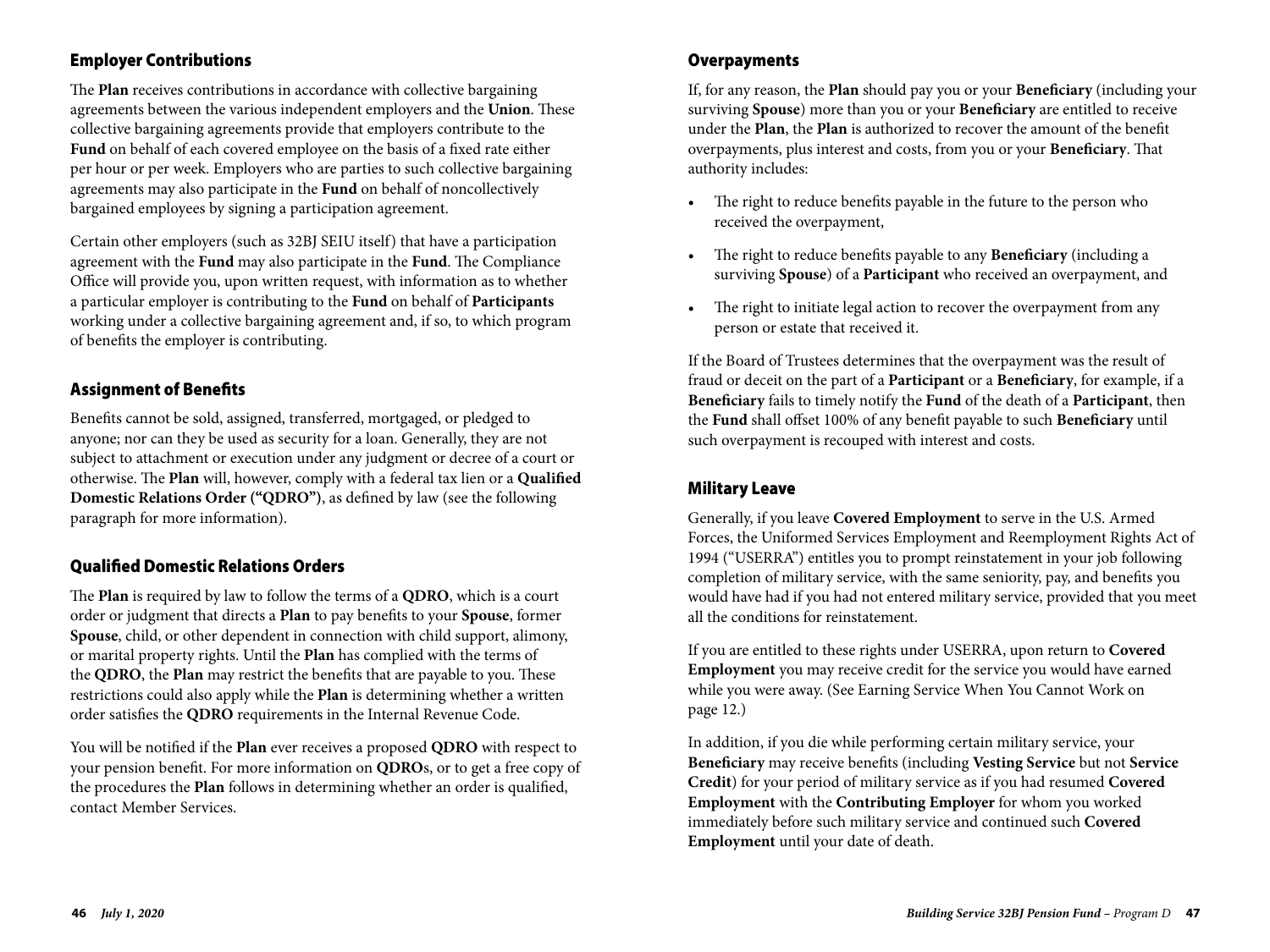#### Plan Administration

The **Plan** is what the law calls a "defined benefit" pension program. Benefits are provided in the amounts specified in the **Plan** Rules and Regulations from the **Plan's** assets. Those assets are accumulated under the provisions of the **Trust Agreement** (as defined on page 59) and are held in a Trust Fund for the purpose of providing benefits to covered **Participants** and defraying reasonable administrative expenses.

The **Plan** is administered by the **Board**. The **Board** and/or its duly authorized designee(s) have the exclusive right, power, and authority, in their sole and absolute discretion, to administer, apply, and interpret the **Plan**, including this SPD, the **Trust Agreement** established under the **Plan**, and any other **Plan**  documents, and to decide all matters arising in connection with the operation or administration of the **Plan** or Trust established under the **Plan**. Without limiting the generality of the foregoing, the **Board** and/or its duly authorized designee(s), including the Appeals Committee with regard to denied benefit claim appeals, have the sole and absolute discretionary authority to:

- take all actions and make all decisions with respect to eligibility for, and the amount of, benefits payable under the **Plan**,
- formulate, interpret, and apply rules, regulations, and policies necessary to administer the **Plan** in accordance with the terms of the **Plan**,
- decide questions, including legal or factual questions, relating to the calculation and payment of benefits under the **Plan**,
- resolve and/or clarify any ambiguities, inconsistencies, and omissions arising under the **Plan**, including this SPD, the **Trust Agreement**, or other **Plan** documents,
- process and approve or deny benefit claims and rule on any benefit exclusions, and
- determine the standard of proof required in any case.

All determinations and interpretations made by the **Board** and/or its duly authorized designee(s) will be final and binding upon all **Participants, Beneficiary(ies)**, and any other individuals claiming benefits under the **Plan**.

The **Board** has delegated certain administrative and operational functions to the staff of the Building Service 32BJ Benefit Funds and to the Appeals

Committee. Most of your day-to-day questions can be answered by Member Services staff. If you wish to contact the **Board,** please write to:

**Board of Trustees Building Service 32BJ Pension Fund 25 West 18th Street New York, New York 10011-4676**

#### Plan Amendment or Termination

The **Board** intends to continue the **Plan** indefinitely, but reserves the right to amend or terminate it, in its sole discretion. Upon termination of the **Plan**, benefits will be administered consistent with regulations of the Pension Benefit Guaranty Corporation (the "PBGC"). If the **Plan** is terminated or otherwise amended, your benefits could be reduced to the level of benefits guaranteed by the PBGC. (See Federal Insurance below for a description of the benefits the PBGC guarantees.)

#### Federal Insurance

Your pension benefits under this multiemployer plan are insured by the PBGC, a federal insurance agency. Under the multiemployer plan program, the PBGC provides financial assistance through loans to plans that are insolvent. A multiemployer plan is considered insolvent if the plan is unable to pay benefits (at least equal to the PBGC's guaranteed benefit limit) when due.

The maximum benefit that the PBGC guarantees is set by law. Under the multiemployer program, the PBGC guarantee equals a **Participant's** years of service multiplied by (1) 100% of the first \$11 of the monthly benefit accrual rate; and (2) 75% of the next \$33. The PBGC's maximum guarantee limit is \$35.75 per month times a **Participant's** years of service. For example, the maximum annual guarantee for a retiree with 30 years of service would be \$12,870.

The PBGC guarantee generally covers: (1) normal and early retirement benefits, (2) disability benefits if you become disabled before the **Plan** becomes insolvent, and (3) certain benefits for your survivors.

The PBGC guarantee generally does not cover: (1) benefits greater than the maximum guaranteed amount set by law; (2) benefit increases and new benefits based on plan provisions that have been in place for fewer than five years at the earlier of (i) the date the plan terminates, or (ii) the time the plan becomes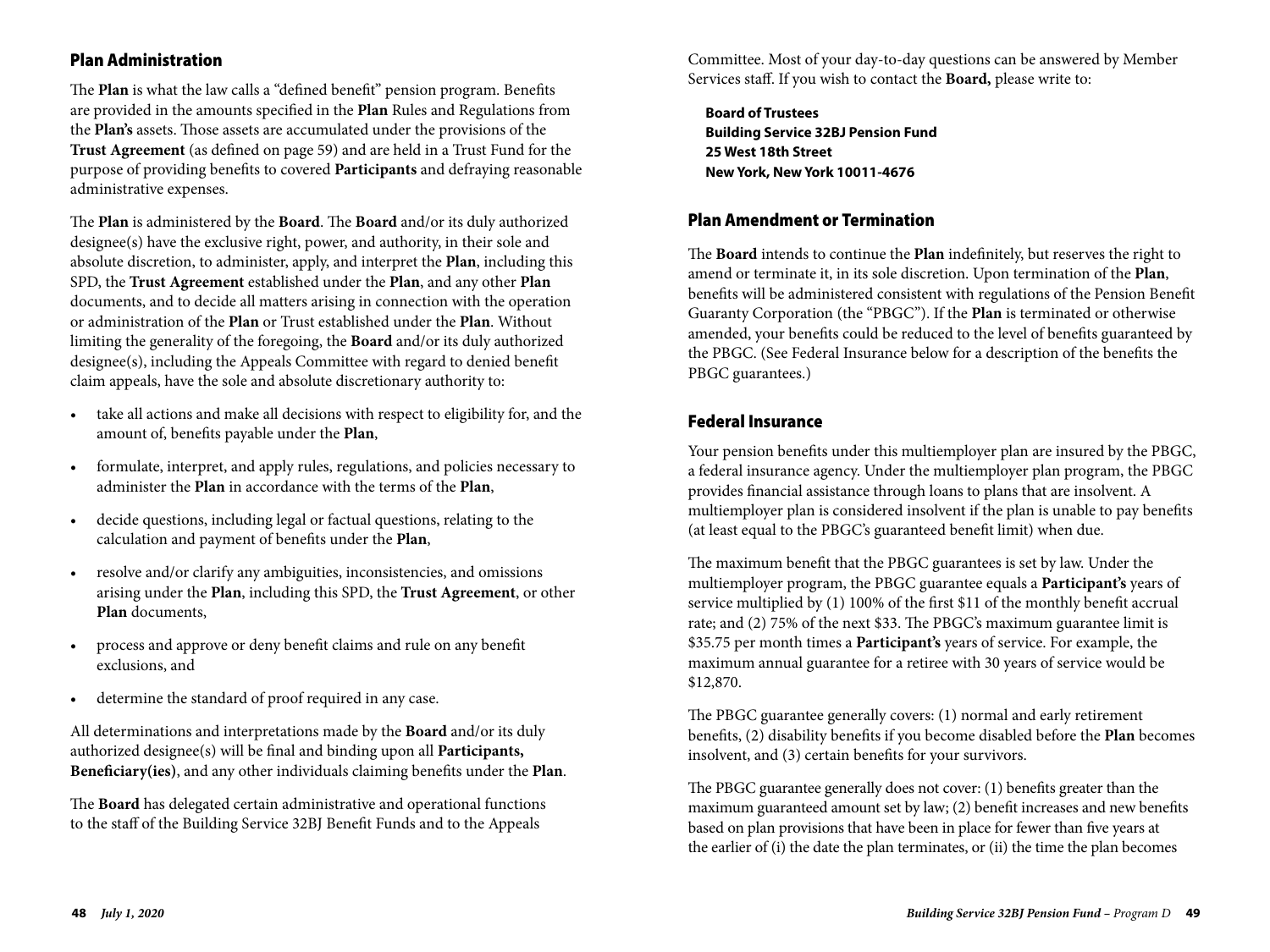insolvent; (3) benefits that are not **Vested** because you have not worked long enough; (4) benefits for which you have not met all of the requirements at the time the plan becomes insolvent; and (5) nonpension benefits, such as health insurance, life insurance, certain death benefits, vacation pay, and severance pay.

For more information about the PBGC and the benefits it guarantees, contact the PBGC Customer Contact Center, P.O. Box 151750, Alexandria VA, 22315-1750, or call 1-800-400-7242. TTY/TDD users may call the Federal Relay service toll-free at 1-800-877-8339 and ask to be connected to 1-800-400-7242. Additional information about the PBGC's pension insurance program is available through the PBGC's website at http://www.pbgc.gov. Alternatively, you can contact Member Services.

### Statement of Rights Under the Employee Retirement Income Security Act of 1974, as Amended

As a **Participant** in the Building Service 32BJ Pension Plan, you are entitled to certain rights and protections under the Employee Retirement Income Security Act of 1974 ("ERISA"). ERISA provides that all **Plan Participants** shall be entitled to:

#### **Receive Information about the Plan and Benefits**

- Examine, without charge, at the Compliance Office, all documents governing the **Plan**, including collective bargaining agreements, participation agreements, and copies of the latest annual report (Form 5500 series) filed by the **Plan** with the U.S. Department of Labor and available at the Public Disclosure Room of the Employee Benefits Security Administration ("EBSA").
- Obtain, upon written request to the Compliance Office, copies of documents governing the operation of the **Plan**, including collective bargaining agreements, participation agreements, copies of the latest annual report (Form 5500 series), and updated Summary Plan Description.
- Obtain a statement telling you whether you have a right to receive a pension at **Normal Retirement Age** (usually age 65) and, if so, what your benefits would be at **Normal Retirement Age** if you stop working under the **Plan** now. If you do not have a right to a pension, the statement will tell you how many more years you have to work to get a right to a pension. This statement must be requested in writing and is not required to be given more than once every 12 months. The **Plan** must provide the statement free of charge.
- Obtain a copy of the **Plan's** annual financial report and certain actuarial, financial, or funding information of the **Plan**. You will automatically receive an annual notice regarding the funding status of the **Plan**.

#### **Prudent Actions by Plan Fiduciaries**

In addition to creating rights for **Plan Participants**, ERISA imposes duties upon the people who are responsible for the operation of the **Plan**. The people who operate your **Plan**, called "fiduciaries" of the **Plan**, have a duty to do so prudently and in the interest of you and other **Plan Participants** and beneficiaries. No one, including your employer, your **Union**, or any other person, may fire you or otherwise discriminate against you in any way to prevent you from obtaining a pension benefit or exercising your rights under ERISA.

#### **Enforce Your Rights**

If your claim for a benefit is denied or ignored, in whole or in part, you have a right to know why this was done, to obtain copies of documents relating to the decision without charge, and to appeal any denial, all within certain time schedules.

Under ERISA, there are steps you can take to enforce the above rights. For instance, if you request a copy of **Plan** documents or the latest annual report from the **Plan** and do not receive them within 30 days, you may file suit in a federal court. In such a case, the court may require the **Plan** administrator to provide the materials and pay you up to \$110 a day until you receive the materials, unless the materials were not sent because of reasons beyond the control of the **Plan** Administrator.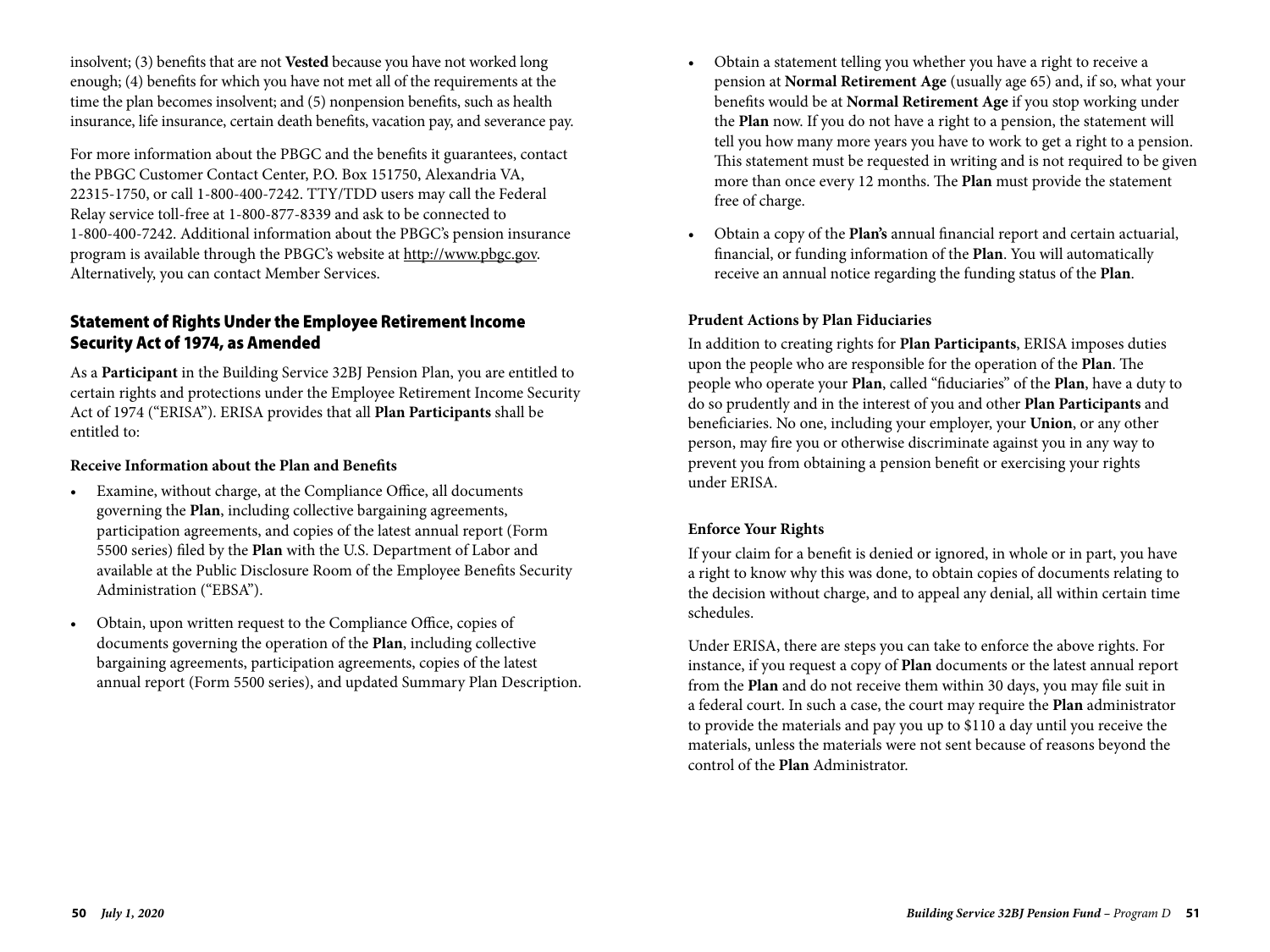If you have a claim for benefits that is denied or ignored, in whole or in part, you may file suit in a state or federal court. In addition, if you disagree with the **Plan's** decision or lack thereof concerning the qualified status of a domestic relations order (**QDRO**), you may file suit in federal court. You may not file a lawsuit – to review either a claim denial or a ruling on a **QDRO** – until you have followed the appeal procedures described on pages 43–44.

If it should happen that **Plan** fiduciaries misuse the **Plan's** money, or if you are discriminated against for asserting your rights, you may seek assistance from the U.S. Department of Labor, or you may file suit in federal court. The court will decide who should pay court costs and legal fees. If you are successful, the court may order the person you have sued to pay these costs and fees. If you lose, the court may order you to pay these costs and fees; for example, if it finds your claim is frivolous.

#### **Assistance with Your Questions**

If you have any questions about your **Plan**, you should contact the **Plan** Administrator. If you have any questions about this statement or about your rights under ERISA, or if you need assistance in obtaining documents from the **Plan** Administrator, you should contact the nearest office of EBSA, U.S. Department of Labor, listed in your telephone directory, or the:

**Division of Technical Assistance and Inquiries Employee Benefits Security Administration ("EBSA") U.S. Department of Labor 200 Constitution Avenue N.W. Washington, DC 20210**

You may also obtain certain publications about your rights and responsibilities under ERISA by calling the publications hotline of EBSA or by visiting the Department of Labor's website: http://www.dol.gov.

#### Plan Facts

**Plan Name: Building Service 32BJ Pension Fund Employer Identification Number: 13-1879376 Plan Number: 001 Plan Year: July 1 – June 30 Type of Plan: Defined Benefit Pension Plan**

### Funding of Benefits and Type of Administration

All contributions to the Trust Fund are made by **Contributing Employers** under the **Plan** in accordance with their written agreements. **Participants** are not permitted to make contributions. Benefits are administered by the **Board of Trustees.**

#### Plan Sponsor and Administrator

The **Plan** is administered by a joint **Board of Trustees** consisting of **Union** Trustees and Employer Trustees. The **Board of Trustees** may be contacted at:

**Board of Trustees Building Service 32BJ Pension Fund 25 West 18th Street New York, NY 10011-4676**

### Participating Employers

The Compliance Office will provide you, upon written request, with information as to whether a particular employer is contributing to the **Plan** on behalf of employees working under a written agreement, as well as the address of such employer, and whether a particular union has a collective bargaining agreement requiring contributions to the **Plan**, as well as the address of such union. Additionally, a complete list of employers contributing to the **Plan** and unions that are parties to collective bargaining agreements under which the **Plan** is maintained may be obtained upon written request to the Compliance Office and is available for examination at the **Plan's** office:

**Compliance Office Building Service 32BJ Benefit Funds 25 West 18th Street New York, NY 10011-4676 212-539-2778**

### Agent for Service of Legal Process

The **Board** has been designated as the agent for the service of legal process. Legal process may be served at the Compliance Office or on the individual Trustees.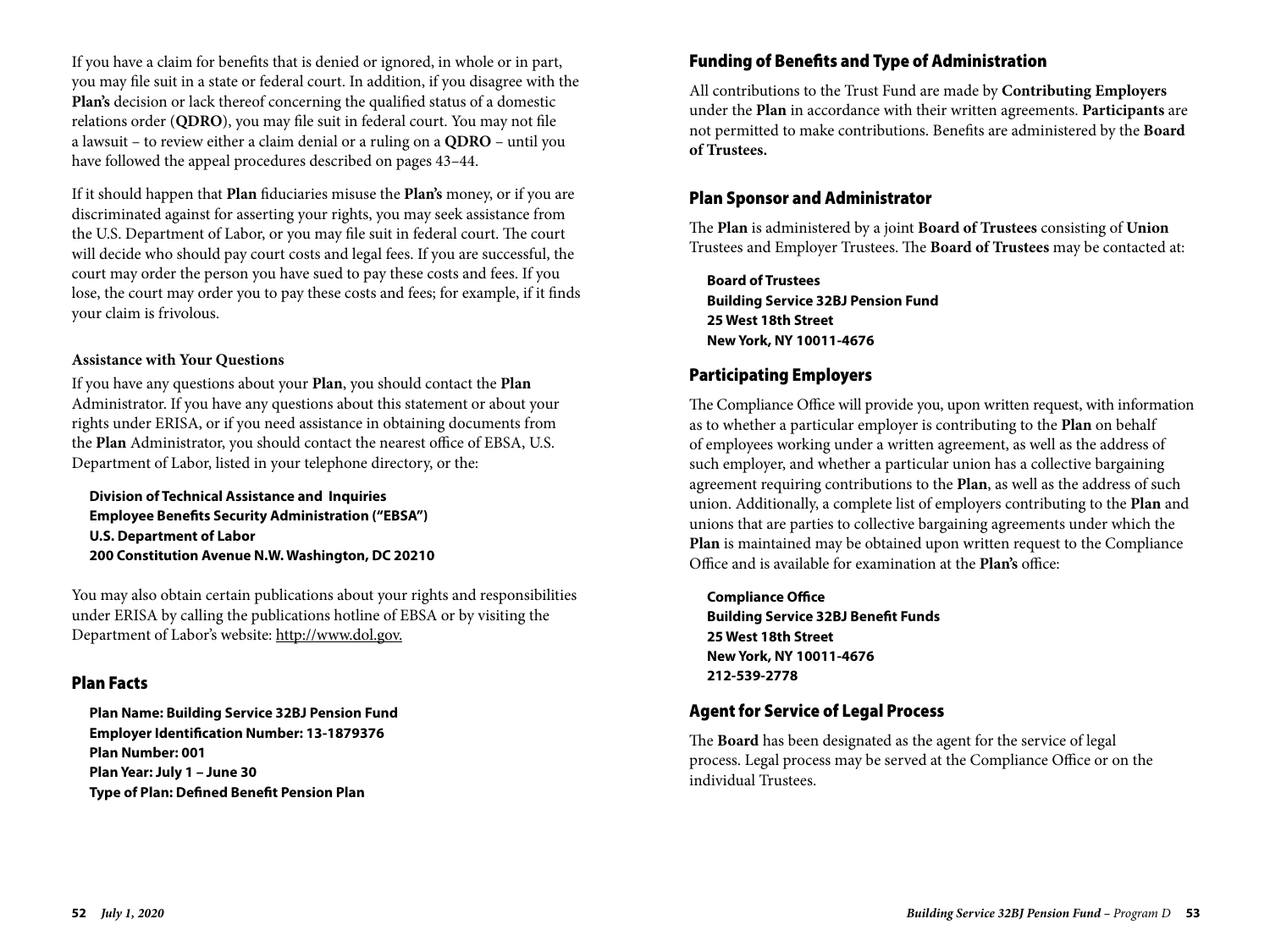# **Glossary of Terms**

To help you better understand your **Program D** benefits, it is important for you to know the meaning of the terms defined here. Please note that this Glossary is intended to give you a basic understanding of what these important terms generally mean. For more detailed definitions, please refer to the official rules and regulations of the **Plan**. You should review the rest of the SPD very carefully because it explains usage of these terms, including any special rules and exceptions that may be relevant to you.

- **Actuarial Equivalent Lump-Sum** means a lump-sum benefit that is of equivalent actuarial value to the benefit otherwise payable, determined using the mortality table and interest rates set forth in Internal Revenue Code section 417(e)(3), and applicable regulations, using the **Plan Year** as the stability period and November as the lookback month.
- **Annuity Starting Date** means the first day of the first calendar month after the **Participant** has fulfilled all of the conditions for entitlement to benefits, including the filing of an application for benefits.
- **Basic Deferred Pension** means the pension benefit available to a **Participant** who has reached **Normal Retirement Age** and has at least five Years of **Vesting Service** (10 prior to January 1, 1991); or has 10 years of participation in the **Plan**; or has at least 5 **Service Credits** (10 prior to January 1, 1991) and has worked in **Covered Employment** for at least 500 **Hours of Service** in a **Plan Year** that began after attaining age 62 but who is not eligible for a **Regular, Early,** or **Special Deferred Pension**.
- **Beneficiary** means any person designated to receive benefits under the **Plan** upon the death of the **Participant** or any person (other than a **Participant**) otherwise entitled to receive such benefits.
- **Benefit Amount** means the amount you accrue for each full **Service Credit** based on the amount your employer was required to contribute and the year in which you earned the **Service Credit**.
- **Board** means the Board of Trustees as established and constituted from time to time in accordance with the **Trust Agreement**.
- **Break in Service** means a specified period of time when you are not working in **Covered Employment** after becoming eligible to participate in the **Plan**. You will have a one-year **Break in Service** if you do not have at least 150 **Hours of Service** in **Covered Employment** during a **Plan Year**. A one-year **Break in Service** has the effect of canceling your status as a **Participant**  under the **Plan** (unless you are receiving a pension benefit or are **Vested**), but it may be repaired by a sufficient amount of subsequent service. A permanent **Break in Service** will occur if you have five consecutive oneyear **Break in Service** prior to achieving **Vested** status.
- **Contributing Employer** means an employer required to make contributions to the **Fund** for benefits under **Program D** of the **Plan**.
- **Contribution Date** means the date the first **Contributing Employer** made contributions on behalf of an employee.
- **Contribution Period** means the period during which an employer is a **Contributing Employer** with respect to a unit or classification of employment.
- **Covered Employment** means work in a classification at a work location for which your employer is required to make contributions to the **Fund** for benefits under the **Plan**. **Covered Employment** does not include work in a classification in which your employer is required to make contributions to Program A, Program B, or Program C of the **Fund** (see page 7), which are described in separate booklets.
- **Disability Pension** means the pension benefit available to a **Participant** who has become totally and permanently disabled (as described on pages 17–19) while working in **Covered Employment**, who has at least 15 **Service Credits,** and who became disabled after attaining age 45.
- **Disqualifying Employment** before **Normal Retirement Age** means any category of work that is any of the following:
	- (i) Employment with any **Contributing Employer**, or

 (ii) Employment with any employer in the same or related business as any **Contributing Employer**, or

 (iii) Self-employment in the same or related business as any **Contributing Employer**, or

 (iv) Employment in any business that is or might be under the jurisdiction of the **Union**.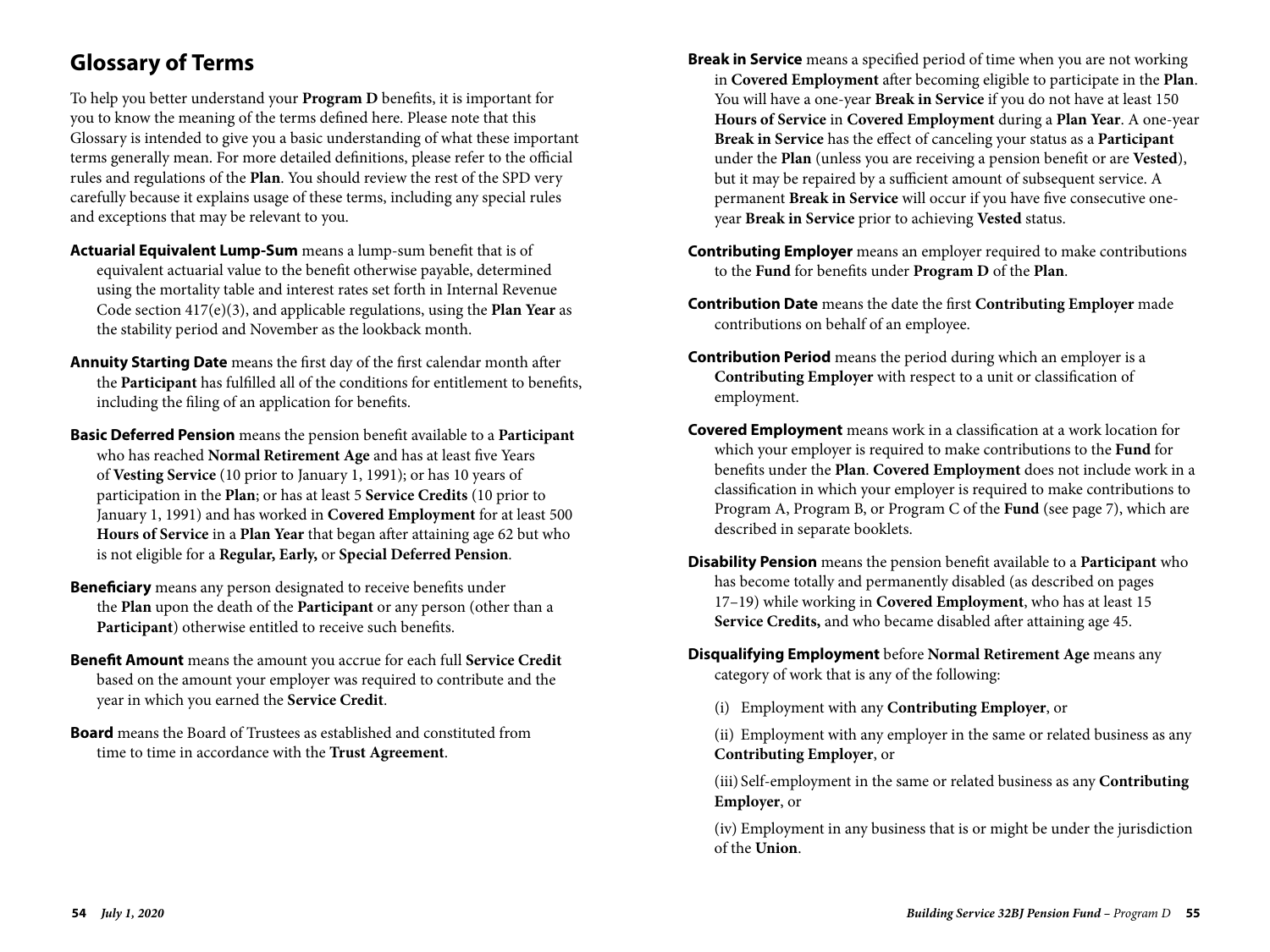**Disqualifying Employment** after **Normal Retirement Age** means any category of work that is either:

- (i) For a **Contributing Employer**, or
- (ii) For an employer that previously was a **Contributing Employer**.
- **Early Retirement Pension** means the pension benefit that is available to a **Participant** who has reached age 55, has at least 10 **Service Credits,** one of which was earned after the **Participant's Contribution Date** and during the **Contribution Period**, and has worked in **Covered Employment** for at least 500 **Hours of Service** in a **Plan Year** that began after attainment of age 53. (See pages 15–16.)
- **50% Joint and Survivor Pension** means the form of pension benefit that is automatically paid to any married **Participant** unless their **Spouse** as of the **Annuity Starting Date** agrees to waive their right to the survivor portion of the pension or the **Participant** elects the **Optional 75% Joint and Survivor Pension**. This Pension provides you with a reduced monthly amount and, after your death, provides your **Spouse** a survivor pension equal to 50% of the reduced monthly amount.

**Fund** means the Building Service 32BJ Pension Fund.

- **Funding Improvement Plan** means the plan adopted by the Trustees of the **NCFO Fund** on November 24, 2008, to meet the requirements of the Pension Protection Act of 2006.
- **Hours of Service** or **Hours of Work** means all straight-time hours (exclusive of overtime) for which you are paid, or entitled to payment, by the employer.
- **NCFO Fund** means the National Conference of Firemen and Oilers National Pension Fund, which merged with the Building Service 32BJ Pension Fund effective July 1, 2020.
- **Normal Retirement Age** means age 65 or, if later, your age on the fifth anniversary of your participation in the **Plan**.
- **Optional 75% Joint and Survivor Pension** means the form of pension benefit that provides you with an adjusted monthly amount and, after your death, provides your **Spouse** a survivor pension equal to 75% of the adjusted monthly amount. Election of this form of payment does not require spousal waiver of the **50% Joint and Survivor Pension**.
- **Participant** means an employee or former employee who has met the requirements for participation in the **Plan** and whose status as a **Participant** has not been terminated due to a one-year **Break in Service**. (Please see page 8 for more detailed work requirements. A **Pensioner** is also a **Participant**.)
- **Past Service Credit** means **Service Credit** that may be provided to a **Participant** for work for an employer prior to that employer becoming party to a collective bargaining agreement. (Please see page 10 for more details.)
- **Pensioner** means a person receiving a pension from the **Plan**, a person who would be receiving a pension from the **Plan** but is not due to administrative processing after his or her **Annuity Starting Date**, or a person who was receiving a pension from the **Plan** but who is not because his or her pension has been suspended due to his or her return to **Disqualifying Employment**. **Pensioner** does not include a former **Plan Participant** who has received their pension in a single lump-sum payment.
- **Plan** or **Program D** means **Program D** of the Building Service 32BJ Pension Fund.
- **Plan Year** means the 12-month period from July 1 to the next June 30. This same period will be used to determine **Vesting Service** and **Service Credit**. Prior to July 1, 2020, the **Plan Year** of the **NCFO Fund** was January 1 to December 31.
- **Qualified Domestic Relations Order ("QDRO")** means a judgment, decree, or order that relates to the rights of a **Spouse**, former **Spouse**, child, or other dependent of the **Participant** and is made pursuant to a state domestic relations law, and that creates or recognizes the right of a **Spouse**, former **Spouse**, child, or other dependent to receive all, or a portion of, the benefits payable to the **Participant** under the **Plan**.
- **Regular Pension** means the pension benefit available to a **Participant** who has at least 10 **Service Credits**, one of which was earned after the **Contribution Date** and during the **Contribution Period**, has reached age 65, and has worked in **Covered Employment** for at least 500 **Hours of Service** in a **Plan Year** that began after attainment of age 53.
- **Required Beginning Date** means the April 1 following the later of the calendar year in which you turn age 70½ or **Retire**.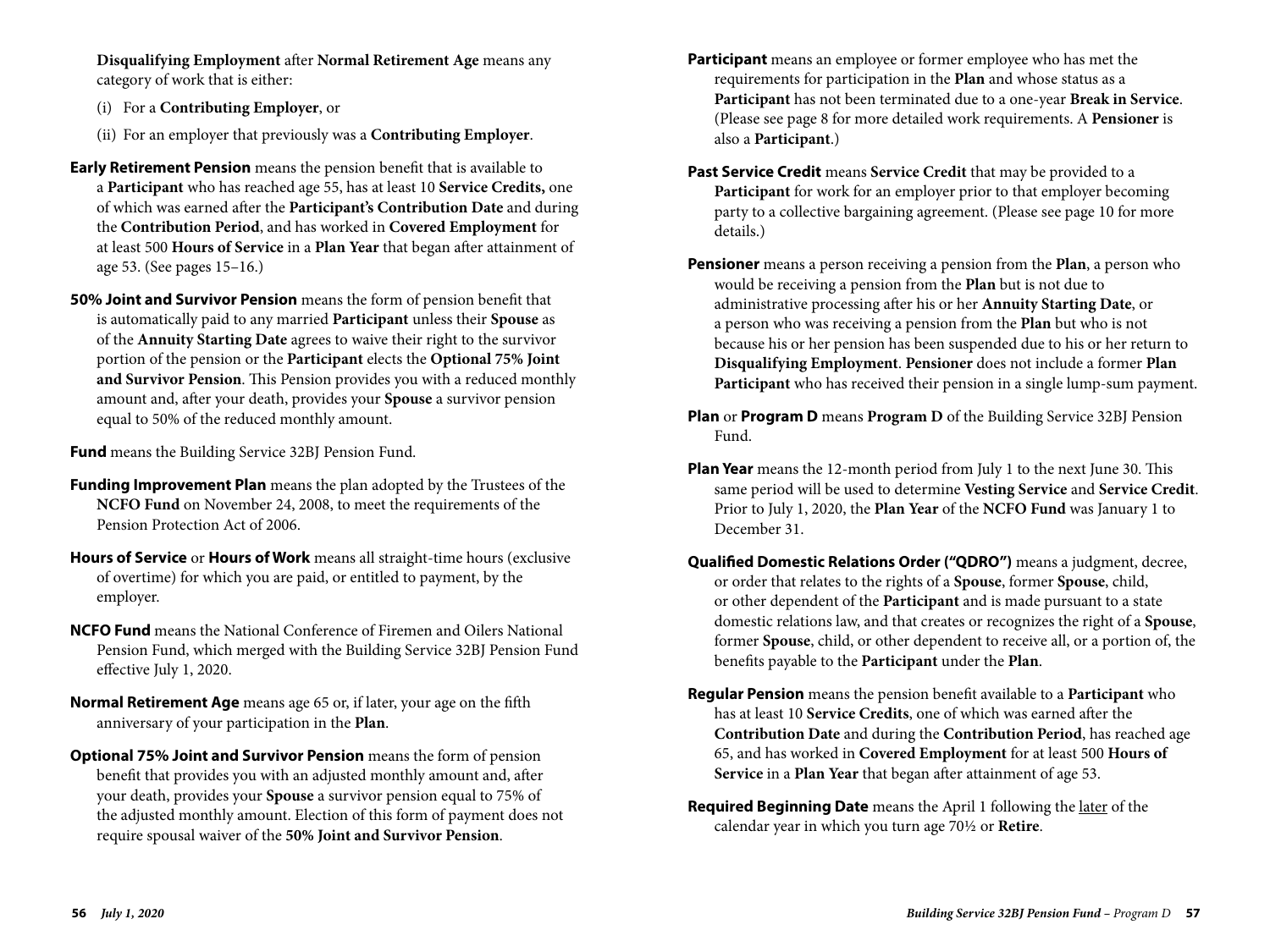**Retire** or **Retired** means that a **Participant** has separated from service with any and all **Contributing Employers**. A **Participant** shall attest in a form determined by the **Board** that he or she does not retain seniority rights or a right of recall to work with that employer.

#### Exceptions

 (i) A **Participant** who has separated from his or her previous employment will be considered **Retired** notwithstanding subsequent employment or re-employment with a covered employer for less than 40 hours in any month provided he or she no longer retains the seniority rights or right of recall to fuller employment based on his or her previous employment.

 (ii) A **Participant** who retains seniority rights or a right to recall to work with a **Contributing Employer** will, notwithstanding subsection (i), be considered **Retired** if he or she has been laid off for an indefinite period and performs no active work for the employer for at least three consecutive calendar months.

- **Service Credit** means credit that is used to compute your pension benefit, as described on pages 8–10, consisting of work in **Covered Employment** (based on current employment) or **Past Service Credit**. A **Service Credit** (sometimes referred to as a full **Service Credit**) is equal to 12 months of **Service Credit**. You can earn a partial **Service Credit** in increments of 1/12.
- **Single Life Pension with 60 Months Guaranteed** means the form of pension benefit paid to you if, on your **Annuity Starting Date**, you are either unmarried or obtain spousal waiver of the **50% Joint and Survivor Pension** and elect this form of pension benefit. This form of payment is payable for your lifetime, but if you die before you have received 60 monthly payments, your **Beneficiary** will receive the balance of these 60 payments. This is considered the normal or standard form for an unmarried participant.
- **Single Life Pension with 120 Months Guaranteed** means the optional form of pension benefit that may be paid to you if, on your **Annuity Starting Date**, you are either unmarried or obtain spousal waiver of the **50% Joint and Survivor Pension** and elect this form of pension benefit. This form of payment is payable for your lifetime, but if you die before you have received 120 monthly payments, your **Beneficiary** will receive the balance of these 120 payments.
- **Special Deferred Pension** is the pension available to a **Participant** who left **Covered Employment** after attaining age 50 and after earning 15 or more **Service Credits**, at least 5 of which were earned after the **Contribution Date**.
- **Spouse** means the person to whom you are married (or a former **Spouse** to the extent provided in a **Qualified Domestic Relations Order**).
- **Trust Agreement** means the Agreement and Declaration of Trust establishing the Building Service 32BJ Pension Fund effective as of July 1, 1978, and as thereafter amended.
- **Union** means the Service Employees International Union ("SEIU"), the National Conference of Firemen & Oilers ("NCFO"), and any local **Union** chartered by SEIU or NCFO.
- **Vested** means having reached **Normal Retirement Age** while you are working in **Covered Employment**, or having accumulated five years of **Vesting Service**. Once you are **Vested**, your benefit will generally be nonforfeitable even if you leave **Covered Employment** before you reach the age at which you may apply for a benefit. (See Loss of Pension Benefits on pages 39–40 for more information on loss of benefits.)
- **Vesting Service** means a period of service (measured in years) used to determine when you are **Vested**.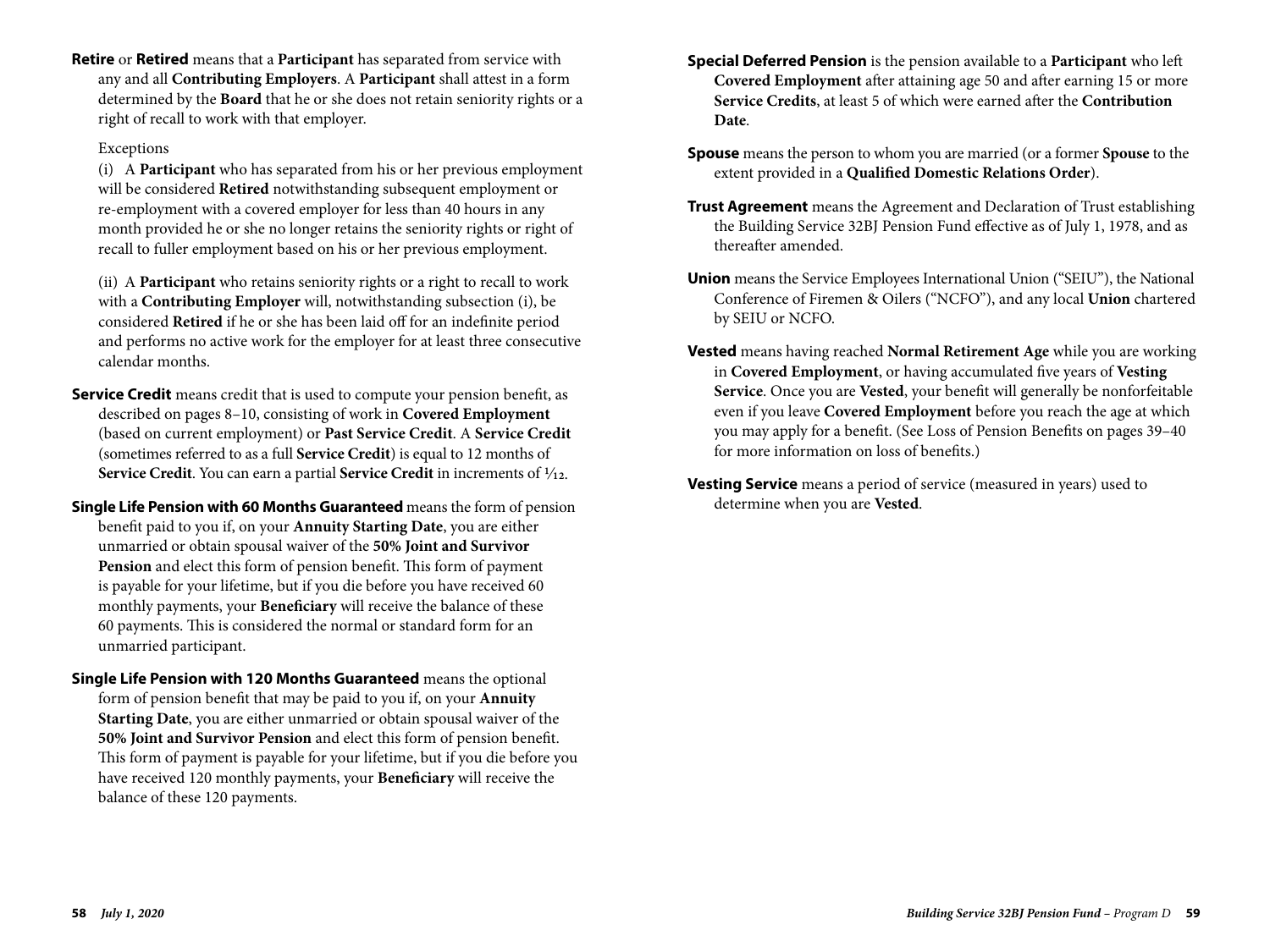# **Contact Information \_ Member Services**

For information about the Building Service 32BJ Pension Fund – Program D, call Member Services at 1-800-551-3225, log on to www.32bjfunds.org or write to Member Services at:

**Member Services Building Service 32BJ Pension Fund – Program D 25 West 18th Street New York, NY 10011-4676**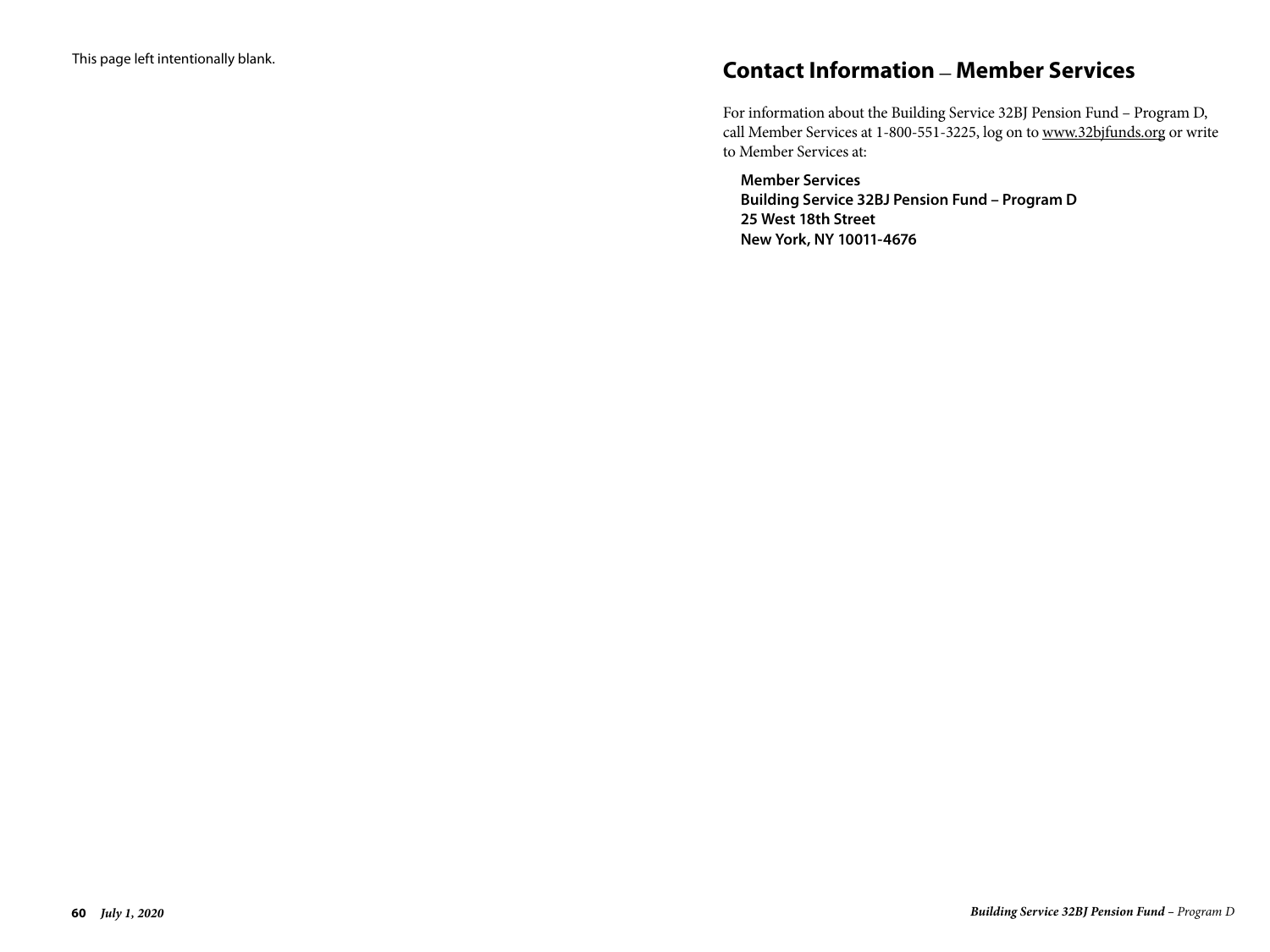**Building Service 32BJ Pension Fund–Program D 25 West 18th Street, New York, New York 10011-4676 Telephone 1-800-551-3225 www.32bjfunds.org**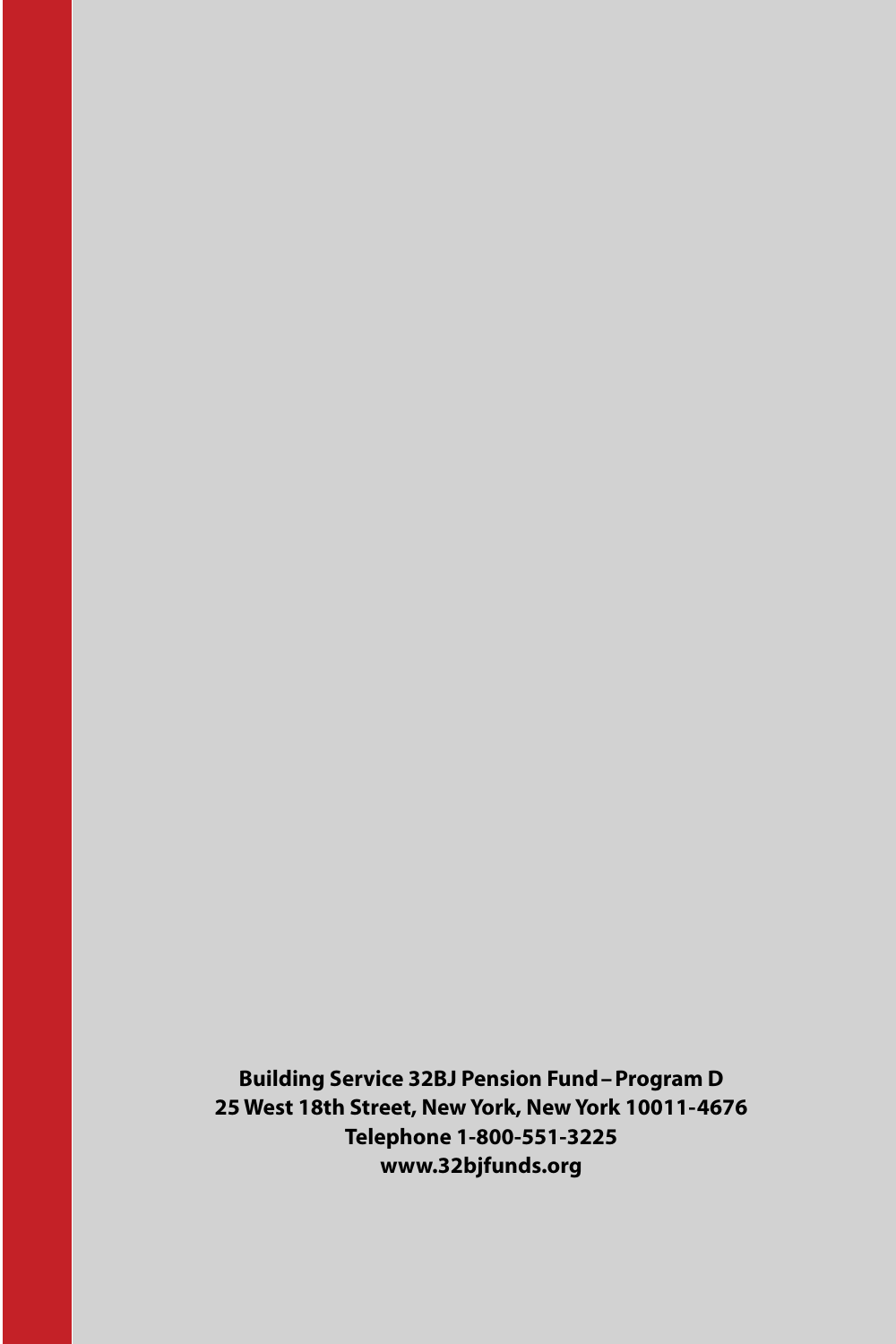

**Building Service 32BJ Pension Fund** 25 West 18th Street New York, NY 10011-4676

www.32bjfunds.org 800-551-3225 Benefits Information

Kyle E. Bragg, *Chairman* Howard I. Rothschild, *Secretary* Peter Goldberger, *Executive Director* Régine Breton, *Director Retirement Services*

# **Summary of Material Modifications Building Service 32BJ Pension Fund Pension Plan, Program D**

The following is a list of changes and clarifications which have occurred since the printing of the Building Service 32BJ Pension Fund Summary Plan Description (SPD) for the Pension Plan, Program D dated July 1, 2020. This Summary of Material Modifications (SMM) supplements or modifies the information presented in your SPD with respect to the Plan. **Please keep this document with your copy of the SPD for future reference.**

**Appointment of Employer Trustee Page 1:** Effective April 19, 2021, Jeffrey Brodsky has been appointed employer trustee. He replaces Charles C. Dorego whose information is deleted in its entirety and is replaced with the following:

> Jeffrey Brodsky Related Companies 30 Hudson Yards New York, NY 10001

**Clarification of Monthly Benefit Amount Page 22:** Effective July 1, 2020, Table 3 is deleted in its entirety and replaced with the following:

#### **Table 3: Monthly Benefit Amount for Plan Years Beginning July 1, 2020**

| <b>Employer Name</b>                                         | <b>Monthly Benefit Amount</b> |
|--------------------------------------------------------------|-------------------------------|
| A. Zerega's Sons                                             | \$43.26                       |
| Borough of Yeadon                                            | \$41.92                       |
| Boston Catholic Cemetery Association (hired before 3/1/18)   | \$65.35                       |
| Boston Catholic Cemetery Association (hired 3/1/18 or later) | \$38.57                       |
| Detroit Yacht Club                                           | \$51.87                       |
| Hilton Boston Logan Airport Hotel                            | \$39.47                       |
| <b>Kayline Processing</b>                                    | \$4.68                        |
| Omni Parker House Hotel                                      | \$49.95                       |
| Parke Towne Place Apartments                                 | \$15.59                       |
| Perfect Building Maintenance (One Penn Suburban Station)     | \$30.69                       |
| <b>Pratt Institute</b>                                       | \$35.09                       |
| Rittenhouse Claridge Apartments                              | \$28.37                       |
| Sheraton Clayton Plaza aka Le Meridien St. Louis Clayton     | \$19.48                       |
| <b>Sterling Apartment Homes</b>                              | \$18.19                       |
| Warwick Hotel                                                | \$18.45                       |
| Wolf Creek Federal Solutions (Fort Meade)                    | \$57.65                       |